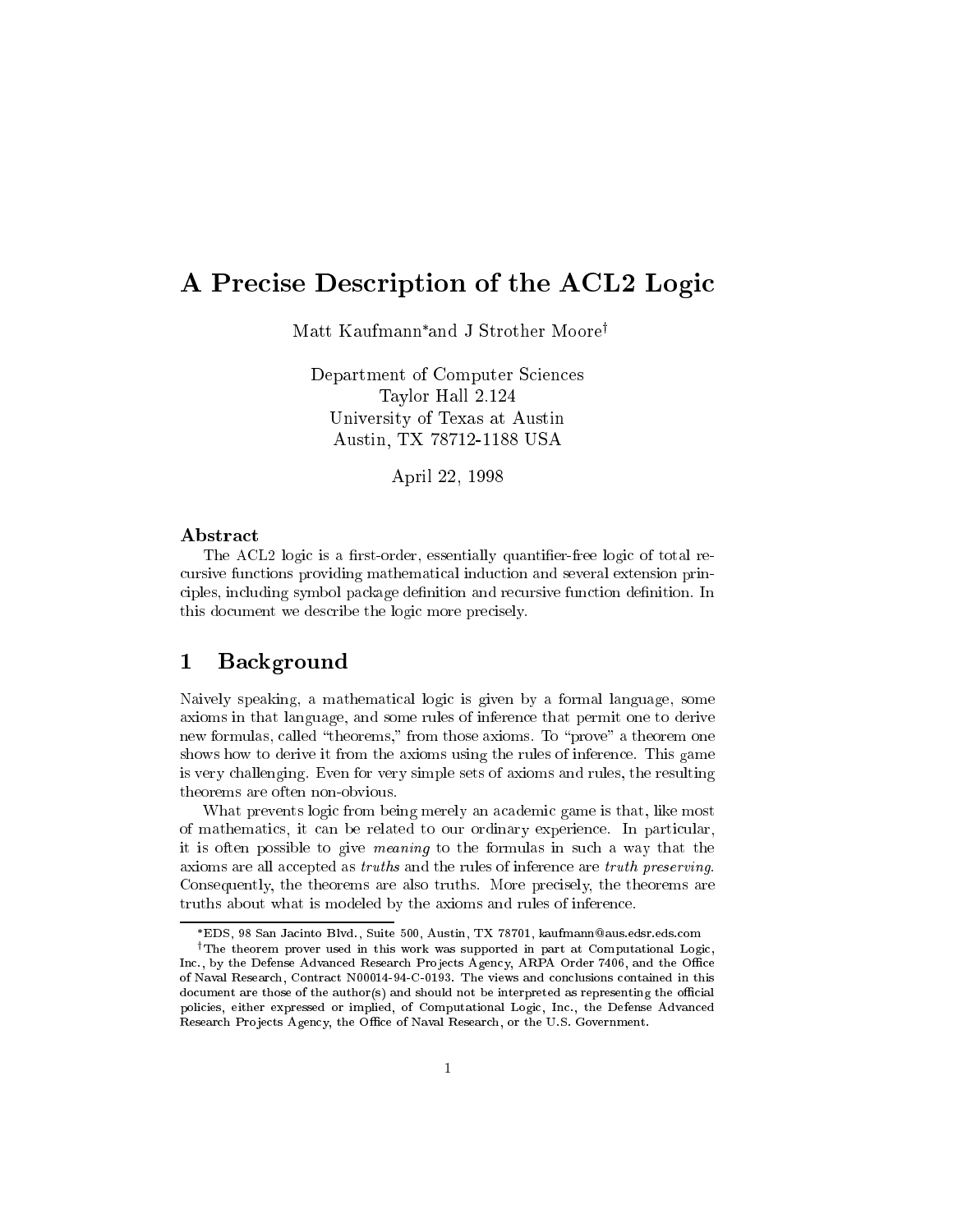It is difficult  $-$  perhaps impossible  $-$  to use formal logic to model the physical world with adequate precision and completeness. Unobtrusive imperfections in the correspondence between the formal system and the ob jects modeled can be magnied into gross distortions of reality by the utterly precise lens of formal logic. Thus, logic is better suited to study the perfect objects of mathematics  $\overline{\phantom{a}}$ i.e., numbers, sets, algorithms, etc.  $-$  than the imperfect objects of our physical world. Put another way, logic is best at modeling formal systems. Very few modern scientists have tried to use formal logic to study physical systems and thus, in contrast to many other branches of mathematics, the study and use of logic has been largely confined to formal logicians.

However, the widespread use of computing machines is changing this. Computing machines are imperfect physical artifacts. But they implement formal systems. That is to say, when such a machine is working as physically intended by its designer, it is supposed to carry out some algorithm following a fixed set of precisely specified rules. The "utterly precise lens" of formal logic is an excellent tool with which to investigate the behavior of such an abstract machine. There is often no other way to assure, for example, that a divider actually divides, that a protocol reliably enables communication, or that a calculation involving millions of steps produces the "right" answer.

So we are interested here in a "working logic." We wish to use a formal mathematical logic to model other formal systems — processor architectures, microcode programs and programming languages — and then to study the properties of those models. But this presupposes some formal logic suitable for our purposes. Turning to the logic textbooks for a description of a suitable logic is a frustrating experience. Logicians, the people who might have been thought most experienced in designing and using formal logics, have spent most of their time studying logics rather than using them. Compared to the logic we seek, most classical logics are like Turing machines compared to modern processors: while they are, in some technical sense, sufficiently powerful, they are impractical to use. Classical logics were designed to be simple enough to study thoroughly, not convenient to use.

Therefore, in this document we "roll our own" working logic. It is called  $ACL2$ , which stands for "A Computational Logic for Applicative Common Lisp" and might have been abbreviated  $ACL^+$ . ACL2 is designed to be used to model computing systems and to prove properties of those models. It is likely to be much more elaborate than the classical formal logics you have encountered.

## 1.1 Connection with Common Lisp

One force pushing ACL2 toward complexity is the fact that we want it to be efficiently executable on a wide range of host processors. That is, the logic can be used to calculate: most variable-free terms can be reduced to constants by the routine application of the axioms. To achieve this we decided to make ACL2 an extension of a useful subset of the widely used and efficiently implemented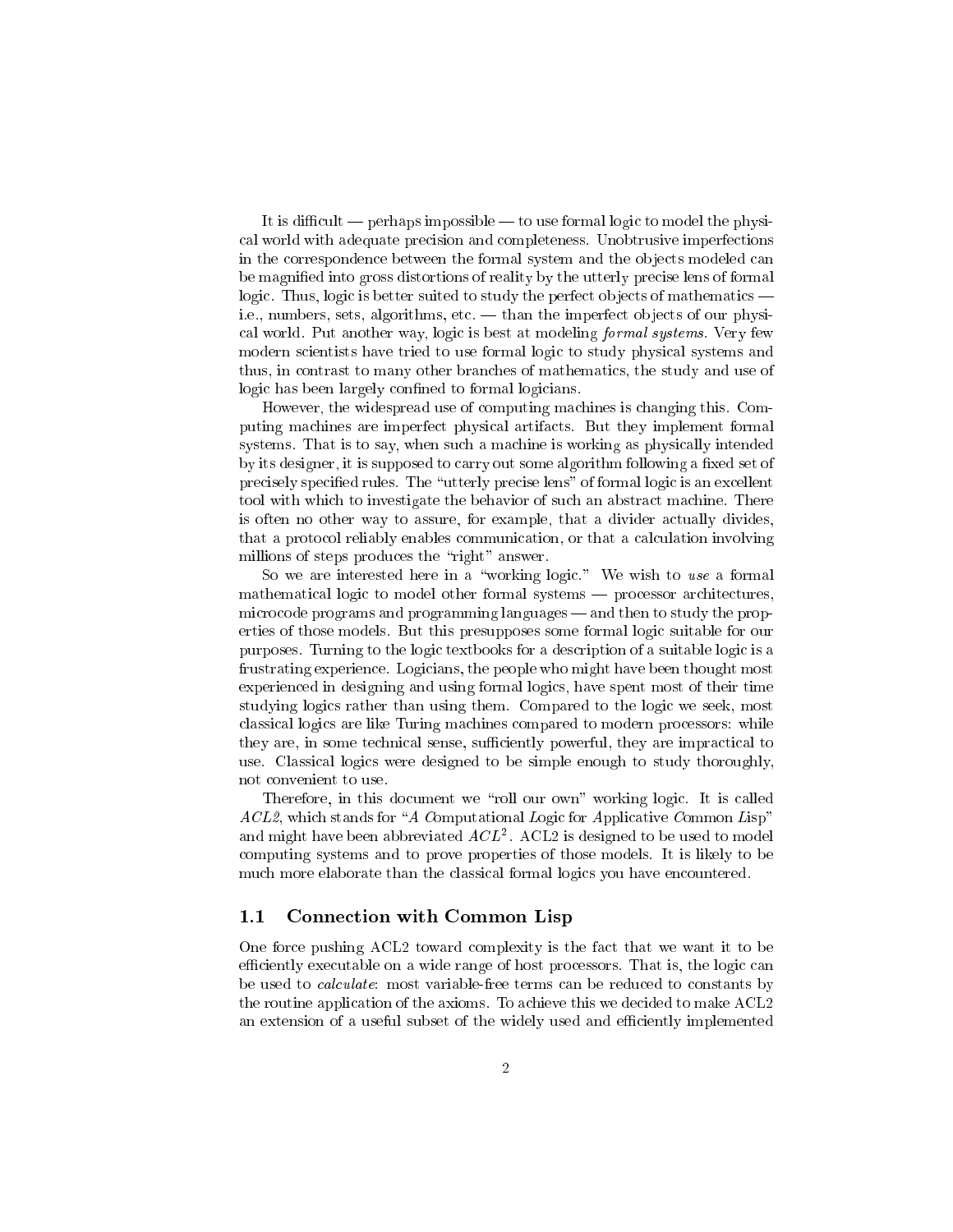applicative programming language Common Lisp [6] and [7].

Executability comes at a cost: ACL2 does not support unbounded quantification, the real numbers, or infinite sets. ACL2 is essentially just an applicative programming language  $-$  and a fairly simple one at that.

Common Lisp functions are partial: they are not defined on all possible inputs. But ACL2 functions are total: they are defined on all possible inputs. In what sense, then, is ACL2 Common Lisp?

In  $[4]$  we define the notions of *gold* functions and theorems. To establish that a function or theorem is gold, certain additional conjectures must be proved. These "guard conjectures" are derived syntactically from the candidate function definitions and theorems. If the guard conjectures are theorems, then the evaluation of the ACL2 formulas never tries to apply Common Lisp functions to inputs outside their "intended domains." We make the following promise: a gold theorem in ACL2 evaluates to non-NIL in all compliant implementations of Common Lisp, unless the implementation encounters a "resource error" such as memory exhaustion. In this document we do not discuss further the notion of gold theorems or Common Lisp compliance. We focus simply on ACL2 as a logic, thereby defining what the theorems are.

Although we do not assume familiarity with Common Lisp, readers familiar with it will notice that we have adopted much of its syntax and many of its built-in constants and functions.

#### $1.2$ Connection with the Nqthm Logic

The logic described here is closely connected to the Nqthm ("Boyer-Moore") logic [1]. The Nqthm logic models a "home-grown" Pure Lisp, while ACL2 models Common Lisp. Some of the differences between the two are summarized below.

- Nqthm's arithmetic was essentially just that for the natural numbers, axiomatized in a Peano-like fashion. Common Lisp and ACL2 provide the rationals and the complex rationals, with the naturals being an inductively identied subset of the rationals.
- Nqthm's symbols, the LITATOMs, are very simple compared to Common Lisp's. In particular, Nqthm does not support multiple "packages."
- Ngthm provides a "false object," (FALSE), abbreviated F, which is not NIL or any other Nqthm symbol, while Common Lisp and ACL2 "overload" NIL as both the false ob ject and the end-of-list marker.
- Nqthm's functions CAR and CDR return 0 on non-CONS arguments, but ACL2's return NIL.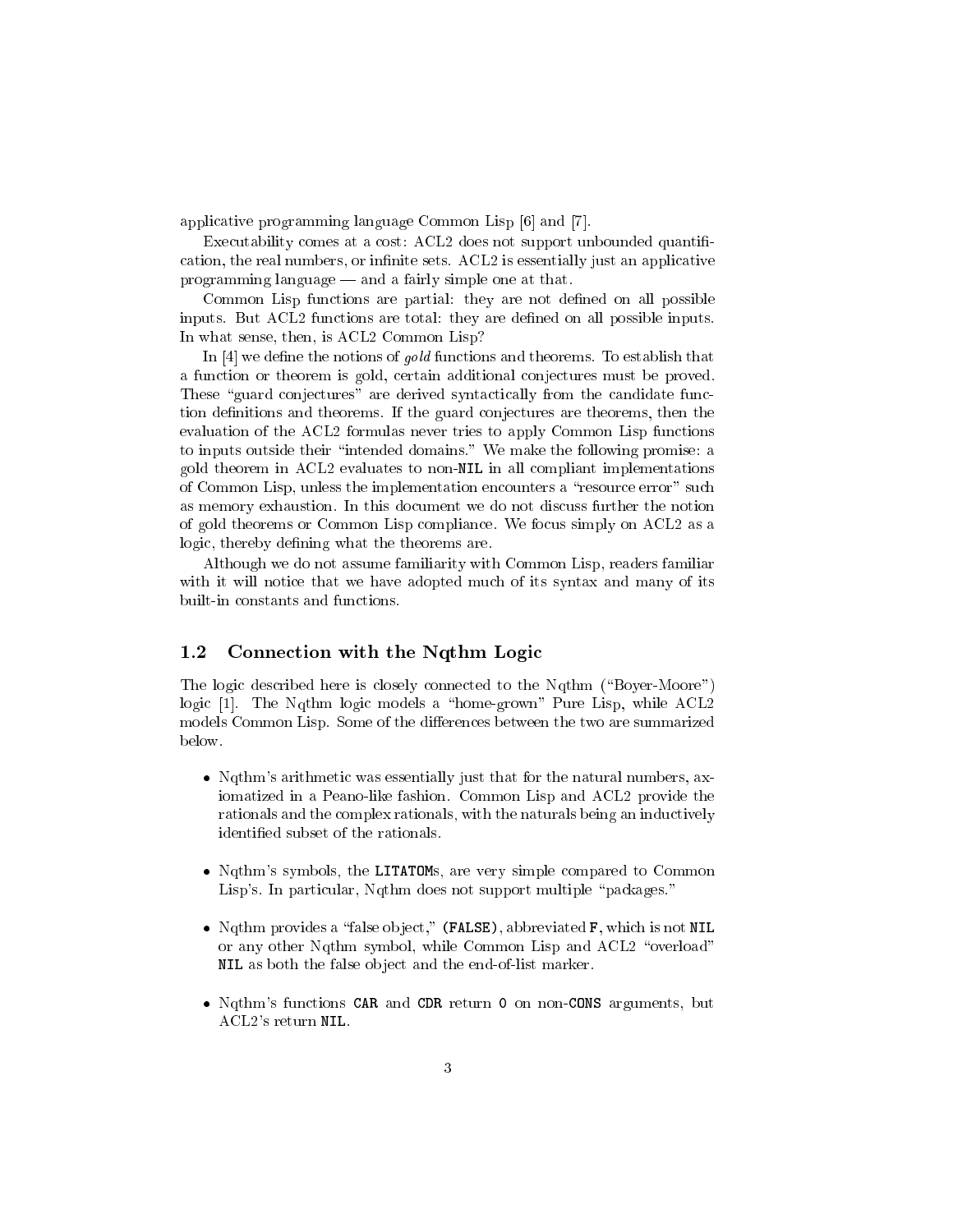• Ngthm provided the "Shell Principle" for adding new data types; ACL2 provides no such facility. But in addition to the richer set of numbers, ACL2 provides character objects and strings among its primitives.

The enumeration above should not obscure the fact that the two logics in fact only differ in "minor" details. The two logics "feel" the same. Both are first-order, essentially quantifier-free logics based on total, recursively defined functions over inductively constructed data objects. Both use untyped, Lisplike syntax and encourage the use of "terms" where other logics would use \formulas." Both allow (most) variable-free terms to be evaluated to constants via a "call-by-value" interpreter.

The similarities to Nqthm were the result of deliberate design decisions based on the success of using Nqthm to model computing machines and systems. ACL2  $\frac{1}{1}$  the logic and its implementation in a theorem-proving system  $\frac{1}{1}$  is best thought of as a successor to Nqthm intended to make the logic more efficiently executable and able to support the construction and analysis of larger system models. The paper [3] discusses the original design of ACL2.

Bob Boyer was an active participant in the formative years of the design of ACL2. Without his help the project would never have gotten off the ground.

#### $\bf{2}$ 2 Theories and Logical Events

The view that a logic is given by a language, some axioms, and some rules fails to accommodate our intention to use it to model other systems. Except in the unusual case that the given logic already describes what we care about, we must be able to fashion it somehow. That generally means we must be able to extend the language to include new syntactic concepts and to add new axioms about those concepts. Sometimes new rules of inference are added. Thus, in addition to a language, some axioms, and some rules of inference, we provide some extension principles and we view the logic as "evolving" under the control of the user who invokes these principles.

We say a formula t can be proved directly from a set of axioms  $A$  if and only if t may be derived from the axioms in  $A$  by applying the rules of inference of propositional calculus with equality and instantiation (see page 20) and the principle of induction (see page 47).

There are five extension principles and thus five kinds of events:

- $\bullet$  an application of the constant definition principle (page 29),
- $\bullet$  an application of the package definition principle (page 48),
- the designation of the current package (page 49),
- an application of the function definition principle (page 49), and
- the addition of an arbitrary formula as an axiom.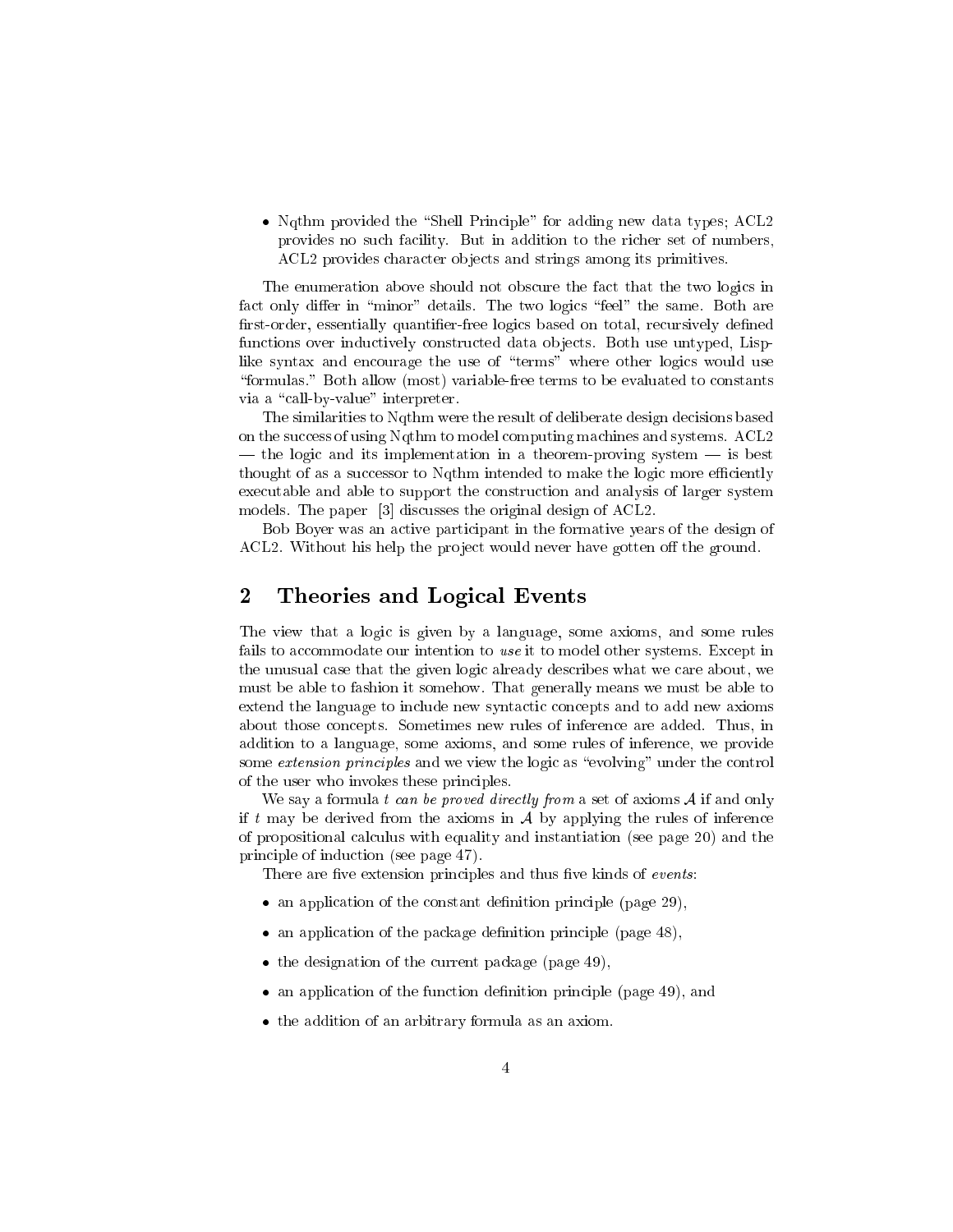Each such event extends the syntax and/or the set of axioms of the logic as noted below.

Note. A derived extension principle, called "encapsulation," permits the introduction of undefined but constrained function symbols. We describe encapsulation and its uses in [8]. ACL2 provides for "Skolem axioms" but these have not yet been documented. The implemented definitional principle allows for mutually recursive definitions but the one described here does not. The implementation also allows for the definition of "macros" that extend the syntax of the language, but we do not discuss macros here.

A history h is a finite sequence of events such that either (a) h is empty or (b)  $n$  is obtained by concatenating to the end of a history  $n$  an event that is admissible under  $n$ . An arbitrary axiom is admissible under any  $n$ . The specifications of the other kinds of events define "admissibility" for each such event. We refer to the order of events in a history as though they were added chronologically, i.e., the first event is the "oldest" and the last event is the "most recent."

Associated with every history are the following:

- an "arity table," specifying how many arguments certain function symbols take;
- $\bullet$  a "package system," affecting how symbols are written;
- $\bullet$  a "current package," affecting how symbols are written;
- the "formal constants" of the language;
- a set of "abbreviations," whereby symbolic expressions are transformed into "formal terms" and "formulas;" and
- 

All but the last item, the axioms, are concerned with the syntax. Each of these concepts is defined below, with respect to a given history  $h$ . However, in general in this document the operative history is left implicit.

The arity table of a history is the initial arity table (Table 3, page 18) extended by an entry specifying the arity (number of arguments) of each function symbol introduced by each event in the history. Our discussion of each event makes clear the function symbols and arities introduced.

The *package system* of a history is a sequence of pairs, each pairing a "package name" with an "imports list." We discuss packages on page 12. The package system of a history is the initial package system, as described in Appendix A, extended successively by an entry for each DEFPKG event in the history, in chronological order. We describe the appropriate entry when we discuss DEFPKG (page 48).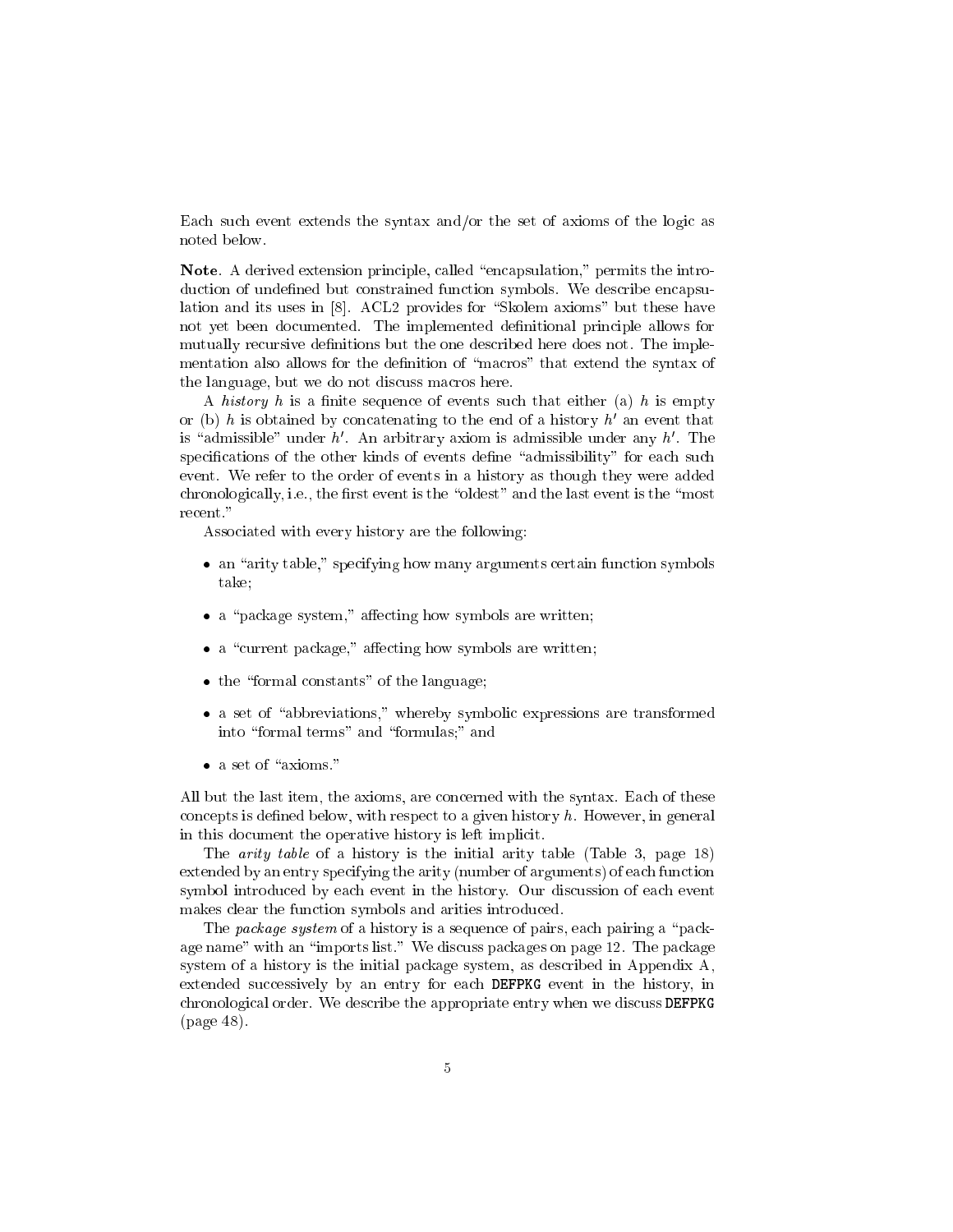The current package of a history is the package name selected by the most recent IN-PACKAGE event (see page 49), if any. If there is no IN-PACKAGE event in the history, the current package is named "ACL2". In this document, unless otherwise stated, the current package is "ACL2".

The formal constants of a history are the primitive formal constants (page 17) together with the formal constants introduced by each event. The addition of an arbitrary axiom adds no new constants. When we discuss each other kind of event we specify the constants, if any, introduced.

The abbreviations of a history are the abbreviation rules introduced in this document together with the abbreviations introduced by each event. The addition of an arbitrary axiom adds no abbreviations. When we discuss each other kind of event we specify the abbreviations, if any, introduced.

Finally, the *axioms* of a history  $h$  are the axioms introduced in this document (including the appropriate instances of the Propositional and Reflexivity axiom schemas for the formulas of  $h$  and the appropriate instances of the Equality Axiom for Functions for every function symbol in the arity table of  $h$ , see Section 5) together with the axioms introduced by each event. The addition of an arbitrary axiom introduces the given formula as an axiom. When we discuss each other kind of event we specify the axioms, if any, introduced.

The *syntax* of a history is the set of "well-formed formulas" for that history. A large part of this document is devoted to a careful description of this notion. In our development, a formula is a tree structure composed of formulas and other tree structures called \terms." We start by describing how we write down a certain class of tree structures, called "s-expressions." Then we identify a subset of these s-expressions as the "formal terms" in a given history. The main idea is that such a term is a variable symbol, one of a very few constants, or the application of a function symbol of the history to an appropriate number of argument terms. A "well-formed formula" of a history is then a class of  $s$ expressions built from formal terms of the history by certain constructions we describe.

Finally, we introduce a large number of abbreviations. These abbreviations are rules for transforming s-expressions that are not formal terms or formulas into s-expressions that are formal terms or formulas. Of special importance are a collection of abbreviations that let us write a large class of constants in terms of the primitive constants and function symbols.

The well-formed formulas of a history h are the s-expressions that are either formulas of  $h$  as we define them here or that can be transformed into formulas of  $h$  using the abbreviations of  $h$ .

We say a formula t in the syntax of history h is a theorem of history h iff t can be proved directly from the axioms of  $h$ .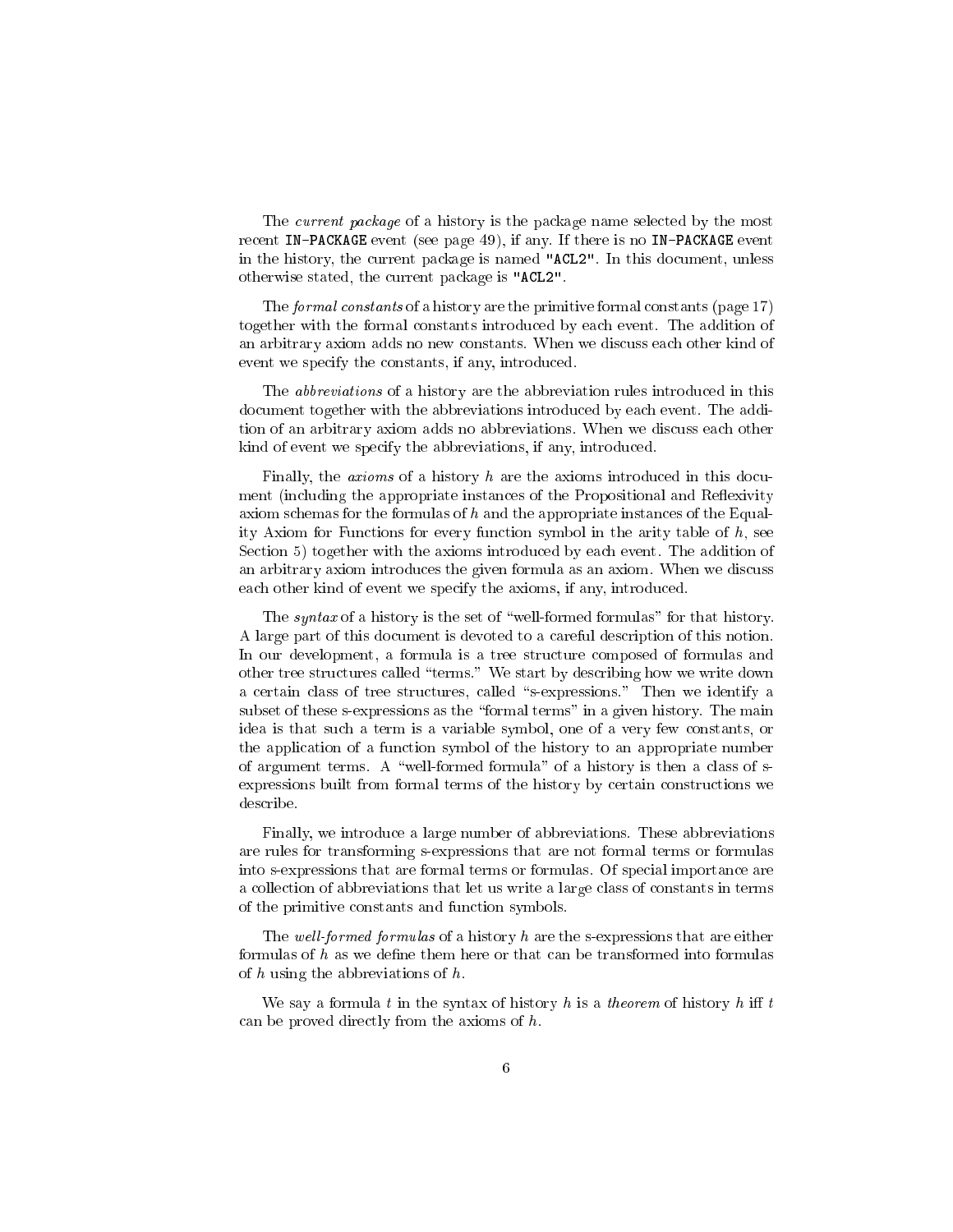#### **A Preamble on Notation** 3

The utterances of a formal language are traditionally regarded as strings of characters. Such character strings are often described with a formal grammar. We do not take that approach.

The utterances of our formal language are finite tree structures composed of familiar mathematical objects. In this section we talk about those objects and how we write them down. It is not our intention here to *define* these notions, since we think formal definitions would be less clear than what the reader is likely already to understand. So we offer the following observations as a way of settling on some terminology and notation.

A binary tree is either an atom or an ordered pair of two binary trees. The atoms we most commonly use are numbers, characters, strings of characters, and symbols. We will very occasionally include other atoms in our trees, namely "pseudo-symbols."

We consider the numbers, characters, strings, symbols and ordered pairs to be live different types of objects, i.e., disjoint sets of objects. The integer one is different from the character that prints as "1" and is also different from the character string containing that one character. We hope that is obvious. Many readers may never have thought about the symbol whose name consists of the single character \1". But it exists (in the universe we are imagining) and is distinct from the number, character, and string just mentioned. Finally, the ordered pair whose first component is the integer 1 and whose second component is, say, the number 0 is different from the other four objects.

We obviously need a way to write down these five objects. Here they are in the notation we use:

- the integer one: 1
- the character "1":  $\#$ \1
- the string containing one  $1"$ : "1"
- the symbol whose name is the above string: |1|
- the ordered pair containing 1 and 0:  $(1 \cdot 0)$

The above display probably raises more questions than it answers! But it should bring home three points. First, five distinct mathematical objects are shown. Second, they are all examples of binary trees (the first four are atomic, the last is not). Third, we need to agree on a notation for binary trees.

Here is a display of more typical examples of these five different kinds of ob jects:

<sup>&</sup>lt;sup>1</sup>And we consider the pseudo-symbols to be a sixth type, not actually available in the ACL2 implementation.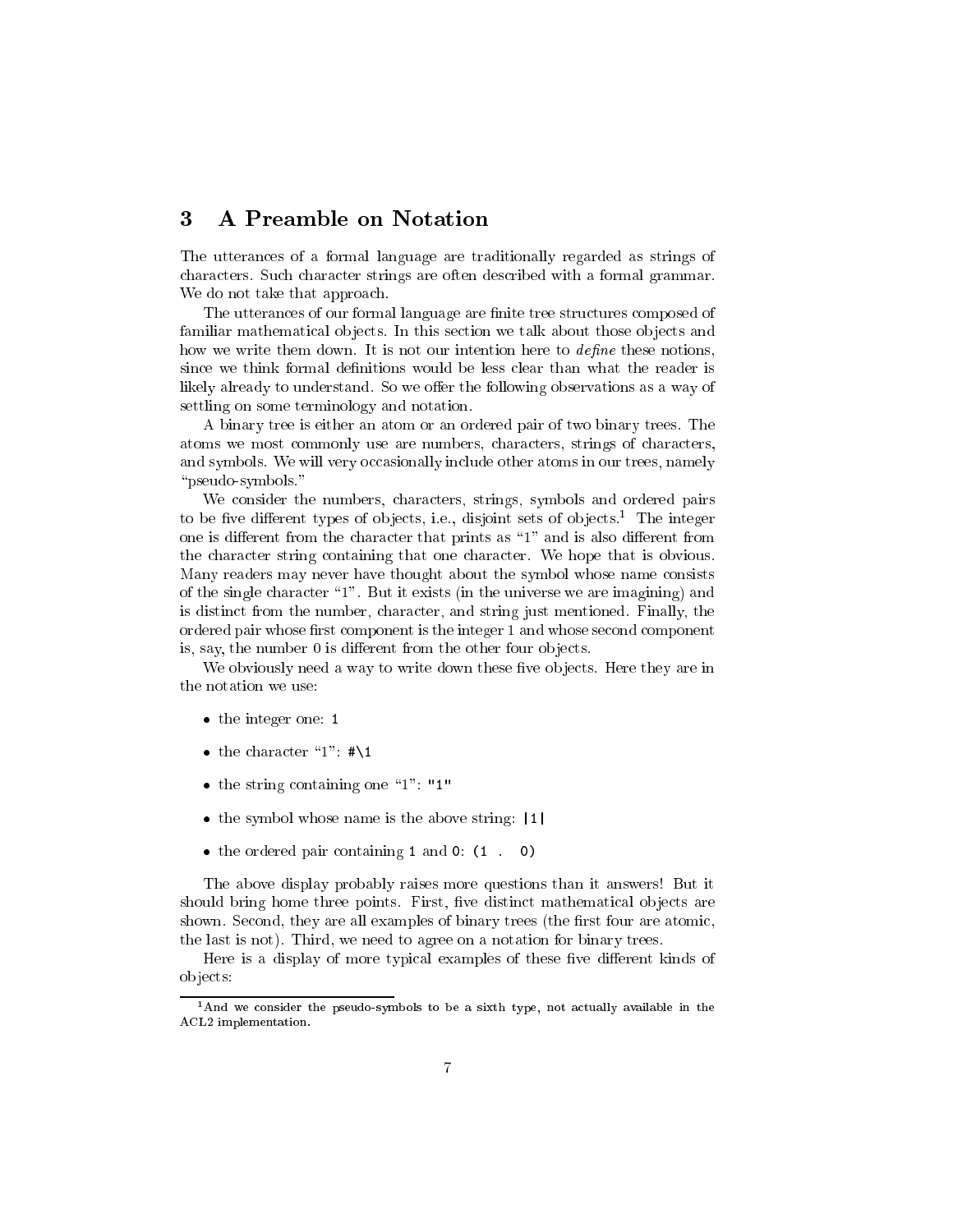- numbers:
	- $-$  integers: 123,  $-17$
	- $-$  rationals:  $22/7, -127/128$
	- complex rationals:  $\#\mathsf{c}(3\ 1/2)$  (i.e.,  $3+\frac{1}{2}i$ )
- characters:  $\sharp \A, \sharp \a, \sharp \Space$ pace,  $\sharp \iota$ ,
- strings: "I am.", "She said \"Hi!\" once." (the character after the word "said" is  $*\S$ pace and the character after that is "string quote mark,"  $# \langle " \rangle$
- symbols: X, NIL, A1, |a1| (the first character in this symbol's name is a lower-case "a", not a vertical bar),  $LIST: A1$  (the first character in this symbol's name is an upper-case "A"; the "package name" of the symbol is "LISP")
- lists and pairs:  $(1\ 2\ 3)$ ,  $((ABC\ 1)\ (DEF\ 2))$ ,  $(0\ 1)$

We now discuss the notation for each of these types.

#### 3.1 **Numbers**

Integers are written as sequences of digits. Base 10 is the most common one used here. So 123 is the integer one hundred twenty three.

But we might also write numbers in binary (#b1111011), octal (#o173) or hexadecimal (#x7B). In numeric notation, case is unimportant. So #B1111011 and #X7b are also integers. In fact, the same integer is shown in each of the examples so far, namely 123.

The (optional) sign of a number is written immediately before the digit sequence. Thus,  $-6$  is #b-110 and also #o-6.

We use typewriter font when we write integers and the other formal mathematical objects. In such expressions we are always referring to the object denoted, not the particular string of glyphs chosen. For example, we might say " $\#b1111100$  is one larger than 123." More likely we would say "124 is one larger than 123" or "#b11111100 is one larger than #b1111011" but the point is that we are not talking about the notation used but the integers denoted. We might say "when we write 123 in binary as '#b1111011' nine characters are written." When we talk about notation we generally enclose the notation in quotation marks, as done above. But generally, except in this preamble, we do not talk about notation, just the things denoted.

Rationals are written as optionally signed, possibly improper, fractions, with a slash separating the "top" of the fraction from the "bottom." Thus,  $-1/2$ and 7/2 are rationals. We do not use "mixed notation" to write non-integer rationals; that is, we will not again write  $3\frac{1}{2}$  to mean 7/2.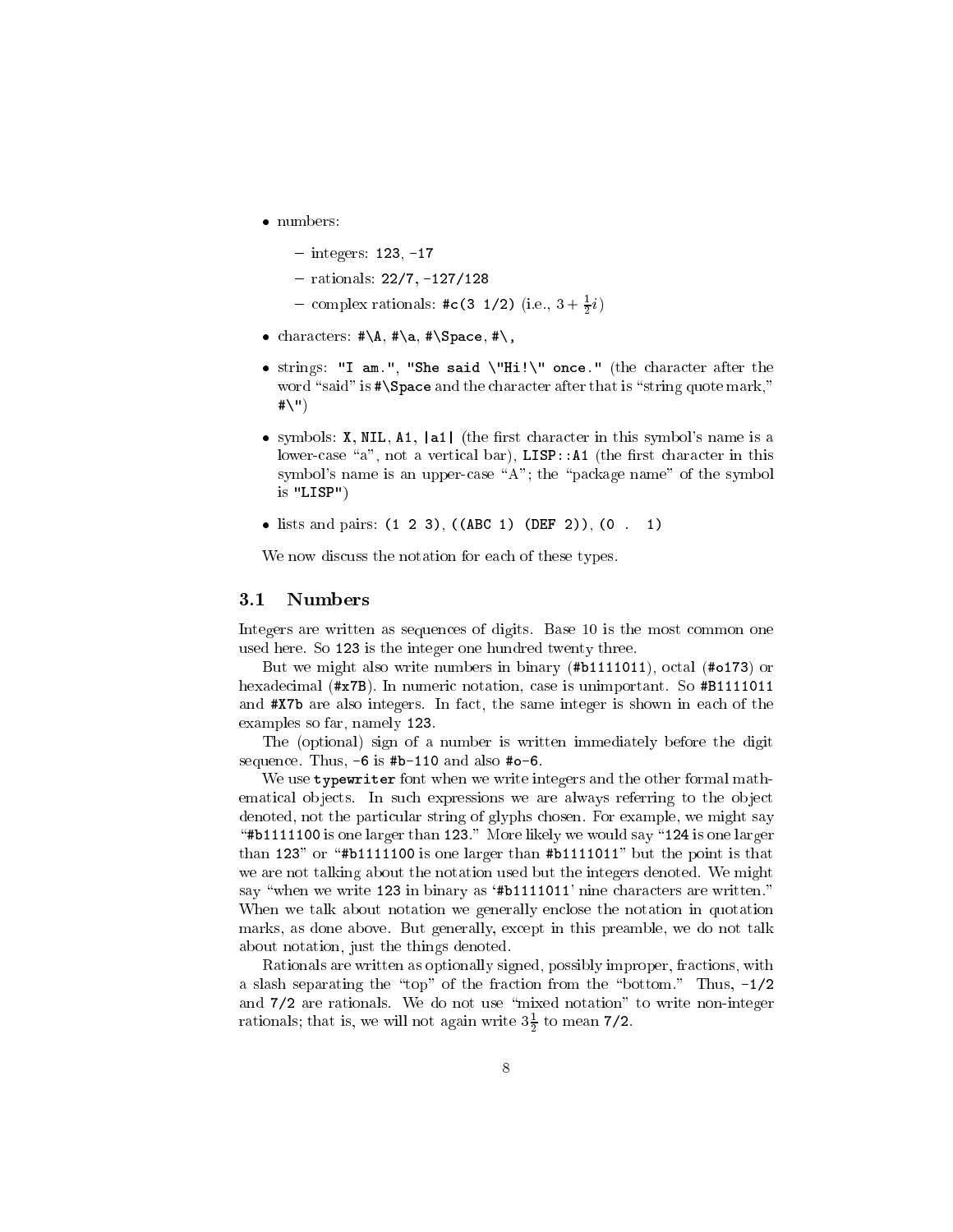We used the terms "top" and "bottom" above in reference to the parts of the fractional notation. We use the terms "numerator" and "denominator" exclusively in reference to rationals. The numerator and denominator of a rational r are, respectively, the relatively prime integers i and j  $(j > 0)$  such that  $r = i/j$ .

" $5/10$ " is just another way to write  $1/2$ . More bluntly,  $5/10$  is  $1/2$ . The numerator of 5/10 is 1 and the denominator is 2.

The integers are a subset of the rationals.  $"12/4"$  is another way to write 3. More bluntly, 12/4 is 3. The denominator of 12/4 is 1.

Rationals can be written in binary, octal, or hexadecimal notation. -123/20 is #b-1111011/10100 and #o-173/24 and also #x-7B/14.

We also need a notation for certain complex numbers, namely the ones whose real and imaginary parts are rationals. " $\#c(x y)$ ", where x and y are rationals, is the way we write the complex number more commonly written  $x + yi$ . Of course, if y is 0, the number denoted is the rational x. Thus,  $\#c(123\ 0)$  is 123.

Following traditional mathematical usage, a "complex number" is any number of the form  $x + yi$ , for real x and y. Thus, the complex numbers include the rationals and integers. But when we say a complex number is a \complex rational" we mean its imaginary part is non-0. Thus, the rationals and the complex rationals are disjoint. Together they constitute what we call the \ACL2 numbers" or simply the "numbers," when the simpler term is not confusing. The ACL2 numbers are a subset of the complex numbers.

Different bases may be used to write the two parts of an ACL2 complex number. For example,  $\#c(6 -17/10)$  is  $\#c(\#b110 \#x-11/A)$ .

## 3.2 Characters

Each character object has a "name" and a unique integer "character code." Character ob jects are written by writing a number sign, a backslash and then the name of the character. The character names and their codes are shown in Table 1. As indicated by our examples, some characters, like  $\# \$ Space, have names that are different from the glyph. In addition to the code for each character, Table 1 gives several other characteristics which are explained when we discuss symbols.

Thus, for example,  $\#\$  is the character object whose code is 65,  $\#\$  a is the character with code 97, and  $\#\text{Ne}}$  is the character with code 10.  $\#\A$  is a different object than  $\ast$  a. Other than the fact that distinct characters have distinct codes and the fact that characters are distinct from the other kinds of ob jects, characters have no interesting properties.

The correspondence between characters and their codes is an extension of the ASCII convention. Each character corresponds to a single (but perhaps chorded) keystroke on a standard keyboard. While this document does not in general try to deal with the practical issues of using ACL2 at your terminal, note that the "control characters," that is, those where  $0 \leq \text{code} \leq 31$  and name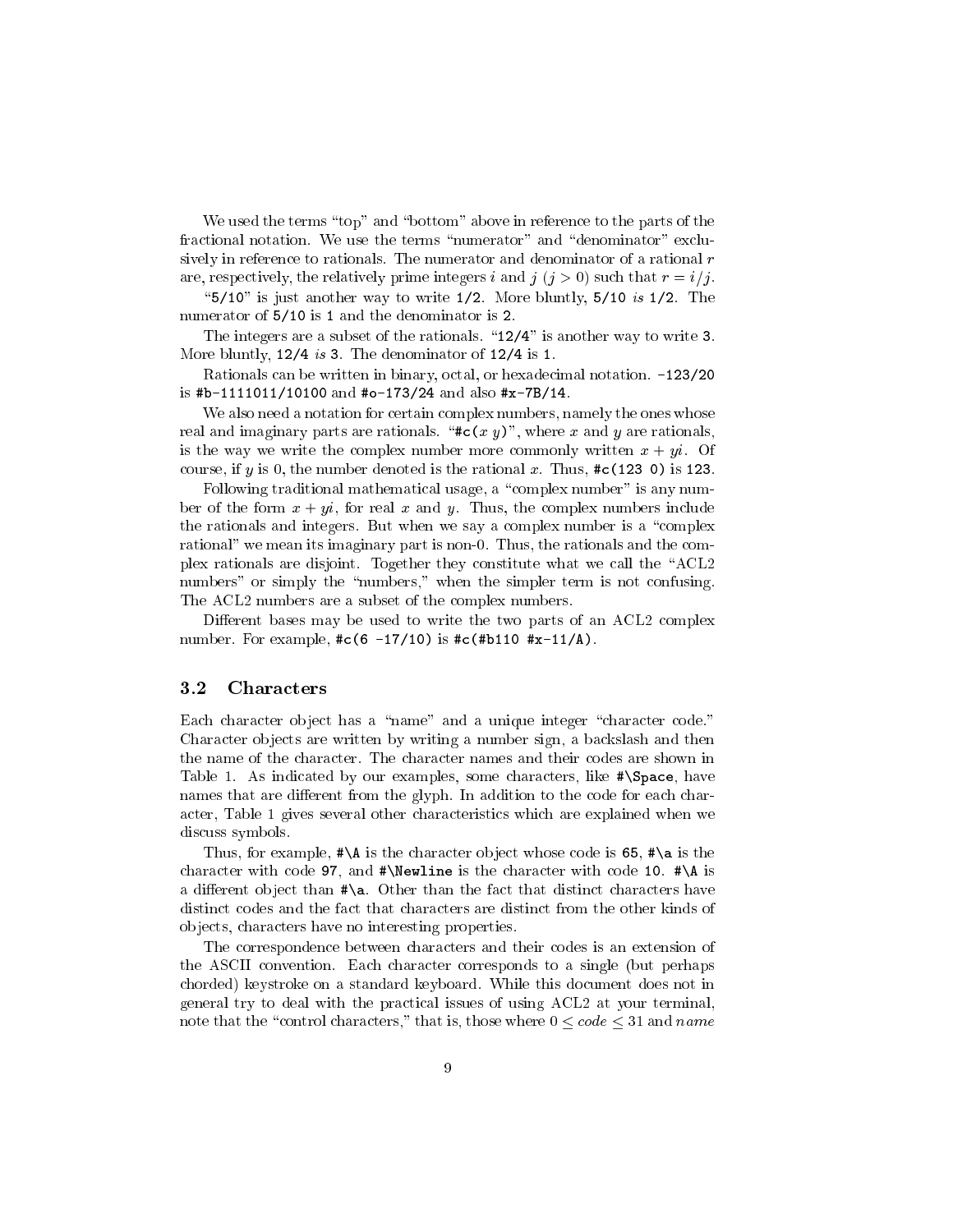| $\pmb{0}$<br>^@<br>43<br>86<br>$\mathbf v$<br>$\ddot{}$<br>$\mathbf n$<br>87<br>$\mathbf{1}$<br>$\hat{}$ A<br>44<br>W<br>s<br>$\,$<br>$\overline{2}$<br>^В<br>45<br>88<br>X<br>$\bf n$<br>-<br>3<br>$\overline{c}$<br>46<br>89<br>Υ<br>$\mathbf n$<br>s<br>$\ddot{\phantom{0}}$<br>$\overline{4}$<br>47<br>90<br>Z<br>$\mathbf{D}$<br>7<br>$\bf 5$<br>ÎЕ<br>48<br>91<br>$\mathsf{L}$<br>0<br>$\bf n$<br>$\sqrt{6}$<br>$\mathbf{\hat{F}}$<br>92<br>Ñ<br>49<br>$\mathbf{1}$<br>$\mathbf n$<br>s<br>$\overline{7}$<br>$\widehat{\phantom{a}}$ G<br>93<br>I<br>50<br>$\overline{a}$<br>$\mathbf n$<br>$\overline{ }$<br>8<br>$5\,1$<br>3<br>94<br><b>Backspace</b><br>$\mathbf n$<br>$\bf n$<br>$\boldsymbol{9}$<br>52<br>95<br>$\overline{\mathbf{4}}$<br>Tab<br>$\mathbf n$<br>n<br>$\frac{1}{\epsilon}$<br>53<br>96<br>10<br>5<br>Newline<br>$\mathbf n$<br>s<br>s<br>97<br>11<br>$\mathbf{K}$<br>54<br>6<br>$\bf n$<br>s<br>a<br>12<br>$\overline{7}$<br>98<br>55<br>Page<br>þ<br>$\mathbf n$<br>s<br>13<br>56<br>99<br>8<br>Return<br>$\mathbf n$<br>c<br>s<br>57<br>14<br>$\mathbf{M}$<br>9<br>100<br>$\mathtt{d}$<br>$\mathbf n$<br>s<br>15<br>58<br>^0<br>101<br>$\ddot{\cdot}$<br>s<br>e<br>s<br>^P<br>59<br>$\mathbf f$<br>16<br>102<br>$\vdots$<br>s<br>s<br>17<br>60<br>103<br>≏Q<br>≺<br>g<br>s<br>$\mathbf R$<br>61<br>104<br>18<br>${\bf h}$<br>Ξ<br>s<br>$\mathbin{\char`\^}S$<br>19<br>62<br>105<br>i<br>><br>s<br>20<br>$\mathbf{r}$<br>63<br>?<br>106<br>j<br>s<br>^U<br>21<br>64<br>107<br>Q<br>$\bf k$<br>s<br>22<br>$\sim$ v<br>65<br>108<br>$\mathbf{I}$<br>A<br>s<br>23<br>66<br>109<br>^W<br>$\, {\bf B}$<br>m<br>s<br>$\mathbf C$<br>24<br>$\mathbf{Y}$<br>67<br>110<br>n<br>s<br>25<br>^Y<br>68<br>D<br>111<br>$\circ$<br>s<br>$\mathbf{z}$<br>26<br>69<br>$\mathbf E$<br>112<br>s<br>$\, {\bf p}$<br>$\hat{}$ [<br>27<br>70<br>$\mathbf F$<br>113<br>q<br>s<br>28<br>$\hat{\phantom{a}}$<br>71<br>${\bf G}$<br>114<br>r<br>s<br>$\mathbf{r}$<br>72<br>29<br>$\, {\rm H}$<br>115<br>s<br>s<br>$\overline{\phantom{a}}$<br>30<br>73<br>$\mathbf I$<br>116<br>t<br>s<br>$\tilde{\phantom{a}}$<br>${\bf J}$<br>31<br>74<br>117<br>u<br>s<br>$3\sqrt{2}$<br>75<br>K<br>118<br>Space<br>s<br>V<br>s<br>33<br>76<br>L<br>119<br>Ţ.<br>Ŵ<br>s<br>Ħ<br>34<br>77<br>M<br>120<br>s<br>$\mathbf x$<br>s<br>35<br>78<br>#<br>${\tt N}$<br>121<br>s<br>y<br>s<br>36<br>\$<br>79<br>122<br>0<br>z<br>s<br>%<br>37<br>80<br>${\bf P}$<br>123<br>€<br>38<br>81<br>124<br>&<br>Q<br>s<br>39<br>$\,$<br>$12\sqrt{5}$<br>82<br>R<br>}<br>s<br>83<br>126<br>40<br>$\overline{\phantom{a}}$<br>$\mathtt S$<br>s<br>T<br>41<br>$\mathcal{E}$<br>84<br>127<br>Rubout<br>s | code | name | $\boldsymbol{n}$ | $\boldsymbol{s}$ | code | name | $\it n$ | $\boldsymbol{s}$ | code | name | $\it n$ | $\boldsymbol{s}$ |
|---------------------------------------------------------------------------------------------------------------------------------------------------------------------------------------------------------------------------------------------------------------------------------------------------------------------------------------------------------------------------------------------------------------------------------------------------------------------------------------------------------------------------------------------------------------------------------------------------------------------------------------------------------------------------------------------------------------------------------------------------------------------------------------------------------------------------------------------------------------------------------------------------------------------------------------------------------------------------------------------------------------------------------------------------------------------------------------------------------------------------------------------------------------------------------------------------------------------------------------------------------------------------------------------------------------------------------------------------------------------------------------------------------------------------------------------------------------------------------------------------------------------------------------------------------------------------------------------------------------------------------------------------------------------------------------------------------------------------------------------------------------------------------------------------------------------------------------------------------------------------------------------------------------------------------------------------------------------------------------------------------------------------------------------------------------------------------------------------------------------------------------------------------------------------------------------------------------------------------------------------------------------------------------------------------------------------------------------------------------------------------------------------------------------------------------------------------------------------------------------------------------------------------------------------------------------------------------------------------------------------------------------------------------------------|------|------|------------------|------------------|------|------|---------|------------------|------|------|---------|------------------|
|                                                                                                                                                                                                                                                                                                                                                                                                                                                                                                                                                                                                                                                                                                                                                                                                                                                                                                                                                                                                                                                                                                                                                                                                                                                                                                                                                                                                                                                                                                                                                                                                                                                                                                                                                                                                                                                                                                                                                                                                                                                                                                                                                                                                                                                                                                                                                                                                                                                                                                                                                                                                                                                                           |      |      |                  |                  |      |      |         |                  |      |      |         |                  |
|                                                                                                                                                                                                                                                                                                                                                                                                                                                                                                                                                                                                                                                                                                                                                                                                                                                                                                                                                                                                                                                                                                                                                                                                                                                                                                                                                                                                                                                                                                                                                                                                                                                                                                                                                                                                                                                                                                                                                                                                                                                                                                                                                                                                                                                                                                                                                                                                                                                                                                                                                                                                                                                                           |      |      |                  |                  |      |      |         |                  |      |      |         |                  |
|                                                                                                                                                                                                                                                                                                                                                                                                                                                                                                                                                                                                                                                                                                                                                                                                                                                                                                                                                                                                                                                                                                                                                                                                                                                                                                                                                                                                                                                                                                                                                                                                                                                                                                                                                                                                                                                                                                                                                                                                                                                                                                                                                                                                                                                                                                                                                                                                                                                                                                                                                                                                                                                                           |      |      |                  |                  |      |      |         |                  |      |      |         |                  |
|                                                                                                                                                                                                                                                                                                                                                                                                                                                                                                                                                                                                                                                                                                                                                                                                                                                                                                                                                                                                                                                                                                                                                                                                                                                                                                                                                                                                                                                                                                                                                                                                                                                                                                                                                                                                                                                                                                                                                                                                                                                                                                                                                                                                                                                                                                                                                                                                                                                                                                                                                                                                                                                                           |      |      |                  |                  |      |      |         |                  |      |      |         |                  |
|                                                                                                                                                                                                                                                                                                                                                                                                                                                                                                                                                                                                                                                                                                                                                                                                                                                                                                                                                                                                                                                                                                                                                                                                                                                                                                                                                                                                                                                                                                                                                                                                                                                                                                                                                                                                                                                                                                                                                                                                                                                                                                                                                                                                                                                                                                                                                                                                                                                                                                                                                                                                                                                                           |      |      |                  |                  |      |      |         |                  |      |      |         |                  |
|                                                                                                                                                                                                                                                                                                                                                                                                                                                                                                                                                                                                                                                                                                                                                                                                                                                                                                                                                                                                                                                                                                                                                                                                                                                                                                                                                                                                                                                                                                                                                                                                                                                                                                                                                                                                                                                                                                                                                                                                                                                                                                                                                                                                                                                                                                                                                                                                                                                                                                                                                                                                                                                                           |      |      |                  |                  |      |      |         |                  |      |      |         |                  |
|                                                                                                                                                                                                                                                                                                                                                                                                                                                                                                                                                                                                                                                                                                                                                                                                                                                                                                                                                                                                                                                                                                                                                                                                                                                                                                                                                                                                                                                                                                                                                                                                                                                                                                                                                                                                                                                                                                                                                                                                                                                                                                                                                                                                                                                                                                                                                                                                                                                                                                                                                                                                                                                                           |      |      |                  |                  |      |      |         |                  |      |      |         |                  |
|                                                                                                                                                                                                                                                                                                                                                                                                                                                                                                                                                                                                                                                                                                                                                                                                                                                                                                                                                                                                                                                                                                                                                                                                                                                                                                                                                                                                                                                                                                                                                                                                                                                                                                                                                                                                                                                                                                                                                                                                                                                                                                                                                                                                                                                                                                                                                                                                                                                                                                                                                                                                                                                                           |      |      |                  |                  |      |      |         |                  |      |      |         |                  |
|                                                                                                                                                                                                                                                                                                                                                                                                                                                                                                                                                                                                                                                                                                                                                                                                                                                                                                                                                                                                                                                                                                                                                                                                                                                                                                                                                                                                                                                                                                                                                                                                                                                                                                                                                                                                                                                                                                                                                                                                                                                                                                                                                                                                                                                                                                                                                                                                                                                                                                                                                                                                                                                                           |      |      |                  |                  |      |      |         |                  |      |      |         |                  |
|                                                                                                                                                                                                                                                                                                                                                                                                                                                                                                                                                                                                                                                                                                                                                                                                                                                                                                                                                                                                                                                                                                                                                                                                                                                                                                                                                                                                                                                                                                                                                                                                                                                                                                                                                                                                                                                                                                                                                                                                                                                                                                                                                                                                                                                                                                                                                                                                                                                                                                                                                                                                                                                                           |      |      |                  |                  |      |      |         |                  |      |      |         |                  |
|                                                                                                                                                                                                                                                                                                                                                                                                                                                                                                                                                                                                                                                                                                                                                                                                                                                                                                                                                                                                                                                                                                                                                                                                                                                                                                                                                                                                                                                                                                                                                                                                                                                                                                                                                                                                                                                                                                                                                                                                                                                                                                                                                                                                                                                                                                                                                                                                                                                                                                                                                                                                                                                                           |      |      |                  |                  |      |      |         |                  |      |      |         |                  |
|                                                                                                                                                                                                                                                                                                                                                                                                                                                                                                                                                                                                                                                                                                                                                                                                                                                                                                                                                                                                                                                                                                                                                                                                                                                                                                                                                                                                                                                                                                                                                                                                                                                                                                                                                                                                                                                                                                                                                                                                                                                                                                                                                                                                                                                                                                                                                                                                                                                                                                                                                                                                                                                                           |      |      |                  |                  |      |      |         |                  |      |      |         |                  |
|                                                                                                                                                                                                                                                                                                                                                                                                                                                                                                                                                                                                                                                                                                                                                                                                                                                                                                                                                                                                                                                                                                                                                                                                                                                                                                                                                                                                                                                                                                                                                                                                                                                                                                                                                                                                                                                                                                                                                                                                                                                                                                                                                                                                                                                                                                                                                                                                                                                                                                                                                                                                                                                                           |      |      |                  |                  |      |      |         |                  |      |      |         |                  |
|                                                                                                                                                                                                                                                                                                                                                                                                                                                                                                                                                                                                                                                                                                                                                                                                                                                                                                                                                                                                                                                                                                                                                                                                                                                                                                                                                                                                                                                                                                                                                                                                                                                                                                                                                                                                                                                                                                                                                                                                                                                                                                                                                                                                                                                                                                                                                                                                                                                                                                                                                                                                                                                                           |      |      |                  |                  |      |      |         |                  |      |      |         |                  |
|                                                                                                                                                                                                                                                                                                                                                                                                                                                                                                                                                                                                                                                                                                                                                                                                                                                                                                                                                                                                                                                                                                                                                                                                                                                                                                                                                                                                                                                                                                                                                                                                                                                                                                                                                                                                                                                                                                                                                                                                                                                                                                                                                                                                                                                                                                                                                                                                                                                                                                                                                                                                                                                                           |      |      |                  |                  |      |      |         |                  |      |      |         |                  |
|                                                                                                                                                                                                                                                                                                                                                                                                                                                                                                                                                                                                                                                                                                                                                                                                                                                                                                                                                                                                                                                                                                                                                                                                                                                                                                                                                                                                                                                                                                                                                                                                                                                                                                                                                                                                                                                                                                                                                                                                                                                                                                                                                                                                                                                                                                                                                                                                                                                                                                                                                                                                                                                                           |      |      |                  |                  |      |      |         |                  |      |      |         |                  |
|                                                                                                                                                                                                                                                                                                                                                                                                                                                                                                                                                                                                                                                                                                                                                                                                                                                                                                                                                                                                                                                                                                                                                                                                                                                                                                                                                                                                                                                                                                                                                                                                                                                                                                                                                                                                                                                                                                                                                                                                                                                                                                                                                                                                                                                                                                                                                                                                                                                                                                                                                                                                                                                                           |      |      |                  |                  |      |      |         |                  |      |      |         |                  |
|                                                                                                                                                                                                                                                                                                                                                                                                                                                                                                                                                                                                                                                                                                                                                                                                                                                                                                                                                                                                                                                                                                                                                                                                                                                                                                                                                                                                                                                                                                                                                                                                                                                                                                                                                                                                                                                                                                                                                                                                                                                                                                                                                                                                                                                                                                                                                                                                                                                                                                                                                                                                                                                                           |      |      |                  |                  |      |      |         |                  |      |      |         |                  |
|                                                                                                                                                                                                                                                                                                                                                                                                                                                                                                                                                                                                                                                                                                                                                                                                                                                                                                                                                                                                                                                                                                                                                                                                                                                                                                                                                                                                                                                                                                                                                                                                                                                                                                                                                                                                                                                                                                                                                                                                                                                                                                                                                                                                                                                                                                                                                                                                                                                                                                                                                                                                                                                                           |      |      |                  |                  |      |      |         |                  |      |      |         |                  |
|                                                                                                                                                                                                                                                                                                                                                                                                                                                                                                                                                                                                                                                                                                                                                                                                                                                                                                                                                                                                                                                                                                                                                                                                                                                                                                                                                                                                                                                                                                                                                                                                                                                                                                                                                                                                                                                                                                                                                                                                                                                                                                                                                                                                                                                                                                                                                                                                                                                                                                                                                                                                                                                                           |      |      |                  |                  |      |      |         |                  |      |      |         |                  |
|                                                                                                                                                                                                                                                                                                                                                                                                                                                                                                                                                                                                                                                                                                                                                                                                                                                                                                                                                                                                                                                                                                                                                                                                                                                                                                                                                                                                                                                                                                                                                                                                                                                                                                                                                                                                                                                                                                                                                                                                                                                                                                                                                                                                                                                                                                                                                                                                                                                                                                                                                                                                                                                                           |      |      |                  |                  |      |      |         |                  |      |      |         |                  |
|                                                                                                                                                                                                                                                                                                                                                                                                                                                                                                                                                                                                                                                                                                                                                                                                                                                                                                                                                                                                                                                                                                                                                                                                                                                                                                                                                                                                                                                                                                                                                                                                                                                                                                                                                                                                                                                                                                                                                                                                                                                                                                                                                                                                                                                                                                                                                                                                                                                                                                                                                                                                                                                                           |      |      |                  |                  |      |      |         |                  |      |      |         |                  |
|                                                                                                                                                                                                                                                                                                                                                                                                                                                                                                                                                                                                                                                                                                                                                                                                                                                                                                                                                                                                                                                                                                                                                                                                                                                                                                                                                                                                                                                                                                                                                                                                                                                                                                                                                                                                                                                                                                                                                                                                                                                                                                                                                                                                                                                                                                                                                                                                                                                                                                                                                                                                                                                                           |      |      |                  |                  |      |      |         |                  |      |      |         |                  |
|                                                                                                                                                                                                                                                                                                                                                                                                                                                                                                                                                                                                                                                                                                                                                                                                                                                                                                                                                                                                                                                                                                                                                                                                                                                                                                                                                                                                                                                                                                                                                                                                                                                                                                                                                                                                                                                                                                                                                                                                                                                                                                                                                                                                                                                                                                                                                                                                                                                                                                                                                                                                                                                                           |      |      |                  |                  |      |      |         |                  |      |      |         |                  |
|                                                                                                                                                                                                                                                                                                                                                                                                                                                                                                                                                                                                                                                                                                                                                                                                                                                                                                                                                                                                                                                                                                                                                                                                                                                                                                                                                                                                                                                                                                                                                                                                                                                                                                                                                                                                                                                                                                                                                                                                                                                                                                                                                                                                                                                                                                                                                                                                                                                                                                                                                                                                                                                                           |      |      |                  |                  |      |      |         |                  |      |      |         |                  |
|                                                                                                                                                                                                                                                                                                                                                                                                                                                                                                                                                                                                                                                                                                                                                                                                                                                                                                                                                                                                                                                                                                                                                                                                                                                                                                                                                                                                                                                                                                                                                                                                                                                                                                                                                                                                                                                                                                                                                                                                                                                                                                                                                                                                                                                                                                                                                                                                                                                                                                                                                                                                                                                                           |      |      |                  |                  |      |      |         |                  |      |      |         |                  |
|                                                                                                                                                                                                                                                                                                                                                                                                                                                                                                                                                                                                                                                                                                                                                                                                                                                                                                                                                                                                                                                                                                                                                                                                                                                                                                                                                                                                                                                                                                                                                                                                                                                                                                                                                                                                                                                                                                                                                                                                                                                                                                                                                                                                                                                                                                                                                                                                                                                                                                                                                                                                                                                                           |      |      |                  |                  |      |      |         |                  |      |      |         |                  |
|                                                                                                                                                                                                                                                                                                                                                                                                                                                                                                                                                                                                                                                                                                                                                                                                                                                                                                                                                                                                                                                                                                                                                                                                                                                                                                                                                                                                                                                                                                                                                                                                                                                                                                                                                                                                                                                                                                                                                                                                                                                                                                                                                                                                                                                                                                                                                                                                                                                                                                                                                                                                                                                                           |      |      |                  |                  |      |      |         |                  |      |      |         |                  |
|                                                                                                                                                                                                                                                                                                                                                                                                                                                                                                                                                                                                                                                                                                                                                                                                                                                                                                                                                                                                                                                                                                                                                                                                                                                                                                                                                                                                                                                                                                                                                                                                                                                                                                                                                                                                                                                                                                                                                                                                                                                                                                                                                                                                                                                                                                                                                                                                                                                                                                                                                                                                                                                                           |      |      |                  |                  |      |      |         |                  |      |      |         |                  |
|                                                                                                                                                                                                                                                                                                                                                                                                                                                                                                                                                                                                                                                                                                                                                                                                                                                                                                                                                                                                                                                                                                                                                                                                                                                                                                                                                                                                                                                                                                                                                                                                                                                                                                                                                                                                                                                                                                                                                                                                                                                                                                                                                                                                                                                                                                                                                                                                                                                                                                                                                                                                                                                                           |      |      |                  |                  |      |      |         |                  |      |      |         |                  |
|                                                                                                                                                                                                                                                                                                                                                                                                                                                                                                                                                                                                                                                                                                                                                                                                                                                                                                                                                                                                                                                                                                                                                                                                                                                                                                                                                                                                                                                                                                                                                                                                                                                                                                                                                                                                                                                                                                                                                                                                                                                                                                                                                                                                                                                                                                                                                                                                                                                                                                                                                                                                                                                                           |      |      |                  |                  |      |      |         |                  |      |      |         |                  |
|                                                                                                                                                                                                                                                                                                                                                                                                                                                                                                                                                                                                                                                                                                                                                                                                                                                                                                                                                                                                                                                                                                                                                                                                                                                                                                                                                                                                                                                                                                                                                                                                                                                                                                                                                                                                                                                                                                                                                                                                                                                                                                                                                                                                                                                                                                                                                                                                                                                                                                                                                                                                                                                                           |      |      |                  |                  |      |      |         |                  |      |      |         |                  |
|                                                                                                                                                                                                                                                                                                                                                                                                                                                                                                                                                                                                                                                                                                                                                                                                                                                                                                                                                                                                                                                                                                                                                                                                                                                                                                                                                                                                                                                                                                                                                                                                                                                                                                                                                                                                                                                                                                                                                                                                                                                                                                                                                                                                                                                                                                                                                                                                                                                                                                                                                                                                                                                                           |      |      |                  |                  |      |      |         |                  |      |      |         |                  |
|                                                                                                                                                                                                                                                                                                                                                                                                                                                                                                                                                                                                                                                                                                                                                                                                                                                                                                                                                                                                                                                                                                                                                                                                                                                                                                                                                                                                                                                                                                                                                                                                                                                                                                                                                                                                                                                                                                                                                                                                                                                                                                                                                                                                                                                                                                                                                                                                                                                                                                                                                                                                                                                                           |      |      |                  |                  |      |      |         |                  |      |      |         |                  |
|                                                                                                                                                                                                                                                                                                                                                                                                                                                                                                                                                                                                                                                                                                                                                                                                                                                                                                                                                                                                                                                                                                                                                                                                                                                                                                                                                                                                                                                                                                                                                                                                                                                                                                                                                                                                                                                                                                                                                                                                                                                                                                                                                                                                                                                                                                                                                                                                                                                                                                                                                                                                                                                                           |      |      |                  |                  |      |      |         |                  |      |      |         |                  |
|                                                                                                                                                                                                                                                                                                                                                                                                                                                                                                                                                                                                                                                                                                                                                                                                                                                                                                                                                                                                                                                                                                                                                                                                                                                                                                                                                                                                                                                                                                                                                                                                                                                                                                                                                                                                                                                                                                                                                                                                                                                                                                                                                                                                                                                                                                                                                                                                                                                                                                                                                                                                                                                                           |      |      |                  |                  |      |      |         |                  |      |      |         |                  |
|                                                                                                                                                                                                                                                                                                                                                                                                                                                                                                                                                                                                                                                                                                                                                                                                                                                                                                                                                                                                                                                                                                                                                                                                                                                                                                                                                                                                                                                                                                                                                                                                                                                                                                                                                                                                                                                                                                                                                                                                                                                                                                                                                                                                                                                                                                                                                                                                                                                                                                                                                                                                                                                                           |      |      |                  |                  |      |      |         |                  |      |      |         |                  |
|                                                                                                                                                                                                                                                                                                                                                                                                                                                                                                                                                                                                                                                                                                                                                                                                                                                                                                                                                                                                                                                                                                                                                                                                                                                                                                                                                                                                                                                                                                                                                                                                                                                                                                                                                                                                                                                                                                                                                                                                                                                                                                                                                                                                                                                                                                                                                                                                                                                                                                                                                                                                                                                                           |      |      |                  |                  |      |      |         |                  |      |      |         |                  |
|                                                                                                                                                                                                                                                                                                                                                                                                                                                                                                                                                                                                                                                                                                                                                                                                                                                                                                                                                                                                                                                                                                                                                                                                                                                                                                                                                                                                                                                                                                                                                                                                                                                                                                                                                                                                                                                                                                                                                                                                                                                                                                                                                                                                                                                                                                                                                                                                                                                                                                                                                                                                                                                                           |      |      |                  |                  |      |      |         |                  |      |      |         |                  |
|                                                                                                                                                                                                                                                                                                                                                                                                                                                                                                                                                                                                                                                                                                                                                                                                                                                                                                                                                                                                                                                                                                                                                                                                                                                                                                                                                                                                                                                                                                                                                                                                                                                                                                                                                                                                                                                                                                                                                                                                                                                                                                                                                                                                                                                                                                                                                                                                                                                                                                                                                                                                                                                                           |      |      |                  |                  |      |      |         |                  |      |      |         |                  |
|                                                                                                                                                                                                                                                                                                                                                                                                                                                                                                                                                                                                                                                                                                                                                                                                                                                                                                                                                                                                                                                                                                                                                                                                                                                                                                                                                                                                                                                                                                                                                                                                                                                                                                                                                                                                                                                                                                                                                                                                                                                                                                                                                                                                                                                                                                                                                                                                                                                                                                                                                                                                                                                                           |      |      |                  |                  |      |      |         |                  |      |      |         |                  |
|                                                                                                                                                                                                                                                                                                                                                                                                                                                                                                                                                                                                                                                                                                                                                                                                                                                                                                                                                                                                                                                                                                                                                                                                                                                                                                                                                                                                                                                                                                                                                                                                                                                                                                                                                                                                                                                                                                                                                                                                                                                                                                                                                                                                                                                                                                                                                                                                                                                                                                                                                                                                                                                                           |      |      |                  |                  |      |      |         |                  |      |      |         |                  |
| $\ast$                                                                                                                                                                                                                                                                                                                                                                                                                                                                                                                                                                                                                                                                                                                                                                                                                                                                                                                                                                                                                                                                                                                                                                                                                                                                                                                                                                                                                                                                                                                                                                                                                                                                                                                                                                                                                                                                                                                                                                                                                                                                                                                                                                                                                                                                                                                                                                                                                                                                                                                                                                                                                                                                    | 42   |      |                  |                  | 85   | U    |         |                  |      |      |         |                  |

Table 1: The ACL2 Character Set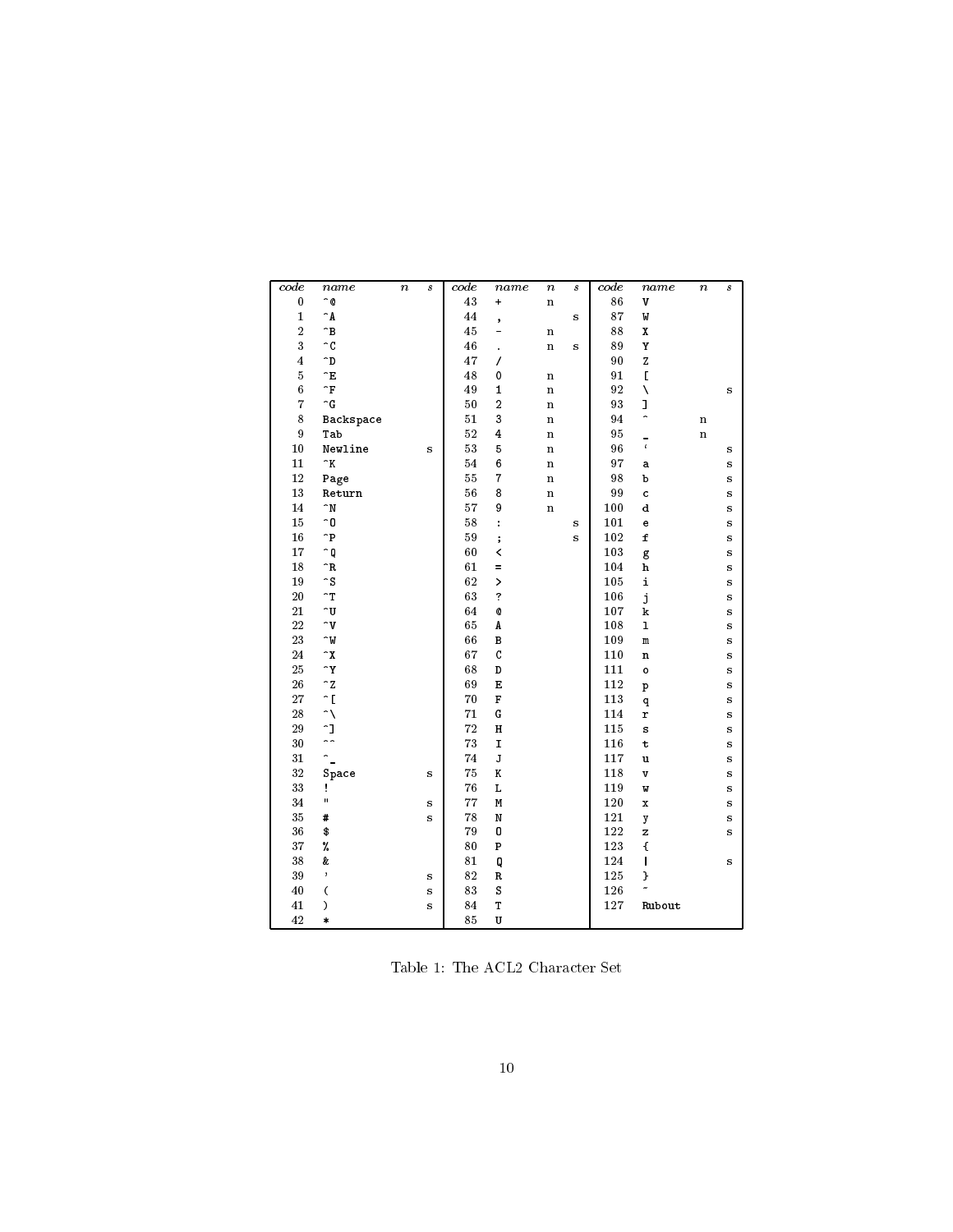is a caret followed by a letter, are generally typed by chording the "Control" key and the key of the indicated letter.

We have informal names for some of the characters because the notation is sometimes jarring.

- $\bullet$  #\" (code 34): "string quote mark" or "double gritch,"
- $\bullet$ #\# (code 35): "hash mark" or "number sign"
- $\bullet$  #\' (code 39): "quote mark" or "single gritch,"
- $\bullet$  #\\ (code 92): "backslash"
- $\bullet$  #\| (code 124): "vertical bar"

So we might say "a string quote should be preceded by a backslash" instead of saying " $\#\$ " should be preceded by  $\#\$ 

## 3.3 Strings

Character strings are delimited with string quote marks (#\") at each end. To indicate that the string contains a string quote mark, you must precede each such occurrence of string quote mark by a backslash. Similarly, to indicate that the string contains a backslash you must precede each such occurrence of backslash by a backslash. The number of characters in the string is called its length.

Thus, "ABC" is a string of length three; the successive characters in it are  $\sharp \A, \#\B, \text{ and } \#\C.$ 

"A\"B" is also a string of length three; the successive characters in it are  $\#\A$ ,  $\#\'$ , and  $\#\B$ .

"A\\B" is also a string of length three; the successive characters in it are  $\#\A, \#\\setminus\$ , and  $\#\B$ .

## 3.4 Symbols

Symbols are the most complicated of our atoms, notationally. Technically, every symbol is composed of two strings, the first called the *package name* and the second called simply the name of the symbol. These two are generally separated by two colons when we write symbols. For example, LISP::ABC is a symbol. Its package name is the string "LISP" and its name is the string "ABC".

The notation for symbols is complicated by three factors.

- The package name and colons can sometimes be omitted.
- The names of symbols (and indeed of packages) can consist of arbitrary characters and thus can look like numbers, strings, etc.; a new "escape" convention is required.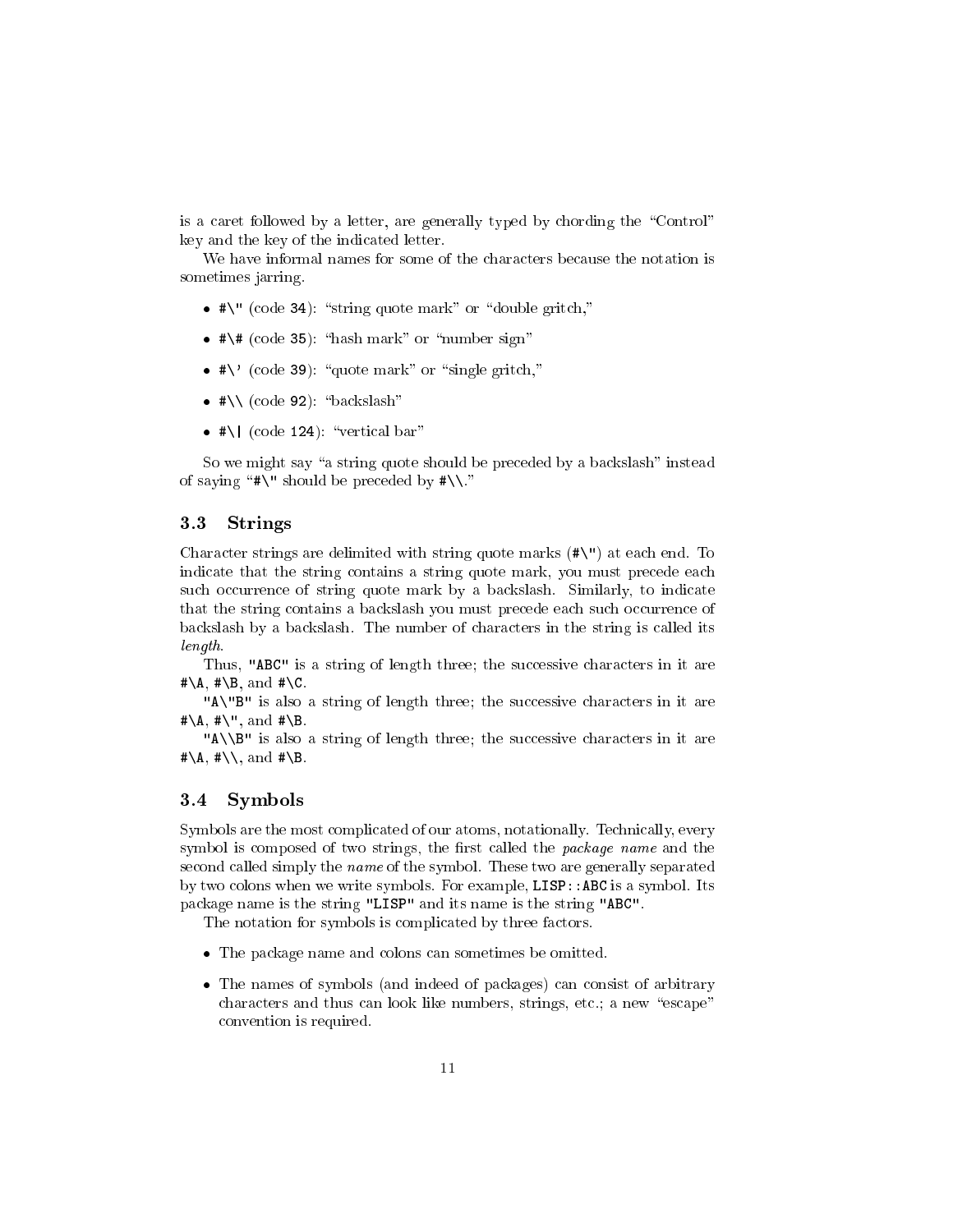• Some symbols are abbreviations for others, depending on the "package system."

Before discussing symbols further it is convenient to be precise about packages. A package is a pair consisting of a string, called the package name of the package, and a finite sequence of symbols, called the *imports list* of the package. No two symbols in the imports list may have the same name.

A package system is a finite sequence of packages, each of which has a unique package name. Furthermore, the imports list of each package in the system may only contain symbols whose package names are those of packages occurring earlier in the package system sequence. Thus, the first package in the sequence must have an empty imports list, the second package may only import symbols from the first package, the third may import symbols from both of the first two, etc.

The package system of a history, recall, is the initial package system in Appendix A as extended chronologically by each of the DEFPKG events in the history. The admissibility requirements on DEFPKG insure the invariants above on the package names and imports lists. Among the packages in the initial package system are three especially important ones, named "KEYWORD", "LISP", and "ACL2".

The witness symbol for the package named  $p$  in a package system is a distinguished symbol whose package name is p. We explain how to construct the witness symbol in Appendix A.

Recall that every history also has a designated "current package." Here, that package is the one named "ACL2".

When we write symbols, the package name and the colons may be omitted as follows.

- $\bullet$  If the package name of a symbol is "KEYWORD", it suffices to write just one colon preceding the symbol's name, e.g., : ABC is KEYWORD:: ABC, or less bluntly, ":ABC" and "KEYWORD::ABC" are two different notations for the same symbol. The symbol in question has package name "KEYWORD" and name "ABC".
- If the package name of a symbol is that of the current package, the package name and both colons can be omitted, e.g., if the current package name is "ACL2", then ABC is ACL2:: ABC. That is, (given the current package name) the package name of ABC is "ACL2" and the name is "ABC".

In a way, the current package is to the notation for symbols what the "current" base" would be in the notation for numbers. One can imagine a math book saying, "the numbers in this section are written in octal." Such a remark would affect one's reading of all the numbers in the section. The designation of the current package analogously affects how symbols are read and written.

Symbol names can be arbitrary strings of characters. The name of the symbol ABC is "ABC". Since symbol names are arbitrary strings, there is a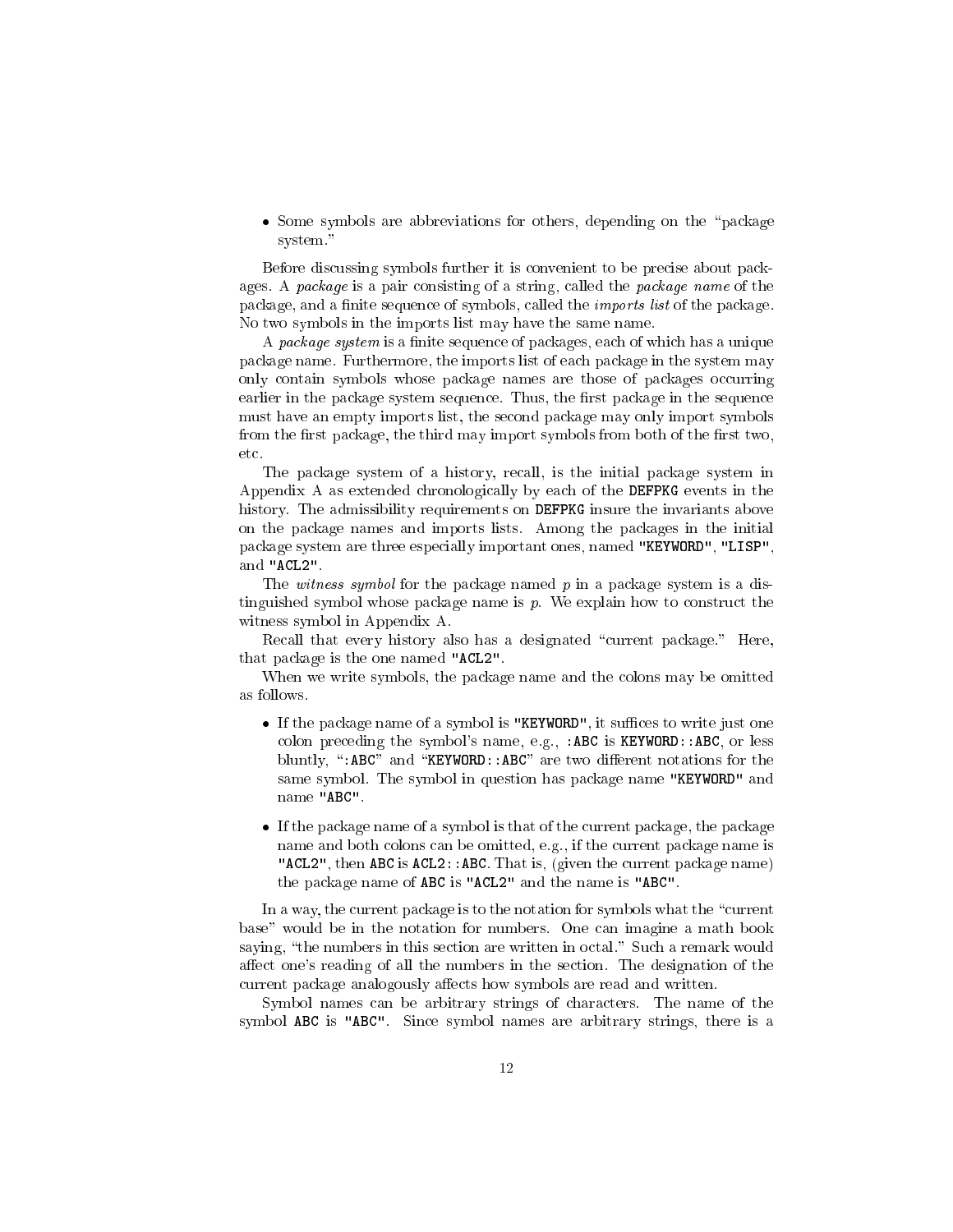symbol with name "123". Clearly, that symbol is not 123, since 123 is an integer, and it is not "123", because that is a string. The symbol whose name is "123" is  $|123|$ . The symbol whose name is " $|123|$ " is  $|\angle |123\rangle|$ . That is, to indicate a symbol whose name string contains a vertical bar, you must precede the occurrence of the vertical bar by a backslash.

Every symbol name and package name could be delimited by vertical bars (with the explicit vertical bars in the names being "escaped" with backslash as above). That is, ABC is |ABC|, which is also |ACL2|::|ABC|. However, by convention, we only write the vertical bars when, without them, the symbol would be mistaken for a number or some other binary tree, or when the symbol's name has lower-case characters in it. More precisely, if the first character in the symbol's name string is one of those marked with n (for "numeric") in Table 1 or the name string contains any of the characters marked with  $s$  (for "signs and lower-case"), then the vertical bar notation is mandatory. Otherwise it may be dropped; when the vertical bar notation is not used for a symbol, all the alphabetic characters in its name are understood to be in upper-case.

The convention concerning case allows us to write a symbol in lower-case even though all the alphabetic characters in its name are upper-case. For example, abc is ABC. The symbol with name "abc" is |abc|.

Technically, every symbol can be written down in the form  $|p|$ :: $|name|$ , where "p" is the name of a package and "name" is the name of the symbol. (This statement must be understood in the context of the "backslash escape") notation. For example, if "p" is "|||" then by "|p|" we mean " $|\setminus|\setminus|\setminus|$ ".)

Finally, some symbols are abbreviations for others. This is akin to the convention that " $5/10$ " is just another way to write  $1/2$ , or as we have said before, 5/10 is 1/2. Similarly, ACL2::NIL is LISP::NIL. Why? What are the rules for determining when two different notations denote the same symbol?

The fundamental idea involved in resolving the denotation of " $x/y$ " is the notion of relatively prime integers. The fundamental idea involved in resolving the denotation of "|p|::|name|" is the notion of importation, as specified by the current package system.

ACL2::NIL is LISP::NIL because the latter symbol is imported into the "ACL2" package in the current package system. The list of symbols imported into an ACL2 package is finite and fixed forever at the time the package is admitted. The imports list is recorded with the package name in the package system in the history. No two symbols with the same name may be imported into a package and the package name of every symbol imported must have been admitted earlier in the history. These invariants give us a simple algorithm for resolving symbol notation.

To read fractional notation one must be able to answer the question \what is the numerator and denominator of the denoted rational?" To read symbol notation one must be able to answer the question "what is the package name and name of the denoted symbol?"

The name of the symbol denoted by "|p|::|name|" is the string "name".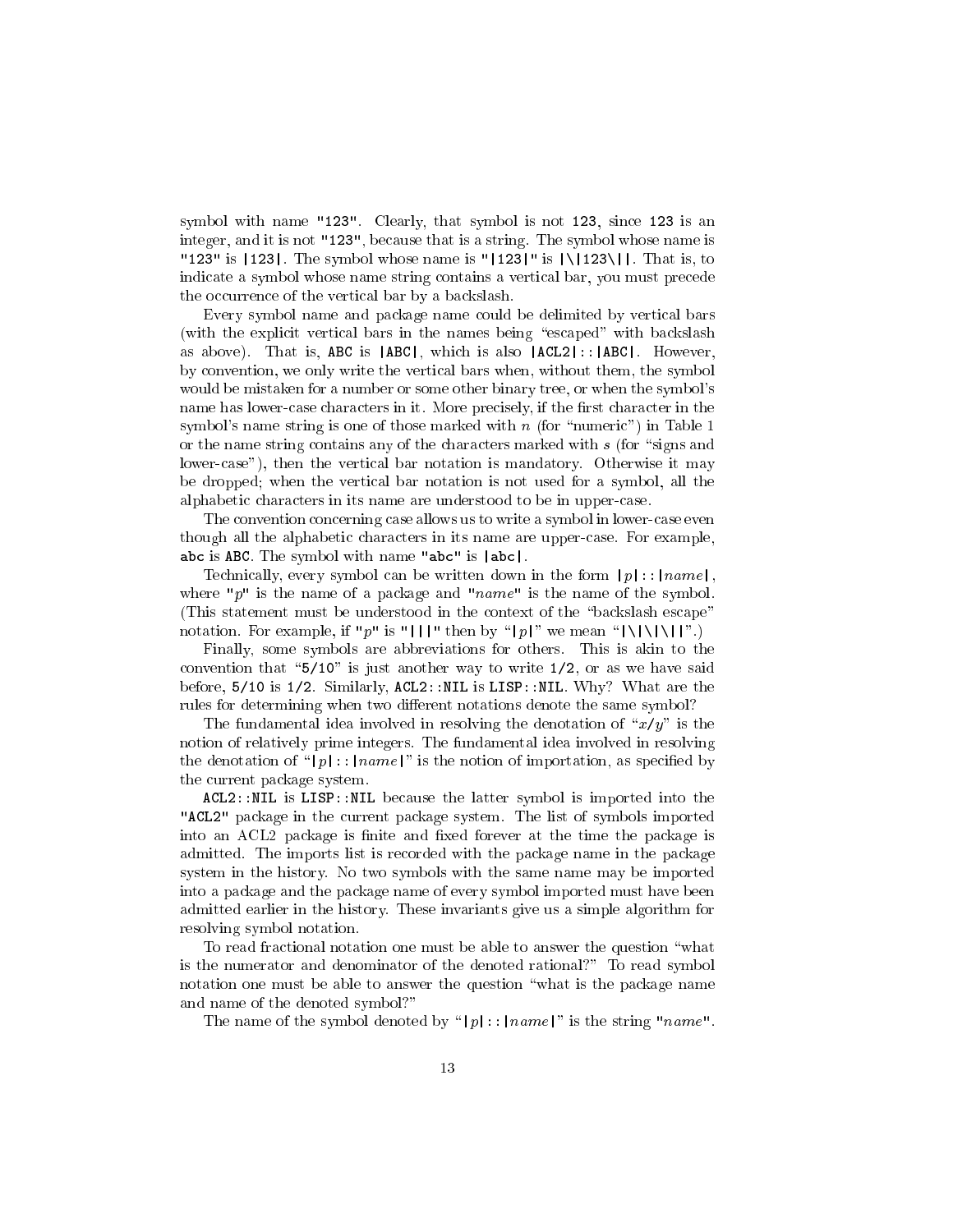Here is how you determine the package name of the denoted symbol. Look at the list of symbols declared imported when package " $p$ " was admitted. If none of them have the name "name", the package name of  $|p|$ :: $|name|$  is the string "p". If, on the other hand, one of them, x, has the name "name", then recursively determine the package name of  $x$ . This algorithm is finite and deterministic because of the ACL2 importation rules.

What symbol is meant when we write "QUOTE" in this document? Obviously, some symbol with name "QUOTE", but which one? What is the package name of QUOTE? The current package is understood here to be "ACL2", so here QUOTE is ACL2::QUOTE. Inspection of Appendix A and Appendix B reveals that LISP::QUOTE is imported into the "ACL2" package. So the package name of ACL2::QUOTE is the package name of LISP::QUOTE. Inspection of Appendix A again reveals that no symbols are imported into the "LISP" package. Thus, the package name of LISP::QUOTE, and hence of ACL2::QUOTE and of QUOTE, is "LISP".

Similarly, the package name of T is "LISP". The package name of NIL is "LISP". But the package name of ABC, i.e., of ACL2::ABC, is "ACL2", because no symbol with name "ABC" is imported into the "ACL2" package.

For typographic reasons, sometimes when we are speaking informally we may break long symbols on hyphens or colons, e.g.,

> The symbol \*COMMON-LISP-SYMBOLS-FROM-MAIN--LISP-PACKAGE\* is defined in an Appendix.

provided the context permits an unambiguous interpretation. An extra hyphen is added at the break.

#### 3.5 **Ordered Pairs**

So far we have just talked about the "atoms" in our binary trees. How do we write pairs? We seldom use the traditional notation for pairs,  $\langle x, y \rangle$ . Instead, we use a more elaborate notation that is ultimately more succinct.

Consider an arbitrary ordered pair  $p$  containing  $x$  and  $y$ . One way to write it is  $(x \cdot y)$ . But if y can be written in such parenthetical notation, e.g.,  $(...),$ then a more succinct way to write  $p$  is  $(x \dots)$ . Finally, one way to write NIL is (), i.e., as an empty pair of parentheses.

For example, let  $p_1$  be the pair whose first component is the symbol **X** and whose second component is NIL. Then we could write  $p_1$  as  $(X$ . NIL) or  $(X$ . ()) but we prefer the more succinct (X).

Now let  $p_2$  be the pair whose first component is the integer 123 and whose second component is  $p_1$ . We can write  $p_2$  as (123 . (X)) but usually prefer the more succinct (123 X).

Finally, let  $p_3$  be the pair whose first component is  $p_2$  and whose second component is also  $p_2$ . Then  $p_3$  can be written ((123 X) 123 X). It could also be written  $((123 \tX)$ .  $(123 \tX))$ , which might sometimes be preferred.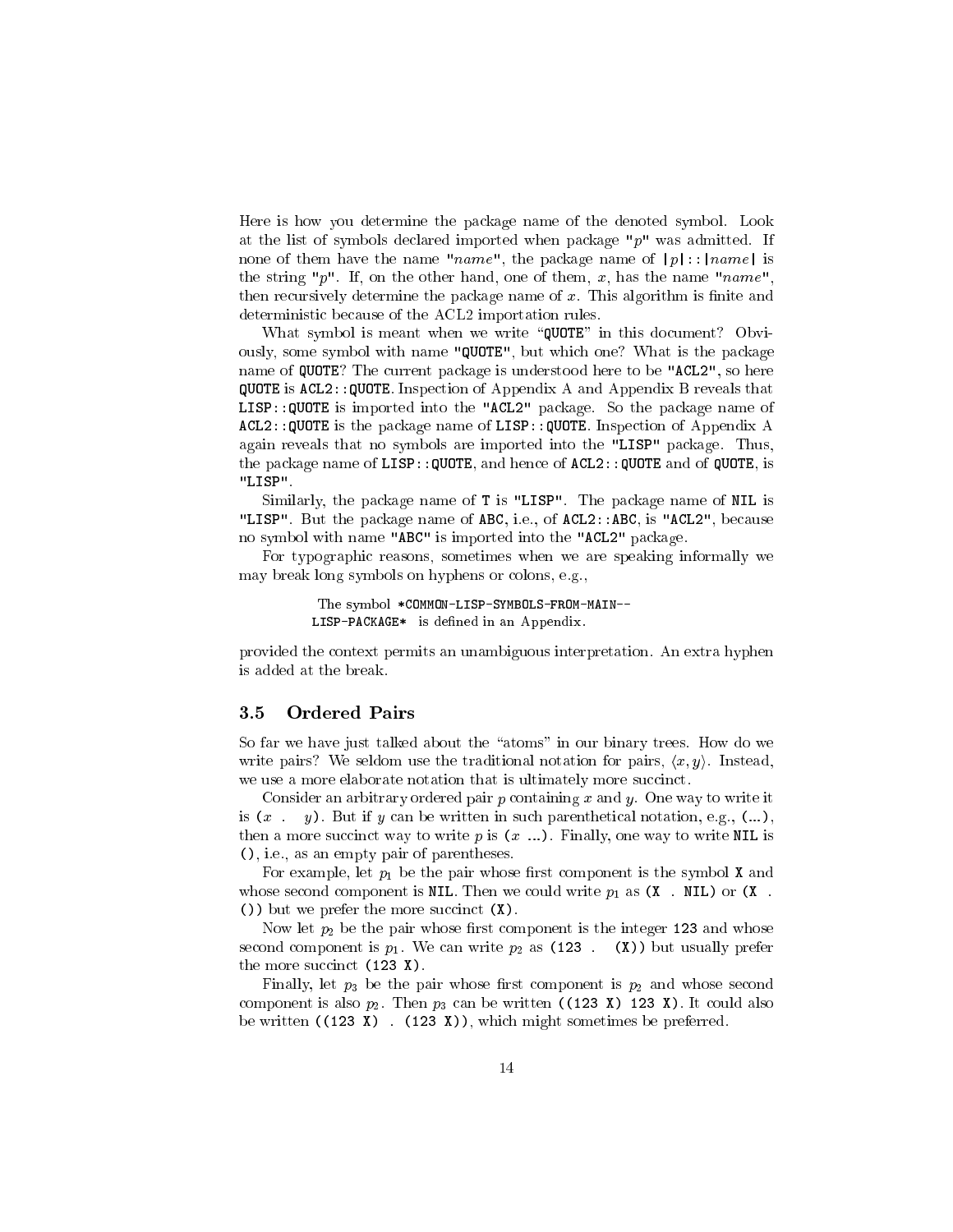A binary tree whose rightmost branch is n long and concludes with the atom atm could be written  $(x_1 \ldots (x_2 \ldots (x_n \ldots x_m \ldots x_m))$  but, using the more succinct notation above is most commonly written as  $(x_1, x_2, ...$  $x_n$ . atm). Such a tree is often called a "sequence" or "list" of "length" n. Its "elements" are enumerated in the order shown, i.e., the first element is  $x_1$ and the last is  $x_n$ . In the special case that  $atm$  is NIL, we call the list a *true list* and, of course, it can be written  $(x_1, x_2, \ldots, x_n)$ .

When we write ordered pairs we allow an arbitrary (non-empty) amount of "whitespace" where we show spaces above. By whitespace we mean spaces, new lines, and comments. A comment is text delimited on the left by a semi-colon and on the right by the end of line.

Below we show the true list of length four containing, successively, the symbol ABC, the list  $p_3$  above, the string "I am." and the symbol  $|(I \nvert am)|$ .

```
(ABC ; The first element of the sequence is a symbol.
          ; This is a comment.
 ((123 X) ; The second element is a list.
 123
 X)
"I am." ; The third is a string.
 |(I am)| ; The fourth is a symbol.
          ; And now we close.
\lambda)
```
Finally, a binary tree of the form (QUOTE  $x$ ), that is, a true list of length two whose first element is the symbol QUOTE and whose second is some tree  $x$ , may be abbreviated  $x$ .

Thus, for example,  $(H \cap ABC(G \mid X \mid Y))$  is  $(H \cap (QUOTE ABC) (G \mid X \mid Y))$  and  $(H'$  'ABC) is  $(H'$  (QUOTE (QUOTE ABC))).

What ordered pair is ''2? The answer is (QUOTE (QUOTE 2)), i.e., the true list of length two whose first element is the symbol QUOTE and whose second element is the true list of length two whose first element is the symbol QUOTE and whose second element is the integer 2.

One might try to parse "''2" as two binary trees, the first being "'" and the second being "2". To proceed along these lines, " $'$ " would have to be parsed as " $(QUOTE'')$ ". But "'" denotes no binary tree in our notation; in particular, it is not how we write any number, character object, string, symbol or list. If one is tempted to write "" as a binary tree one is probably thinking of the character  $\#\$ , the string "'", the symbol |'| or perhaps the symbol QUOTE. But "" doesn't denote a binary tree so """ cannot be seen as one either.

#### 3.6 S-Expressions

The notation we have just described for binary trees is that supported by Common Lisp. In Lisp parlance, a binary tree is called an *s-expression* (or *symbolic*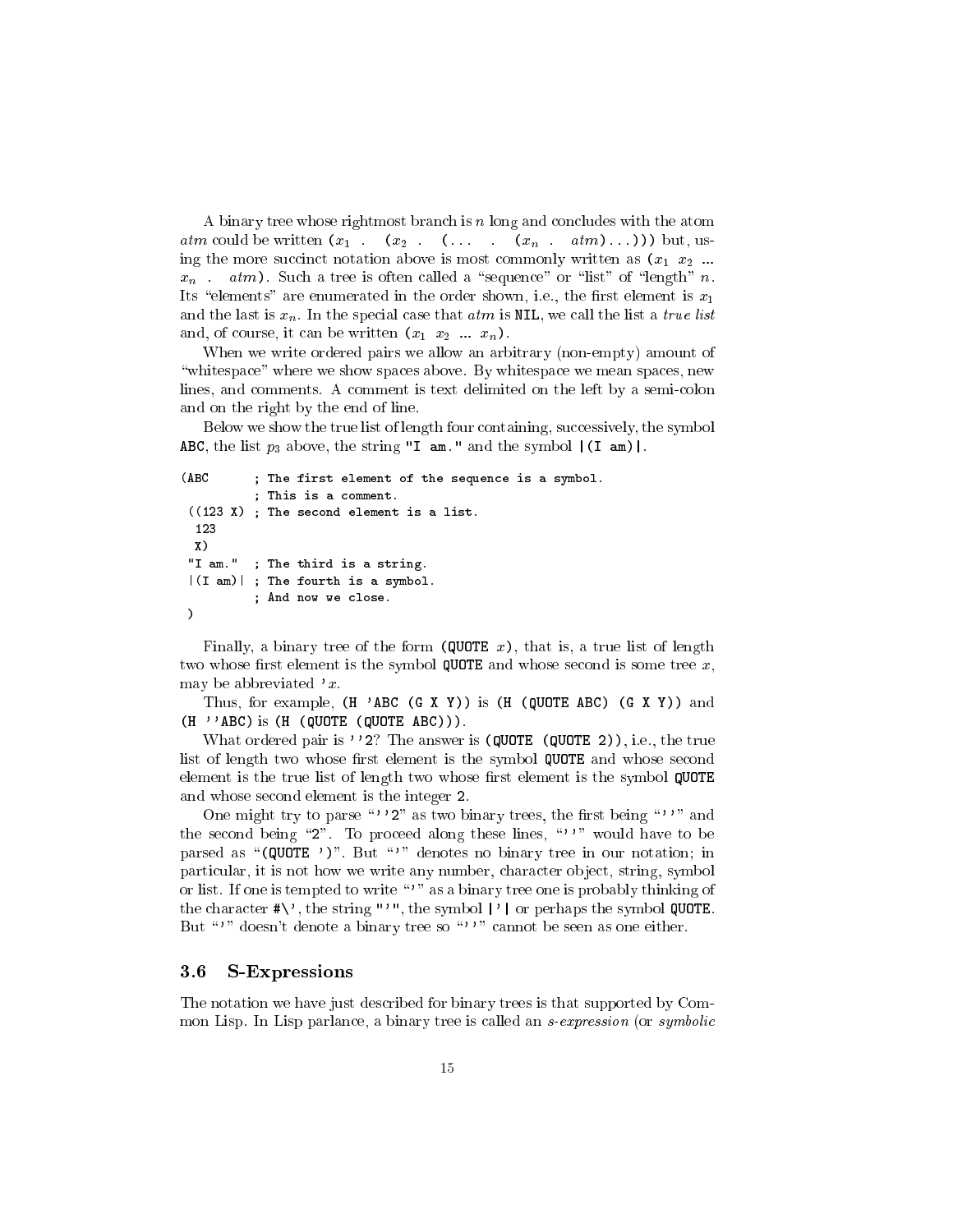$expression$ . Henceforth, we use the term "s-expression" rather than "binary tree." But the reader should keep in mind that by s-expression we just mean a very familiar and simple mathematical ob ject: a binary tree of several kinds of atoms.

We assume the reader is able to parse the notation so that when we exhibit an s-expression the appropriate binary tree comes to mind. We assume no special properties of the components, e.g., the characters or symbols, other than those sketched above, namely how to read and write the different objects.

To talk about s-expressions it is convenient to use so-called metavariables that are understood by the reader to stand for other s-expressions or their components. We use typewriter font when we exhibit particular s-expressions or components and italics when we exhibit metavariables.

For example, if f is understood to stand for the symbol CONS, and t to stand for the s-expression (CAR X), then by  $(f t X)$  we mean the s-expression (CONS  $(CAR X) X$ .

If n is the integer 123 and we use  $x_n$  as a symbol, we mean the symbol  $x_{123}$ . This meta-convention arbitrarily adopts decimal notation. (A careful reader once asked "If n is the integer #b1111011, doesn't Xn mean  $|X#b1111011|$ ?")

This concludes our review of notation. We will now identify certain sexpressions as "terms" in our formal logic and proceed to give the axioms and rules of inference.

#### $\overline{\mathbf{4}}$ 4 Formal Syntax

Note. In this section we describe the set of s-expressions that represent the \terms" of our formal language. For those readers unfamiliar with the taxonomy of traditional formal logical syntax: formulas are built out of terms, axioms are formulas, and rules of inference allow us to manipulate formulas (sometimes by manipulating the terms in them, as by replacing the variables by other terms). The rules of inference are most clearly stated if the structure of formulas is very simple. Thus we follow logical tradition when we describe a very simple term language and then, in Section 6, extend it with a host of abbreviations so that it is convenient to use

**Terminology**. A symbol v is a variable symbol of our language unless prohibited as below:

- Symbols marked with  $(*)$  in Appendix B are not variable symbols. This prohibition means that T and NIL (among many others) are not variable symbols.
- Symbols with package name "KEYWORD" are not variable symbols.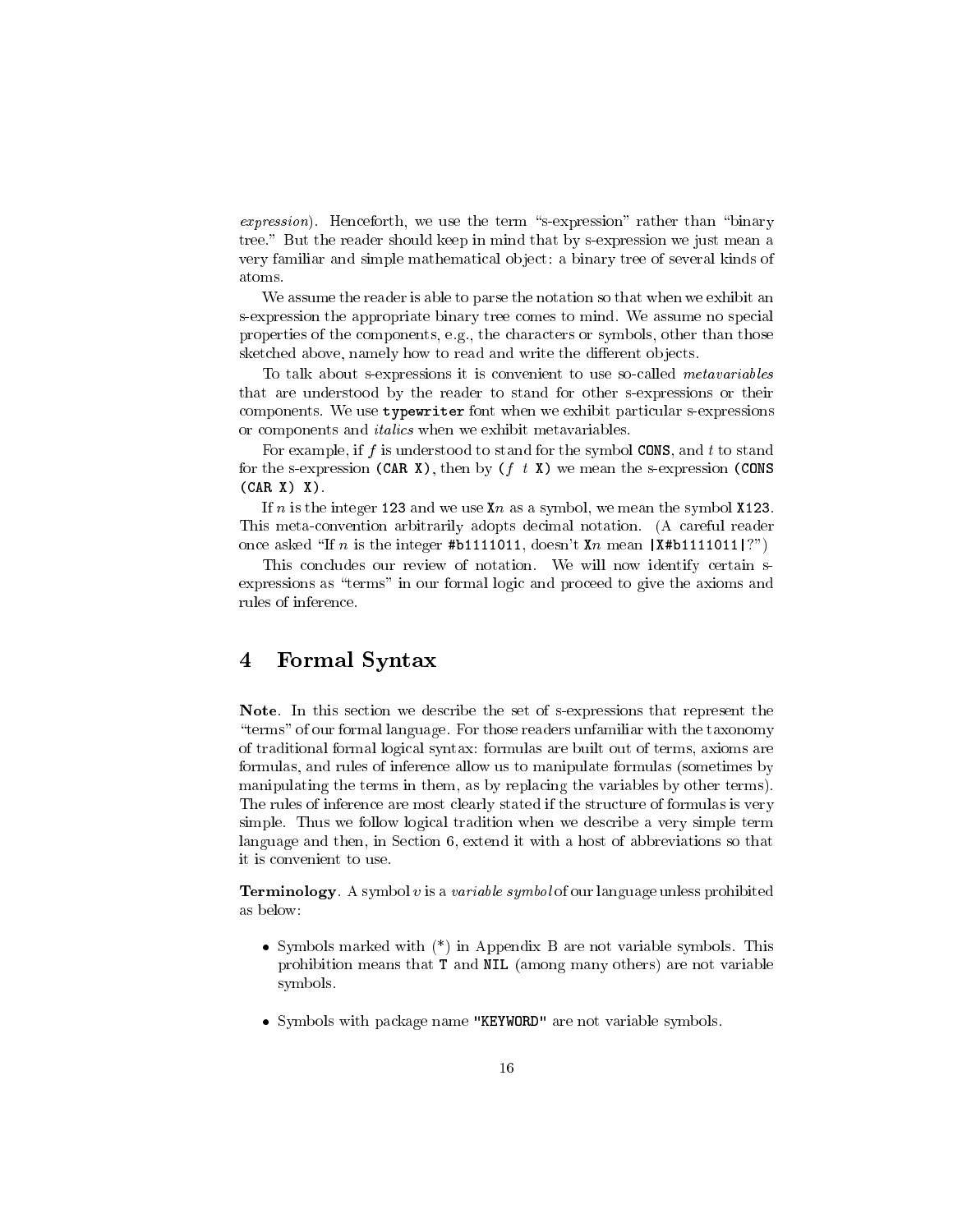| constant                      | command                                    |
|-------------------------------|--------------------------------------------|
| $^{\circ}$                    | zero                                       |
|                               | one                                        |
| N IL.                         | false; empty list                          |
| <b>STRING</b>                 | symbolic token                             |
| ACL2: VITNESS                 | ACL2 package witness symbol                |
| LISP:: WITNESS                | LISP package witness symbol                |
| KEYWORD:: VITNESS             | KEYWORD package witness symbol             |
| ACL2-OUTPUT-CHANNEL:: WITNESS | ACL2-OUTPUT-CHANNEL package witness symbol |
| ACL2-INPUT-CHANNEL:: VITNESS  | ACL2-INPUT-CHANNEL package witness symbol  |
| ACL2-PC: : WITNESS            | ACL2-PC package witness symbol             |
| ACL2-USER:: WITNESS           | ACL2-USER package witness symbol           |

Table 2: The ACL2 Primitive Constants

- Symbols whose names start and end with the character #\\* are not variable symbols.
- Symbols whose names start with #\& are not variable symbols.
- Symbols with package name "LISP" that are not listed in Appendix B are not variable symbols.

Terminology. A primitive formal constant is an s-expression of length two whose first element is the symbol QUOTE and whose second element is one of the integers or symbols listed in Table 2.

Examples. '0 and 'ACL2::WITNESS are primitive formal constants. Perhaps surprisingly, '3 and 'ABC are not formal constants in our language. We have chosen to keep the term structure exceedingly simple; in any given history, the set of formal constants is finite. We introduce abbreviation conventions allowing us to use other s-expressions, such as '3 and 'ABC, as though they were constants; in fact these abbreviations are "expanded" into formal terms involving the formal constants above.

**Terminology**. A symbol f is a function symbol of our language unless prohibited as below:

- Symbols with package name "KEYWORD" are not function symbols.
- Symbols with package name "LISP" are not function symbols unless they are so defined in this document.

**Terminology**. Associated with every function symbol in a history  $h$  is a nonnegative integer called the arity of the symbol. The arity indicates how many argument terms must follow each application of the function symbol. The arity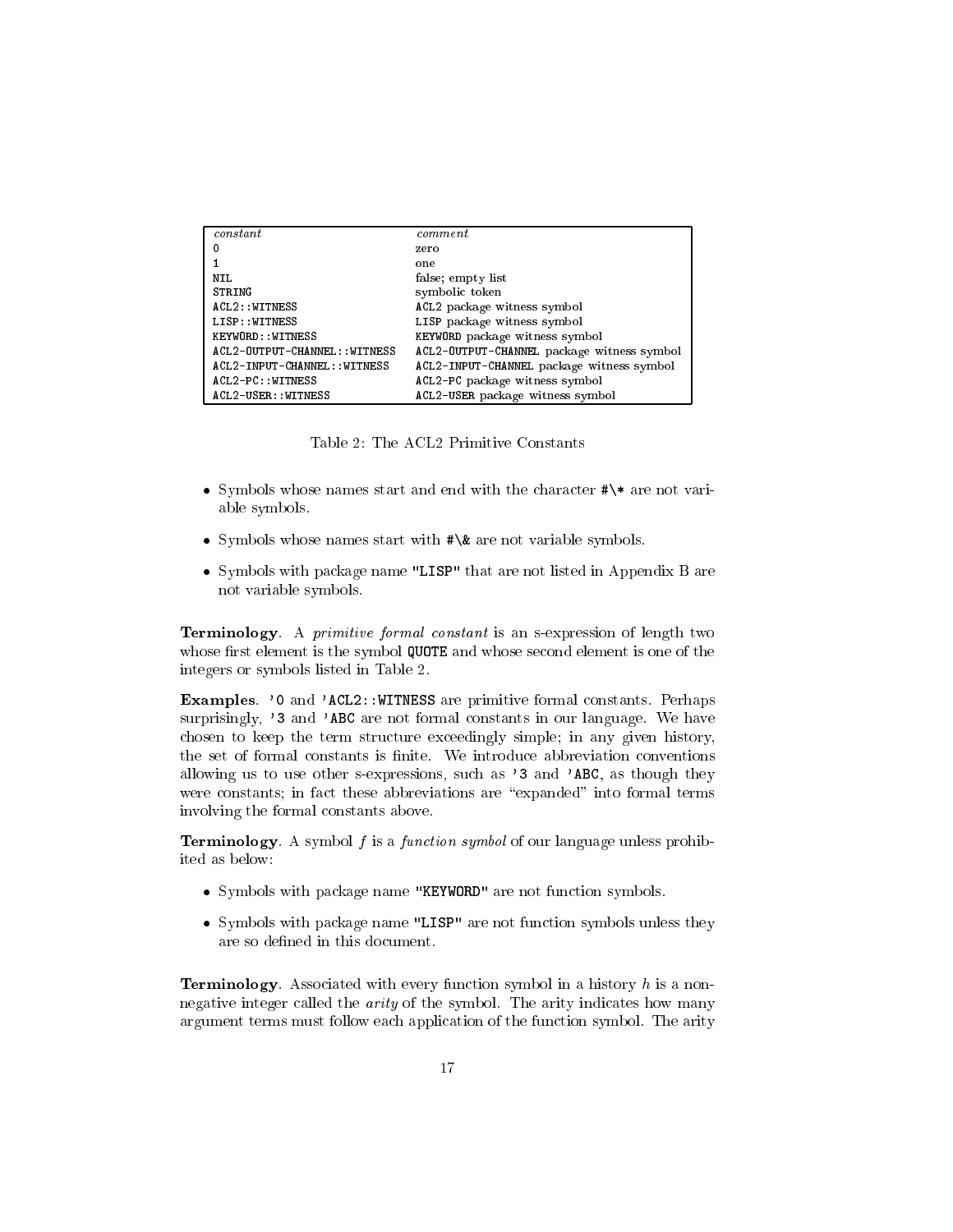| function symbol             |                | comment                                  |
|-----------------------------|----------------|------------------------------------------|
|                             | arity          |                                          |
| BINARY-*                    | $\overline{2}$ | multiplies two numbers                   |
| BINARY-+                    | $\overline{2}$ | adds two numbers                         |
| UNARY--                     | 1              | negates a number                         |
| $UNARY-$                    | 1              | inverts a number                         |
| ≺                           | $\overline{2}$ | less than on the rationals               |
| <b>BOOLEANP</b>             | 1              | recognizes 'T and 'NIL                   |
| C AR                        | 1              | first element of a list                  |
| <b>CDR</b>                  | 1              | all but first element of a list          |
| CHAR-CODE                   | 1              | maps characters to integers              |
| <b>CHARACTERP</b>           | 1              | recognizes characters                    |
| CODE-CHAR                   | 1              | maps integers to characters              |
| COMPLEX                     | $\overline{2}$ | builds a complex from two rationals      |
| COMPLEX-RATIONALP           | 1              | recognizes a complex number              |
| COERCE                      | $\overline{2}$ | maps between character lists and strings |
| CONS                        | $\overline{2}$ | builds a list                            |
| <b>CONSP</b>                | 1              | recognizes a non-empty list              |
| DENOMINATOR                 | 1              | denominator of a rational                |
| EQUAL                       | $\overline{2}$ | equality predicate                       |
| IF                          | 3              | if-then-else                             |
| <b>IMAGPART</b>             | 1              | imaginary part of a complex              |
| INTEGERP                    | 1              | recognizes integers                      |
| INTERN-IN-PACKAGE-OF-SYMBOL | $\overline{2}$ | maps a string to a symbol                |
| NUMERATOR                   | 1              | numerator of a rational                  |
| <b>RATIONALP</b>            | 1              | recognizes rationals                     |
| <b>REAL PART</b>            | 1              | real part of a complex                   |
| STRINGP                     | 1              | recognizes strings of characters         |
| SYMBOL-NAME                 | 1              | name of a symbol                         |
| SYMBOL-PACKAGE-NAME         | 1              | package name of a symbol                 |
| SYMBOLP                     | 1              | recognizes symbols                       |
|                             |                |                                          |

Table 3: The ACL2 Primitive Function Symbols

of each primitive function symbol is given in Table 3, along with a brief descriptive comment. Certain of our axioms, namely those labeled "(Def)," introduce additional function symbols with equations that relate the new symbols to old ones. Table 3 should be understood to be extended by appropriate entries for these "defined" symbols.

**Terminology**. An s-expression  $t$  is a *formal term* of a history  $h$  if and only if

- $\bullet$  t is variable symbol;
- $\bullet$  *t* is a primitive formal constant of  $h$ ; or
- t is of the form  $(f t_1...t_n)$ , where f is a function symbol with arity n in the arity table of  $h$  and the  $t_i$  are formal terms of  $h$ .

**Examples**. The following are formal terms (in every history  $h$ ):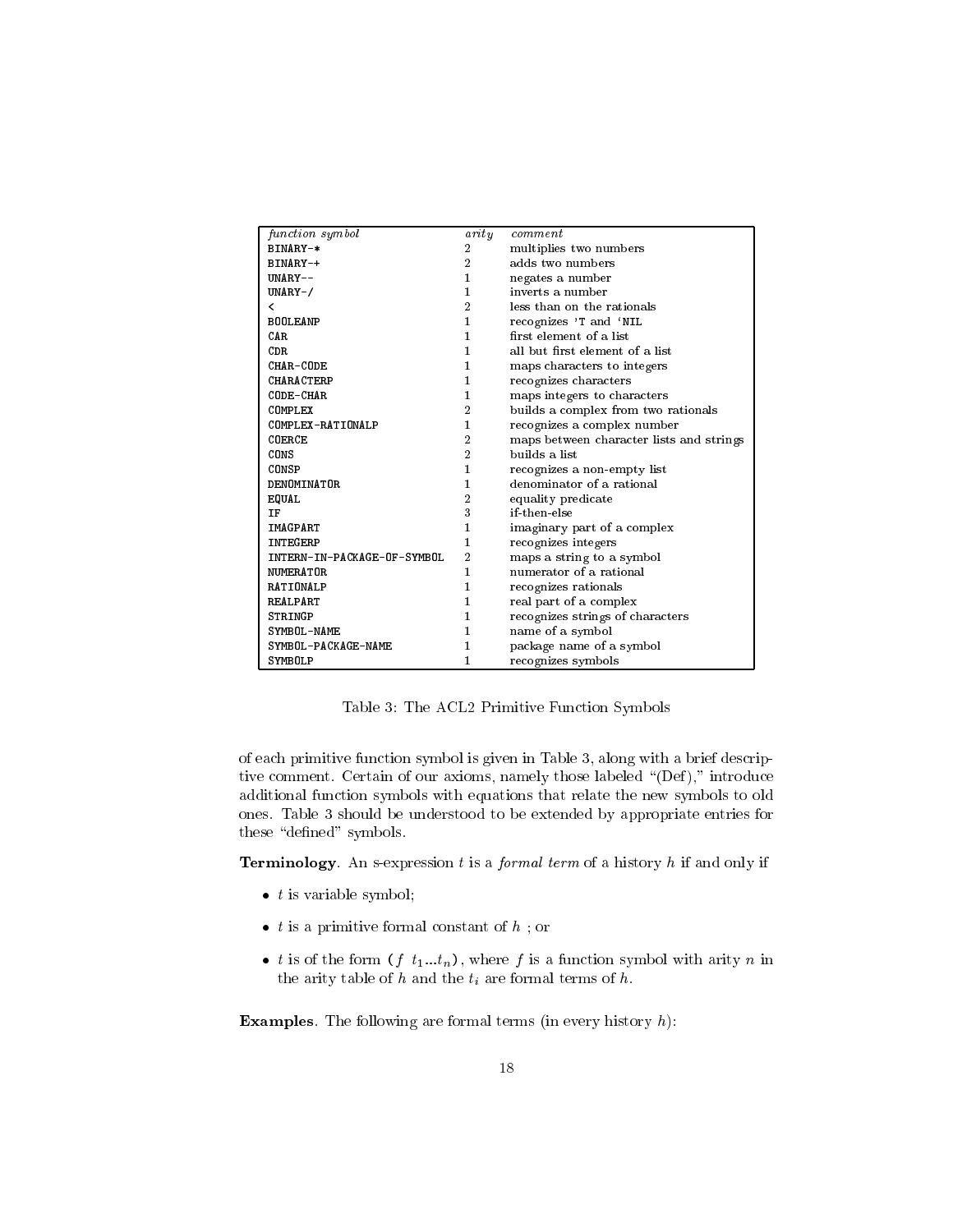```
(CONS X (CONS Y 'NIL))
(BINARY-+ '1 (BINARY-* U V))
(IF B
    (BINARY-+ '1
              (BINARY-+ '1 '1))
    (CAR (CDR X)))
```
**Terminology**. A term t is a call of f with arguments  $a_1, ..., a_n$  iff t has the form  $(f \ a_1 \ ... \ a_n)$ .

**Terminology**. If a term t is a call of f we say f is the top function symbol of t. A function symbol f is called in a term t iff either t is a call of f or t is a nonvariable, non-constant term and  $f$  is called in an argument of  $t$ . The set of subterms of a term t is  $\{t\}$  if t is a variable symbol or constant and otherwise is the union of  $\{t\}$  together with the union of the subterms of the arguments of t. The variables of a term  $t$  is the set of variable subterms of  $t$ .

Examples. The term (CONS X Y) is a call of CONS with arguments X and Y. CONS is called in (IF A (CONS X Y) B). The set of subterms of (CONS X Y) is  $\{(\text{CONS } X Y), X, Y\}$ . The set of variables of  $(\text{CONS } X Y)$  is  $\{X, Y\}$ .

**Terminology**. A function symbol f is new in a history h iff f is called in no axiom of  $h$  (except for the Propositional, Reflexivity, and Equality Axioms of Section 5).

**Terminology**. A finite set  $\sigma$  of ordered pairs is said to be a *substitution* provided that for each ordered pair  $\langle v, t \rangle$  in  $\sigma$ , v is a variable, t is a term, and no other member of  $\sigma$  has v as its first component. The result of substituting a substitution  $\sigma$  *into* a term or formula x, denoted  $x/\sigma$ , is the term or formula obtained by simultaneously replacing, for each  $\langle v, t \rangle$  in  $\sigma$ , each occurrence of v as a variable in x with t. We sometimes say  $x/\sigma$  is the result of instantiating x with  $\sigma$ . We say that  $x$  is an *instance* of  $x$  if there is a substitution  $\sigma$  such that  $x \text{ is } x \text{ or }$ 

**Example**. If  $\sigma$  is  $\{\langle X, (CAR L) \rangle, \langle Y, Z \rangle, \langle G, FOO \rangle\}$  then  $\sigma$  is a substitution. If G is a function symbol of two arguments, then

(CONS  $\mathbf{x}$  $(G Y)$  $X)$  $\lambda$  (constant) is the set of  $\lambda$  and  $\lambda$  and  $\lambda$ 

is a term, which we shall here call p. Then  $p/\sigma$  is the term

(CONS (CAR L) (G Z (CAR L))).

Note that even though the substitution contains the pair  $\langle G, F00 \rangle$  the occurrence of G in p was not replaced by FOO since the occurrence of G is not as a variable.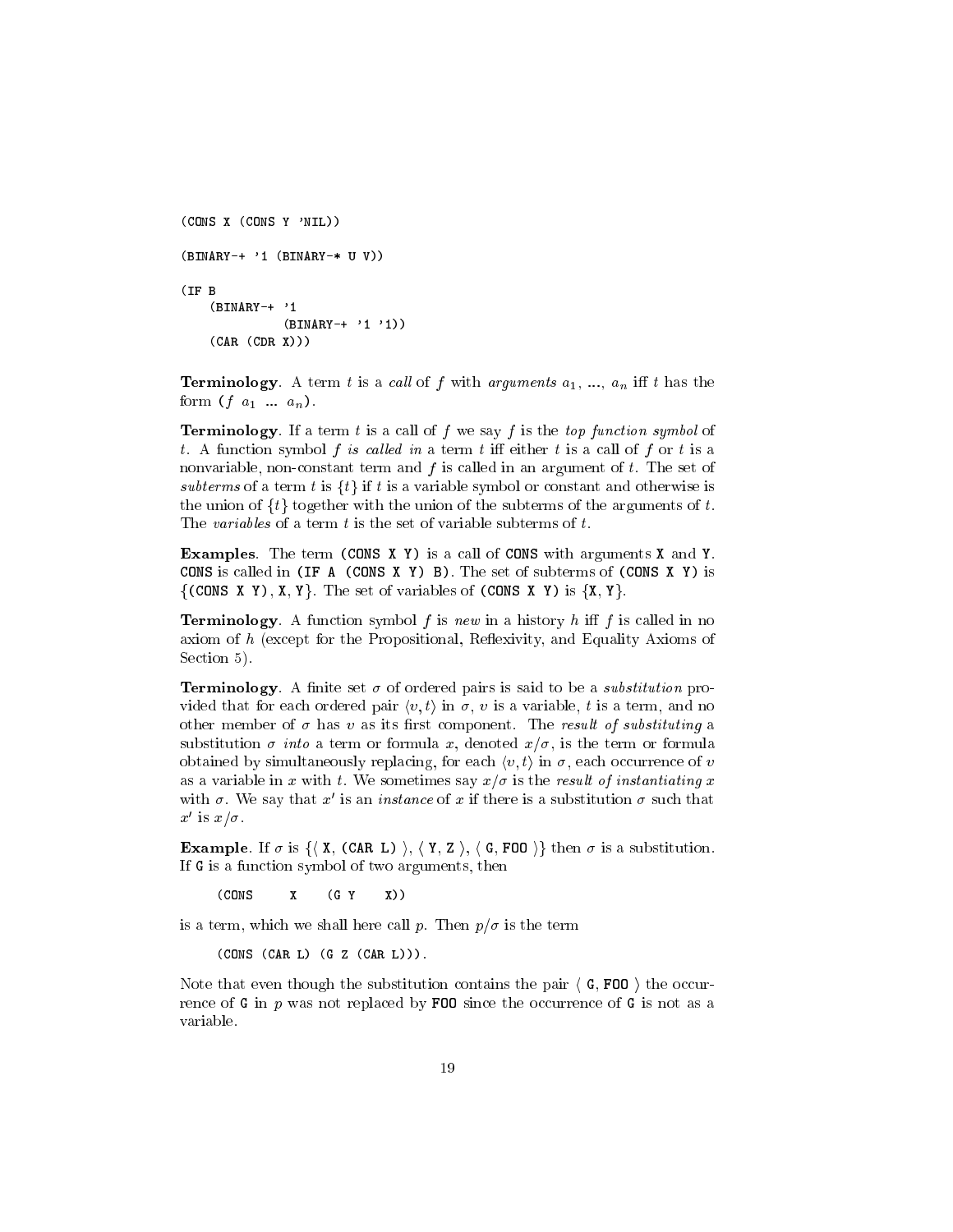#### 5 Propositional Calculus with Equality 5

Note. Our logic is built on top of traditional propositional calculus with equality. Any classical formalization of propositional calculus and equality will suit our purposes. So that this document is self-contained we have included one such formalization, namely that of Shoenfield [5]. Shoenfield formalizes propositional calculus with one axiom schema and four rules of inference. He introduces equality with three axiom schemas. We then add the rule of instantiation in place of the parts of [5] that refer to quantication, since our logic is quantier-free.

**Terminology**. The *pseudo-symbols* are  $=$ ,  $\neq$ ,  $\neg$ ,  $\vee$ ,  $\wedge$ ,  $\rightarrow$  and  $\leftrightarrow$ .

**Note**. The pseudo-symbols are not symbols as we have defined symbols. (The careful reader will notice the difference between the pseudo-symbol  $=$  and the symbol =.) We will use pseudo-symbols as atoms in a certain class of sexpressions described below, called formulas.

**Terminology**. An *atomic formula* is any s-expression of the form  $(t_1 = t_2)$ , where  $t_1$  and  $t_2$  are terms. A *formula* is either an atomic formula, or else of the form  $(\neg \phi)$ , where  $\phi$  is a formula, or else of the form  $(\phi_1 \lor \phi_2)$ , where  $\phi_1$  and  $\phi_2$ are both formulas. Parentheses are omitted from formulas (but not from terms) when no ambiguity arises.

Terminology. Generally, we use Greek letters as metavariables standing for formulas. Greek letters, in particular " $\sigma$ ", are also used to stand for substitutions.

**Terminology**. We extend the notion of "instance" in the natural way so that an instance  $\phi/\sigma$  of a formula  $\phi$  under a substitution  $\sigma$  is obtained by instantiating every term in  $\phi$  with  $\sigma$ .

**Abbreviation**. When  $(t_1 \neq t_2)$  is used as a formula it is an abbreviation for the formula  $(\neg(t_1 = t_2))$ . When  $(\phi_1 \rightarrow \phi_2)$  is used as a formula, it is an abbreviation for  $(\neg \phi_1 \lor \phi_2)$ . When  $(\phi_1 \land \phi_2)$  is used as a formula, it is an abbreviation for the formula  $\neg(\neg \phi_1 \lor \neg \phi_2)$ . When  $(\phi_1 \leftrightarrow \phi_2)$  is used as a formula, it is an abbreviation for the formula abbreviated by  $(\phi_1 \rightarrow \phi_2) \wedge (\phi_2 \rightarrow \phi_1)$ .

Axiom Schema (the Propositional Axiom).

 $(\neg \phi \lor \phi)$ 

**Note**. By this we mean to add such an axiom for every formula  $\phi$ .

## Rules of Inference.

- Expansion: derive  $(\phi_1 \lor \phi_2)$  from  $\phi_2$ ;
- *Contraction*: derive  $\phi$  from  $(\phi \lor \phi);$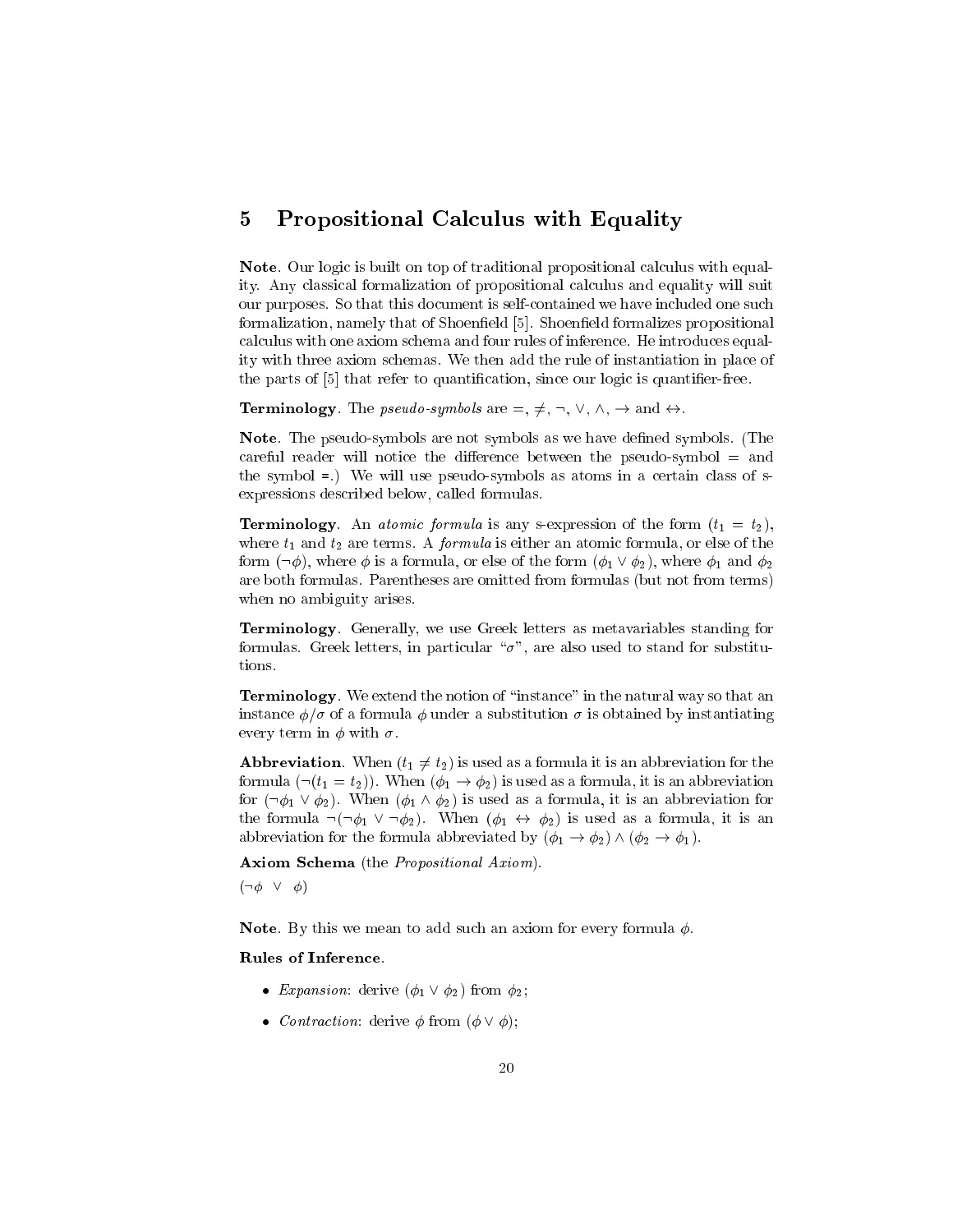- Associativity: derive  $((\phi_1 \lor \phi_2) \lor \phi_3)$  from  $(\phi_1 \lor (\phi_2 \lor \phi_3))$ ; and
- *Cut*: derive  $(\phi_2 \lor \phi_3)$  from  $(\phi_1 \lor \phi_2)$  and  $(\neg \phi_1 \lor \phi_3)$ .

Axiom Schema (Reflexivity).

$$
(x = x)
$$

Axiom Schema (Equality Axioms for Functions). For every function symbol  $f$  of arity  $n$  we add:

$$
((\mathbf{X1} = \mathbf{Y1}) \rightarrow
$$
  
\n
$$
\cdots
$$
  
\n
$$
((\mathbf{Xn} = \mathbf{Yn}) \rightarrow
$$
  
\n
$$
(f \mathbf{X1} \dots \mathbf{Xn}) = (f \mathbf{Y1} \dots \mathbf{Yn}))...)
$$

**Axiom.** (*Equality Axiom for =*)  $((X1=Y1) \rightarrow ((X2=Y2) \rightarrow ((X1=X2) \rightarrow (Y1=Y2))).$ 

Rule of Inference. Instantiation: Derive  $\phi/\sigma$  from  $\phi$ .

# 6

**Terminology**. When we write " $pat \implies term$ " or say that "pat is an abbreviation for  $term$ " we mean that when an s-expression x matching pat is used where a formal term is expected and the corresponding interpretation of term is (or abbreviates) a formal term, t, then x should be read as t.

The formally inclined reader may prefer to think of this section as defining a map,  $\implies$ , from a certain set of s-expressions (containing all terms and all abbreviations of terms) to a subset of it (the set of terms). More precisely,  $\Longrightarrow$  is the transitive closure of the relation given below. Although  $\Longrightarrow$  is a function, it is not one-to-one; for example, we'll see that both 2 and '2 abbreviate the same term, namely  $(BINARY-+ '1 '1).$ 

Note. ACL2 provides a "macro" facility (derived from the one in Common Lisp [7]) whereby the user can add abbreviations. In our implementation of ACL2 we add most of the abbreviations below as macros that expand as shown here.

**Abbreviation**. We use (AND  $p_1...p_n$ ) to abbreviate certain formal terms as indicated by the sequence of examples below.

- $\bullet$  (AND)  $\Longrightarrow$ 'T.
- (AND  $p_1$ )  $\Longrightarrow p_1$ .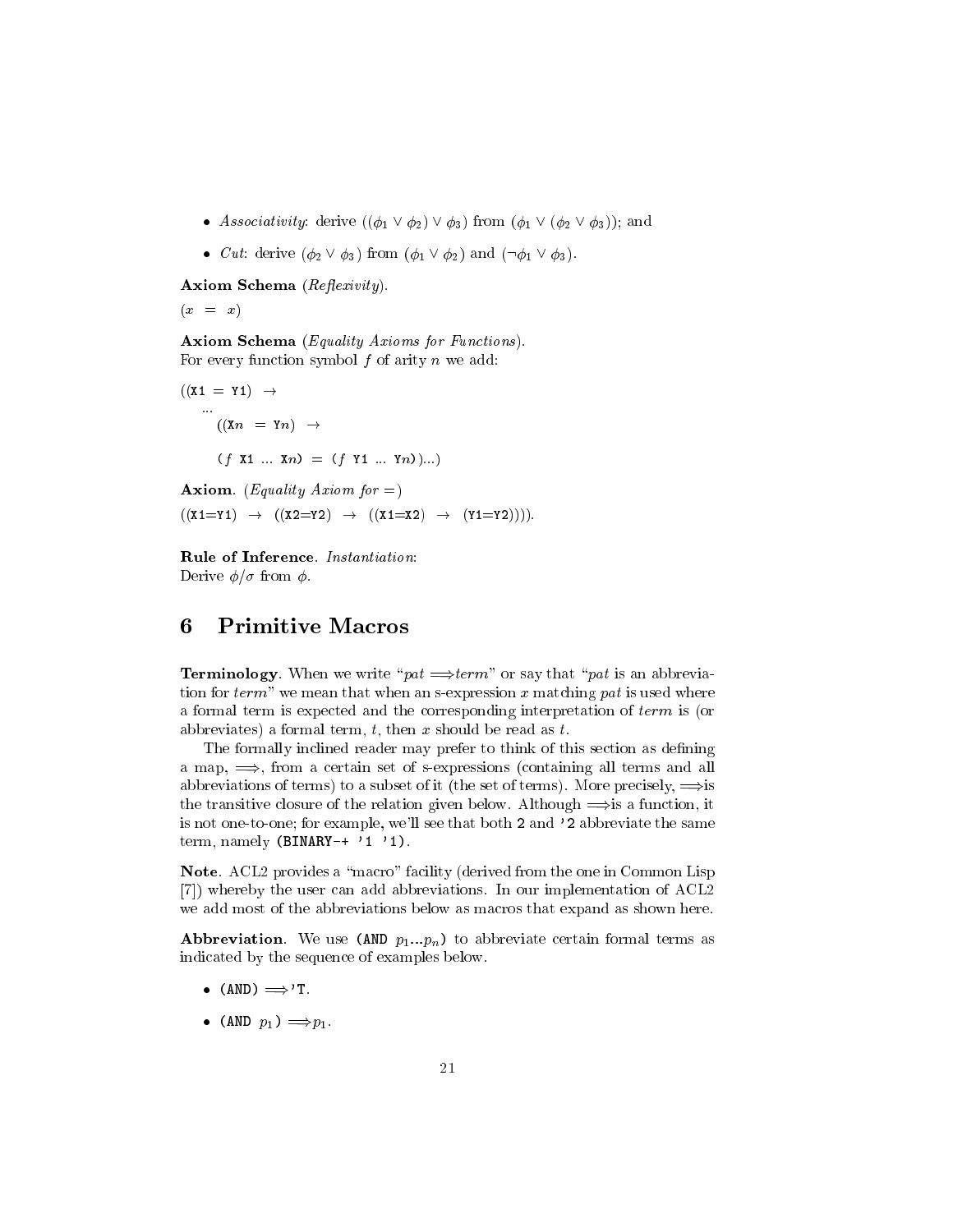- (AND  $p_1$   $p_2$ )  $\Longrightarrow$  (IF  $p_1$   $p_2$  'NIL).
- (AND  $p_1$   $p_2$   $p_3$ )  $\Longrightarrow$  (IF  $p_1$  (IF  $p_2$   $p_3$  'NIL) 'NIL).
- (AND  $p_1$   $p_2$   $p_3$   $p_4$ )  $\Longrightarrow$  (IF  $p_1$  (IF  $p_2$  (IF  $p_3$   $p_4$  'NIL) 'NIL) 'NIL).
- etc.

**Abbreviation**. We use  $(0R p_1...p_n)$  to abbreviate certain formal terms as indicated by the sequence of examples below.

- $\bullet$  (OR)  $\Longrightarrow$ 'NIL.
- $\bullet$  (OR  $p_1$ )  $\Longrightarrow p_1$ .
- (OR  $p_1$   $p_2$ )  $\Longrightarrow$  (IF  $p_1$   $p_1$   $p_2$ ).
- (OR  $p_1$   $p_2$   $p_3$ )  $\Longrightarrow$  (IF  $p_1$   $p_1$  (IF  $p_2$   $p_2$   $p_3$ )).
- (OR  $p_1$   $p_2$   $p_3$   $p_4$ )  $\Longrightarrow$  (IF  $p_1$   $p_1$  (IF  $p_2$   $p_2$  (IF  $p_3$   $p_3$   $p_4$ ))).
- $etc.$

**Abbreviation**. We use  $(* x_1...x_n)$  to abbreviate certain formal terms as indicated by the sequence of examples below.

- $\bullet$  (+)  $\Longrightarrow$  '0.
- $\bullet$  (+  $x_1$ )  $\Longrightarrow$  (BINARY-+ '0  $x_1$ ).
- $\bullet$  (+  $x_1$   $x_2$ )  $\Longrightarrow$  (BINARY-+  $x_1$   $x_2$ ).
- $(* x_1 x_2 x_3) \implies (BINARY * x_1 (BINARY * x_2 x_3))$ .
- $\bullet$  (+  $x_1$   $x_2$   $x_3$   $x_4$ )  $\Longrightarrow$

 $(BINARY-+ x_1 (BINARY-+ x_2 (BINARY-+ x_3 x_4))).$ 

• etc.

**Abbreviation**. We use  $(* x_1...x_n)$  to abbreviate certain formal terms as indicated by the sequence of examples below.

- $\bullet$  (\*)  $\Longrightarrow$  '1.
- $\bullet$  (\*  $x_1$ )  $\Longrightarrow$  (BINARY-\* '1  $x_1$ ).
- $(* x_1 x_2) \implies (BINARY-* x_1 x_2).$
- $(* x_1 x_2 x_3) \implies (BINARY-* x_1 (BINARY-* x_2 x_3)).$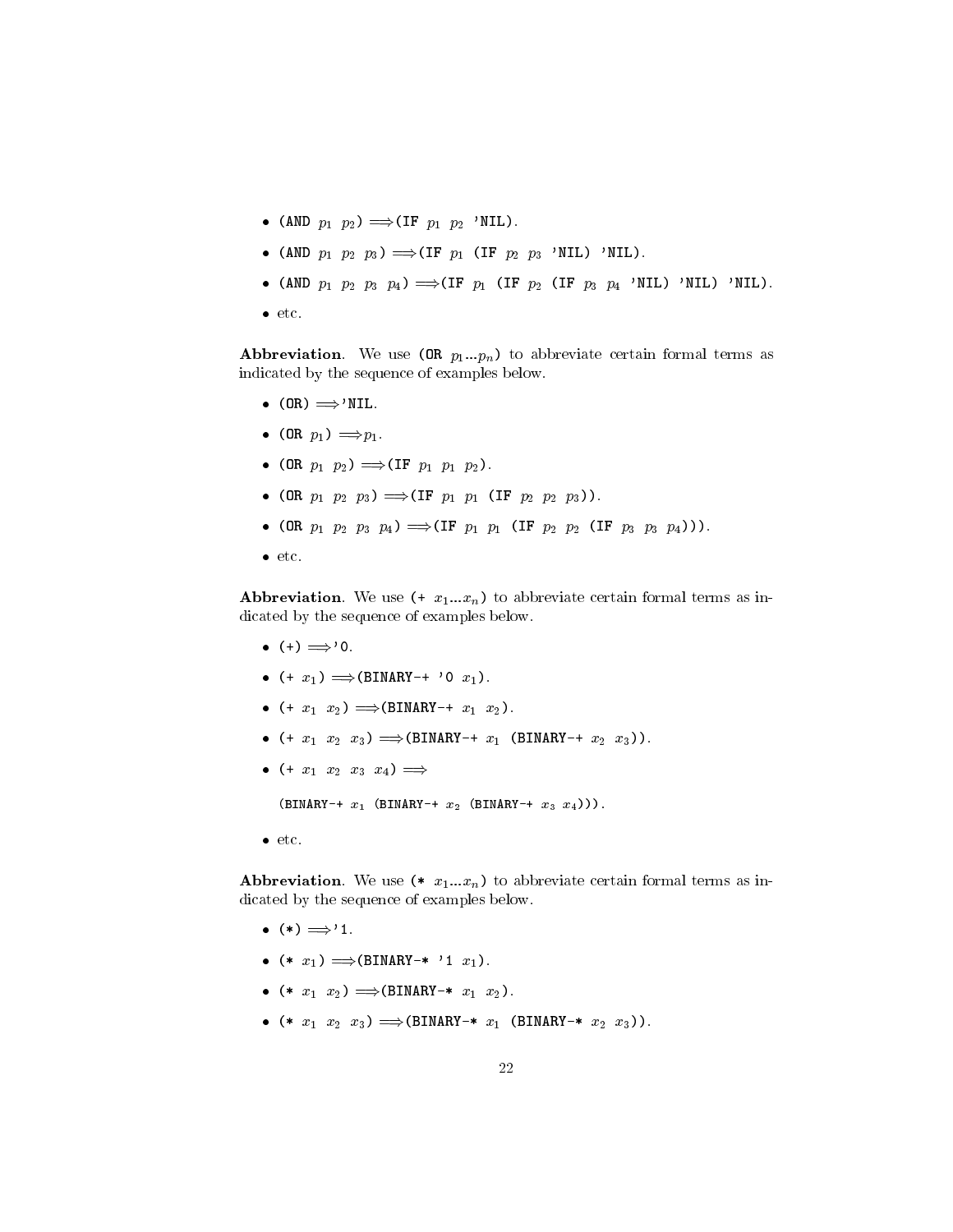- $\bullet$  (\*  $x_1$   $x_2$   $x_3$   $x_4$ )  $\Longrightarrow$  $(BINARY-* x_1 (BINARY-* x_2 (BINARY-* x_3 x_4))).$
- $etc.$

#### Abbreviation.

- $\bullet$  (-  $x_1$ )  $\Longrightarrow$  (UNARY--  $x_1$ ).
- $\bullet$  (-  $x_1$   $x_2$ )  $\Longrightarrow$  (BINARY-+  $x_1$  (UNARY--  $x_2$ )).

## Abbreviation.

- $\bullet$  (/  $x_1$ )  $\Longrightarrow$  (UNARY-/  $x_1$ ).
- $( / x_1 x_2) \Rightarrow (BINARY-* x_1 (UNARY- / x_2)).$

Abbreviation. (LET  $((v_1 \ a_1) \ ... \ (v_n \ a_n)) \ term) \implies$  $term_{\{v_1, a_1\}, \ldots, v_n, a_n\}}$ , where the  $v_i$  are distinct variable symbols.

Abbreviation. ((LAMBDA  $(v_1 \ldots v_n)$  term)  $a_1 \ldots a_n$ )  $\implies$ (LET  $((v_1 \ a_1) \ ... \ (v_n \ a_n)) \ term$ ).

### Abbreviation.

- (LET\* ()  $term$ )  $\Longrightarrow term$ .
- (LET\*  $((v_1 \ a_1) \ ...) \ term) \implies$ (LET  $((v_1 \ a_1))$  (LET\*  $(...) \ term$ ).

#### Abbreviation.

- $\bullet$  (COND)  $\Longrightarrow$ 'NIL.
- $\bullet$  (COND (T x))  $\Longrightarrow x$ .
- (COND  $(p \ x)$  ...)  $\Longrightarrow$  (IF  $p \ x$  (COND ...)), when  $p$  is not the s-expression T.

## Abbreviation.

- $\bullet$  (LIST)  $\Longrightarrow$ 'NIL.
- (LIST  $x_1$  ...)  $\Longrightarrow$  (CONS  $x_1$  (LIST ...)).

Abbreviation.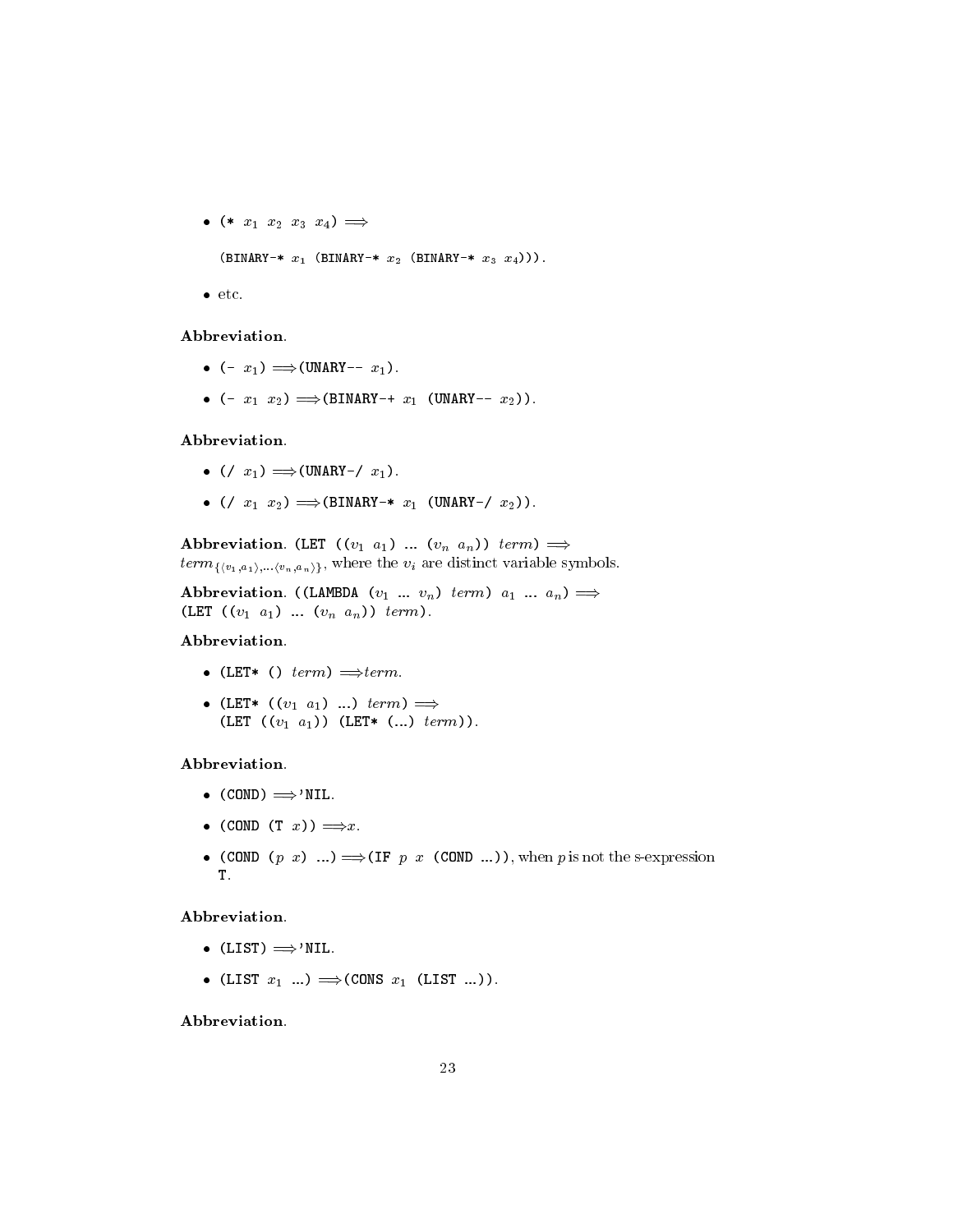- (LIST\*  $x_1$ )  $\Longrightarrow x_1$ .
- (LIST\*  $x_1$   $x_2$  ...)  $\Longrightarrow$  (CONS  $x_1$  (LIST\*  $x_2$  ...)).

**Examples.** Thus, (LIST X Y Z)  $\Longrightarrow$  (CONS X (CONS Y (CONS Z 'NIL))) while  $(LIST* X Y Z) \Longrightarrow (CONS X (CONS Y Z)).$ 

#### Abbreviation.

- $(\leq x \ y) \implies (NOT \ (< y \ x)).$
- $\bullet$  (> x y)  $\Longrightarrow$  (< y x).
- (>=  $x$   $y$ )  $\Longrightarrow$  (NOT (<  $x$   $y$ )).

## Abbreviation.

- $(CAAR x) \implies (CAR (CAR x)).$
- (CADR  $x) \implies$  (CAR (CDR  $x$ )).
- (CDAR  $x) \implies$ (CDR (CAR  $x$ )).
- (CDDR  $x) \implies$ (CDR (CDR  $x)$ ).
- $(CA A A R x) \implies (C A R (C A A R x)).$
- (CAADR  $x) \implies$  (CAR (CADR  $x$ )).
- (CADAR  $x) \implies$ (CAR (CDAR  $x$ )).
- (CADDR  $x) \implies$ (CAR (CDDR  $x$ )).
- (CDAAR  $x) \implies$ (CDR (CAAR  $x$ )).
- (CDADR  $x) \implies$ (CDR (CADR  $x$ )).
- (CDDAR  $x) \implies$ (CDR (CDAR  $x$ )).
- (CDDR  $x) \implies$ (CDR (CDDR  $x$ )).
- (CAAAAR  $x) \implies$ (CAR (CAAAR  $x$ )).
- (CAAADR  $x) \implies$ (CAR (CAADR  $x$ )).
- (CAADAR  $x) \implies$ (CAR (CADAR  $x$ )).
- (CAADDR  $x) \implies$ (CAR (CADDR  $x$ )).
- (CADAAR  $x) \implies$ (CAR (CDAAR  $x$ )).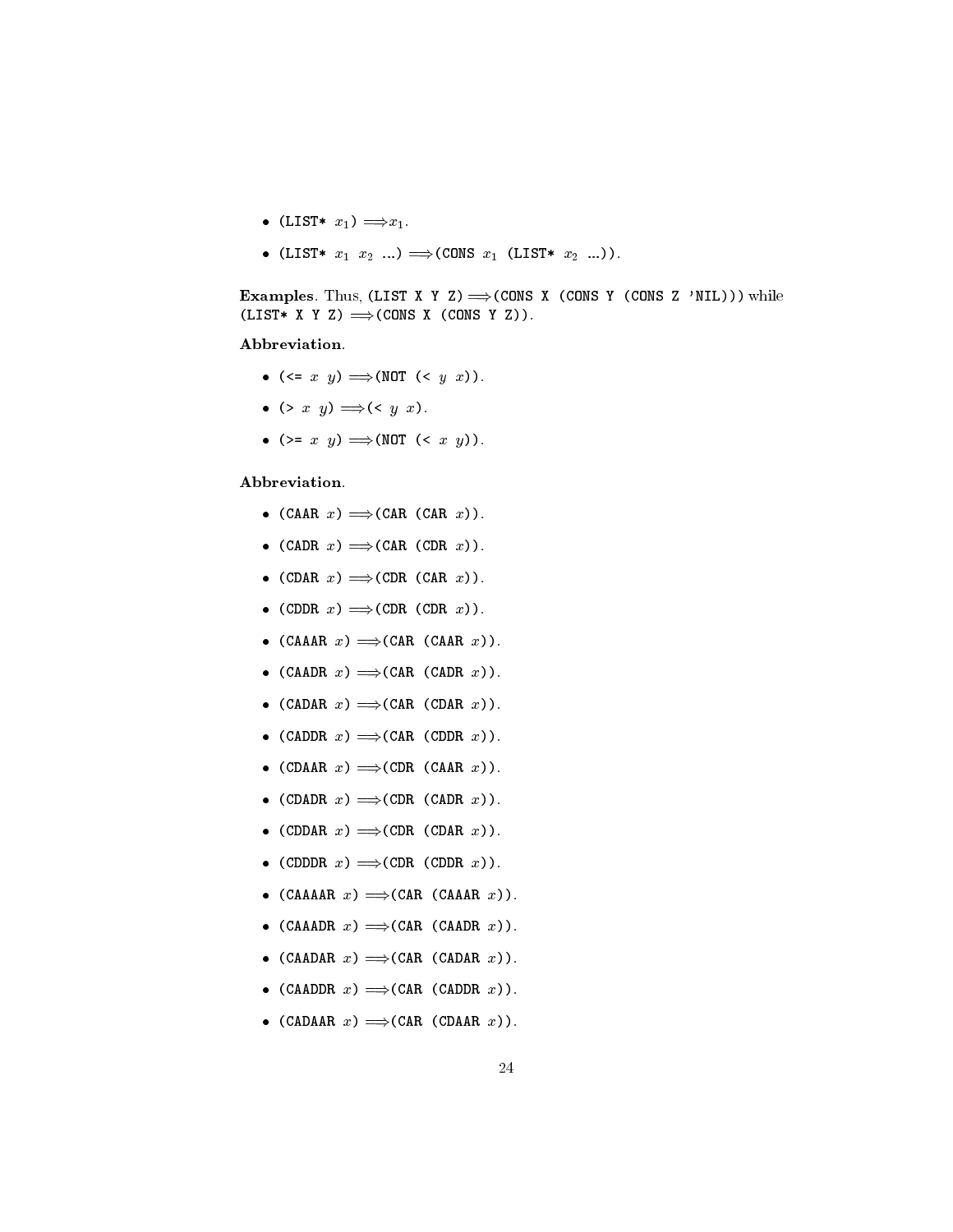- (CADADR  $x) \implies$ (CAR (CDADR  $x$ )).
- (CADDAR  $x) \implies$ (CAR (CDDAR  $x$ )).
- (CADDDR  $x) \implies$ (CAR (CDDDR  $x$ )).
- (CDAAAR  $x) \implies$ (CDR (CAAAR  $x$ )).
- (CDAADR  $x) \implies$ (CDR (CAADR  $x$ )).
- (CDADAR  $x) \implies$ (CDR (CADAR  $x$ )).
- (CDADDR  $x) \implies$ (CDR (CADDR  $x$ )).
- (CDDAAR  $x) \implies$ (CDR (CDAAR  $x$ )).
- (CDDADR  $x) \implies$ (CDR (CDADR  $x$ )).
- (CDDDAR  $x) \implies$ (CDR (CDDAR  $x$ )).
- (CDDDDR  $x) \implies$ (CDR (CDDDR  $x$ )).

#### $\overline{7}$ 7 Abbreviations for Quoted Constants

**Note**. It would be nice to be able to say that " $((+ 2 2) = 4)$  is a theorem." But 2 and 4 are not formal terms. It is convenient to have a notation for representing "constants," that is, variable-free terms constructed from the primitive constants and function symbols. We now introduce abbreviation conventions that codify the construction of all of the s-expressions built from numbers, characters, strings and/or symbols. That is, if  $x$  is such an s-expression then the rules below are sufficient to make 'x an abbreviation for a formal term.

#### Terminology.

- $\bullet$  '2  $\Longrightarrow$  (+ '1 '1).
- $\bullet$  '3  $\Longrightarrow$  (+ '1 '2).
- $\bullet$  '4  $\Longrightarrow$  (+ '1 '3).
- More generally, 'n, where n is an integer greater than 1, and  $n = m + 1$ , abbreviates  $(+ \t'1' m)$ .
- $\bullet$  '-1  $\Longrightarrow$  (- '1).
- $\bullet \quad ' -2 \Longrightarrow (- \quad '2).$
- $\bullet \quad ' -3 \implies (- \quad ' 3).$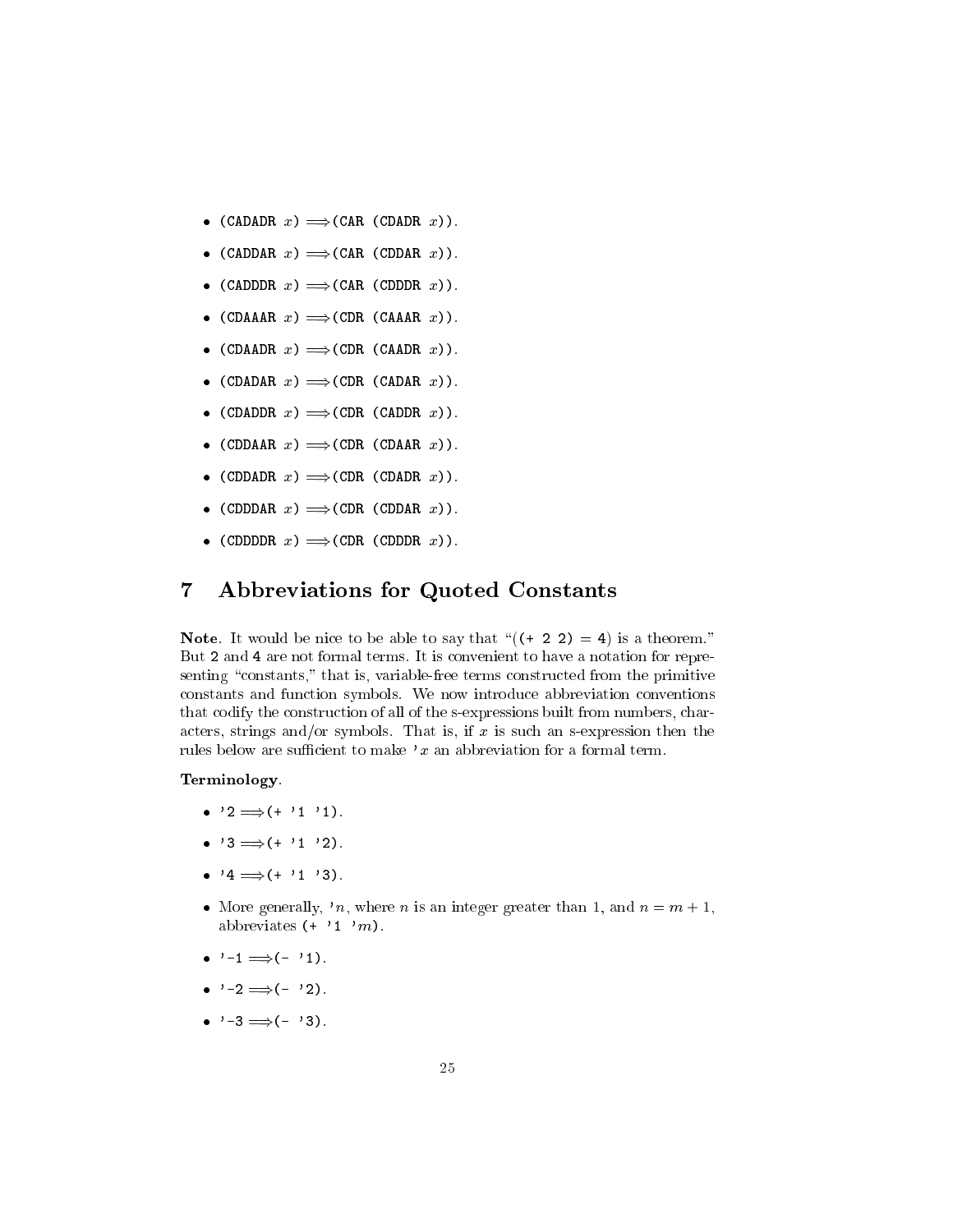- More generally,  $\cdot$ -n, where n is a positive integer, abbreviates  $(-n)$ .
- $\bullet$  'r, where r is a non-integer rational with numerator *i* and denominator j (i.e.,  $r = i/j$  where i and j are relatively-prime integers and  $j > 1$ ), abbreviates  $(* 'i (}/ 'j)).$
- $\bullet$  'c, where c is a complex rational with real part x and imaginary part y, abbreviates (COMPLEX 'x 'y).

Together with '0 and '1, the above terms are the numeric constants.

Example. '4 abbreviates the formal term

(BINARY-+ '1 (BINARY-+ '1 (BINARY-+ '1 '1))).

The s-expression '4/3 abbreviates (the same term as abbreviated by) (\* '4 (/ '3)). The s-expression '#c(4 3) abbreviates (the same term as abbreviated by) (COMPLEX  $'4'3$ ).

**Abbreviation**. 'char  $\Longrightarrow$  (CODE-CHAR 'code), when char is a character object with character code *code.* (See Table 1.) Such terms are the *character constants*.

Examples. '#\A is an abbreviation for (CODE-CHAR '65). '#\Newline is an abbreviation for (CODE-CHAR '10).

Abbreviation. 'string  $\implies$ 

(COERCE (LIST  $'char_1 \ldots'char_n$ ) 'STRING)

when  $string$  is a string of length n containing, successively, the character objects  $char_1, ..., char_n$ . Such terms are the *string constants*.

Example. '"I am" is an abbreviation for

(COERCE  $(LIST' # \I' # \Space = '# \a' # \m) 'STRING)$ .

The term '"Say \"Hi!\" Jo" is an abbreviation for

(COERCE (LIST '#\S '#\a '#\y '#\Space '#\" '#\H '#\i '#\! '#\" '#\Space  $'$ #\J '#\o) 'STRING)

#### Abbreviation. 'symbol  $\implies$

(INTERN-IN-PACKAGE-OF-SYMBOL 'name 'witness), when  $symbol$  is a symbol not listed in Table 2, *name* is the name of *symbol* and 'witness is the witness symbol (see below) for the package name of symbol. (Note that 'witness is thus a primitive constant.) Together with the primitive constants other than '0 and '1, such terms are the symbol constants.

Example. The symbol constant 'ABC is an abbreviation for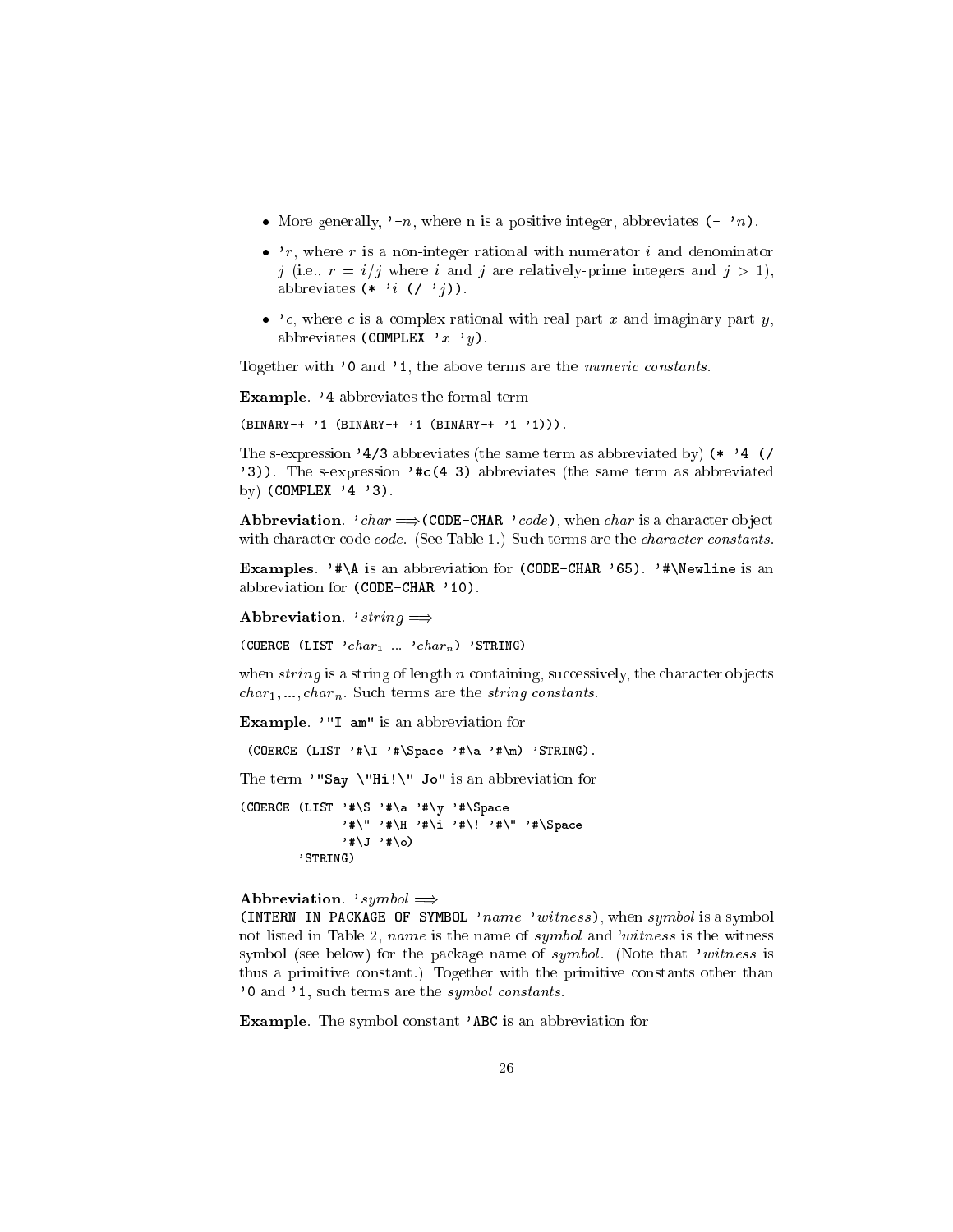```
(INTERN-IN-PACKAGE-OF-SYMBOL '"ABC" 'ACL2::WITNESS).
That is, in turn, an abbreviation for
(INTERN-IN-PACKAGE-OF-SYMBOL
  (COERCE (LIST'# \A'# \B'# \C)'STRING)
  'ACL2::WITNESS)
which is an abbreviation for
(INTERN-IN-PACKAGE-OF-SYMBOL
  (COERCE (LIST (CODE-CHAR '65)
                 (CODE-CHAR '66)
                 (CODE-CHAR '67))
```

```
'STRING)
'ACL2::WITNESS).
```
We could, of course, further expand the integers above into the form (BINARY-+ '1 (BINARY-+ '1 ...)). Furthermore, since the current package is ACL2 we could write 'ACL2::WITNESS as simply 'WITNESS but we chose to make the package explicit since that is the role of the second argument of INTERN-IN-- PACKAGE-OF-SYMBOL.

Example. Since the ACL2 package is the current package, 'T is 'ACL2::T. But the symbol ACL2::T is LISP::T, since the symbol LISP::T is imported into the ACL2 package. Hence, the formal term abbreviated by 'T is

(INTERN-IN-PACKAGE-OF-SYMBOL '"T" 'LISP::WITNESS).

Abbreviation. ' $(s_1 \ s_2 \ ... \ s_n) \Longrightarrow$ (LIST ' $s_1$  ' $s_2 \ ... \ s_n$ ). Abbreviation.  $(s_1 s_2 \ldots s_n) \Longrightarrow (LIST* s_1 s_2 \ldots s_{n-1} s_n).$ 

Note. We appear to have given two con
icting abbreviation rules above. For example the first can be applied directly to  $'(1\ 2)$  to produce (LIST  $'1'2$ ). But the second can be applied to  $(1 2)$  also if we first write that s-expression equivalently as  $'(1\ 2\$ . NIL). This produces the term (LIST\*  $'1'2'$  'NIL). Which is meant? The answer is that it doesn't matter: the two "terms" are abbreviations for the same term.

Note. The foregoing abbreviations, together with the primitive constants of Table 2, suffice to allow us to write 'x as a term, for all s-expressions x composed of the numeric, character, string or symbol atoms. It is convenient to allow the single quote mark to be dropped in certain cases where ambiguity does not arise.

#### Abbreviation.

 $\bullet$  T  $\Longrightarrow$  T.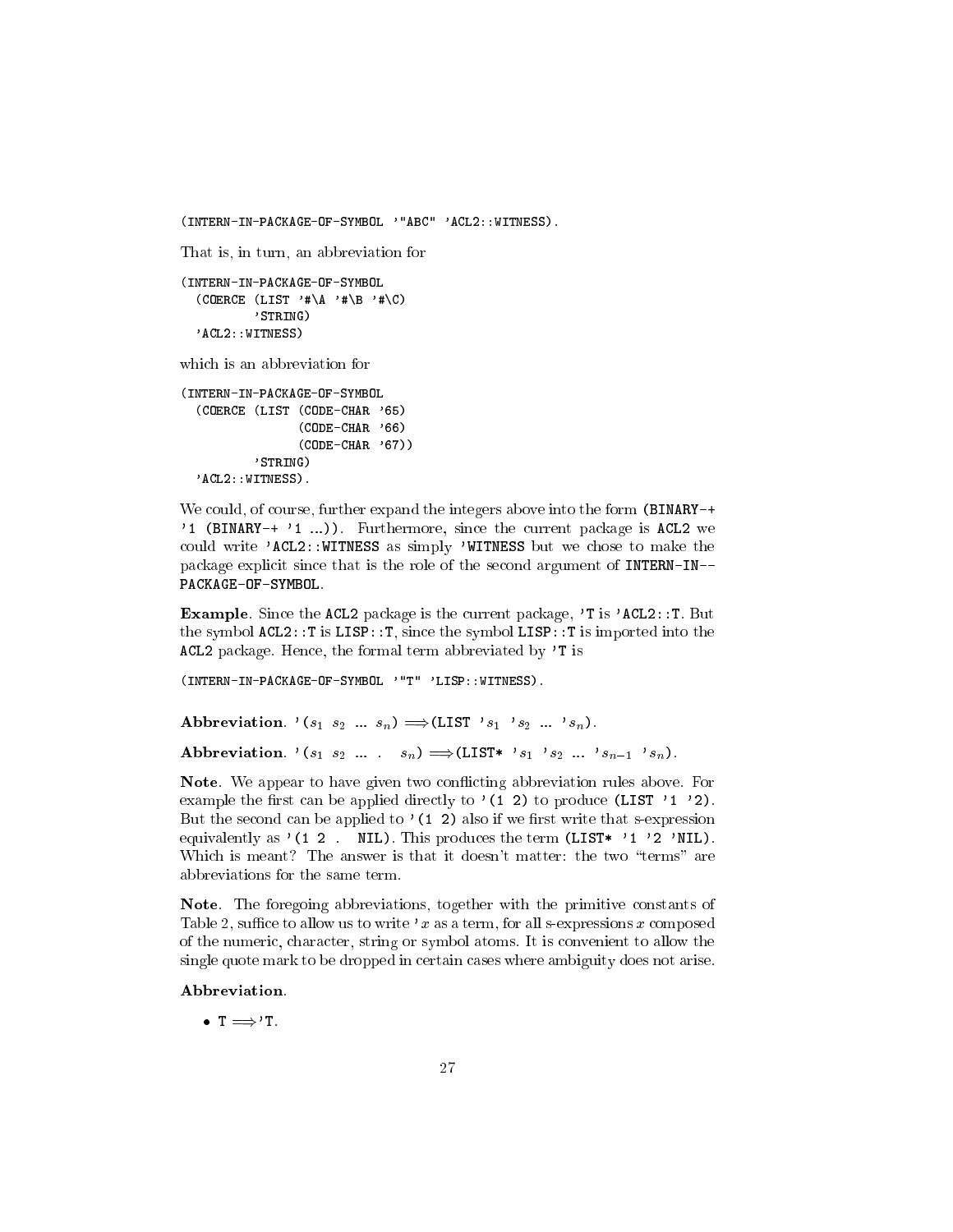- $\bullet$  NIL  $\Longrightarrow$ 'NIL.
- keyword  $\Rightarrow$ 'keyword, when keyword is a symbol whose package name is "KEYWORD".
- $n \implies n$ , when *n* is a number.
- *char*  $\implies$  *char*, when *char* is a character.
- string  $\Rightarrow$ 'string, when string is a string.

Note. If we were to drop the single quote mark on an arbitrary symbol, allowing ABC to be an abbreviation for 'ABC, then ambiguity results because ABC is a formal term, namely a variable symbol. Similarly, if we were to drop the single quote mark on lists, allowing  $(CAR X)$  to be an abbreviation for '(CAR X), then ambiguity might result since some lists are formal terms.

Example. It is clarifying of our conventions to consider what is meant when ''2 is used as a term. To use ''2 as a term is to imply it is an s-expression. Recall that the s-expression ''2 is (QUOTE (QUOTE 2)).

So what term is abbreviated by ''2? The answer is (CONS 'QUOTE (CONS  $'2$  'NIL)): $^2$ 

''2 is the same as '(QUOTE 2) which abbreviates (LIST 'QUOTE '2) which abbreviates (CONS 'QUOTE (CONS '2 'NIL))

where 'QUOTE and '2 could be further expanded, though we stop here.

These abbreviation conventions are compatible with those of Common Lisp [7]. Some newcomers to Lisp mistake ''2 as just another way to write 2, arguing "you can drop the quote marks before numbers." This reasoning is incorrect. An accurate reading of " $n \implies n$ , when n is a number" is that you can drop the quote marks before a number when the number is used as a term. But in ''2 the 2 is not being used as a term, it is just a component of the s-expression ''2. It is the s-expression''2 that is being used as a term.

Another mistake is to read ''2 as '(BINARY-+ '1 '1). The specious reasoning here is to first expand  $'2$  into "the term it abbreviates." But again,  $'2$ abbreviates (BINARY-+ '1 '1) only when '2 is used as a term and '2 is not used as a term in ''2.

<sup>2</sup>Technically, since neither of these s-expressions is a formal term, we should say that they both abbreviate the same formal term.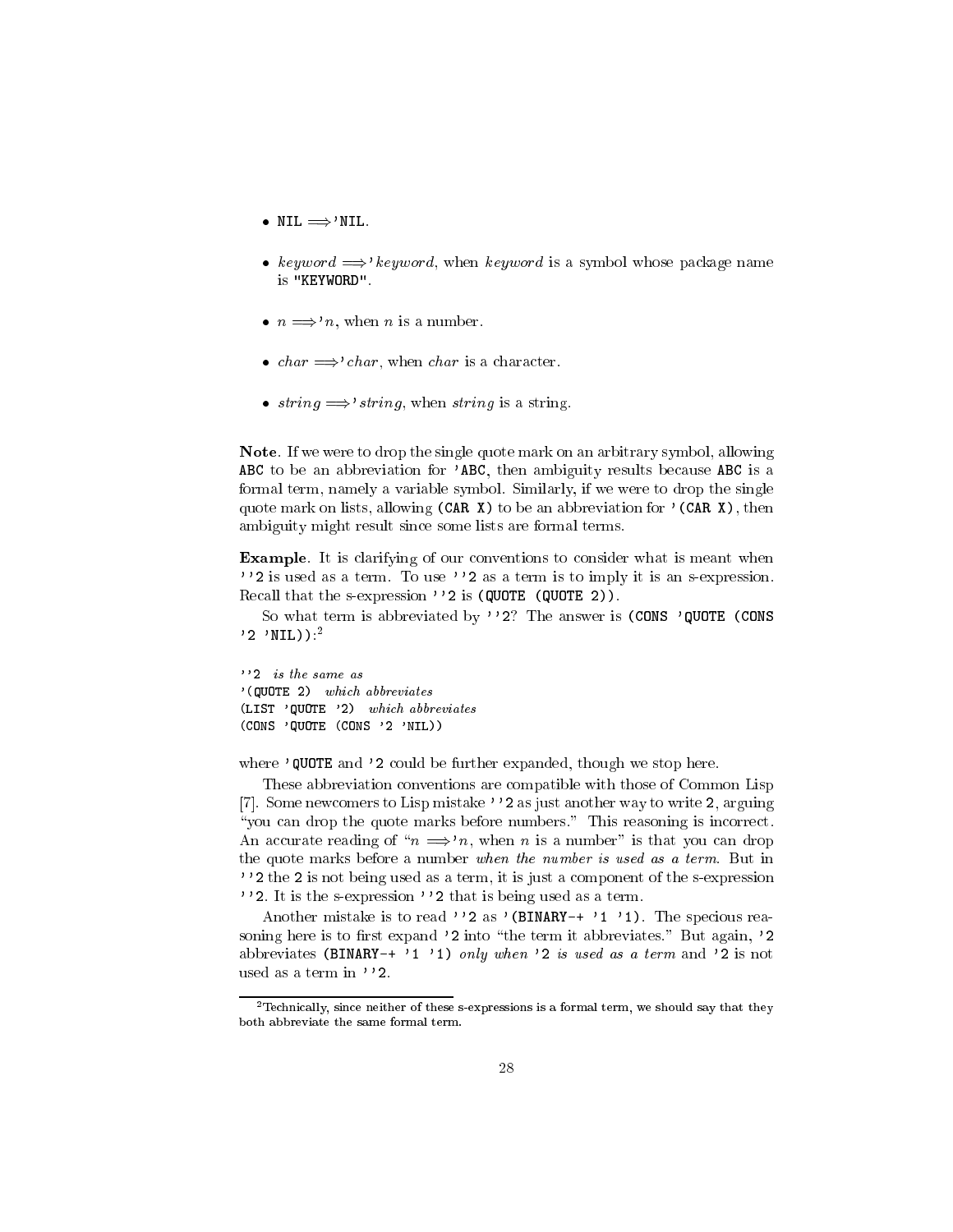#### 8 Abbreviations for Constant Symbols 8

**Note.** The conventions above allow us to write terms such as  $(CONS X)'$  (A B)) in which quoted constants appear. Because quoted constants can be quite large it is convenient to be able to give them names. For example, if the symbol \*LST\* were understood to be  $'$  (A B) then the above term could be written as (CONS X \*LST\*). This could be accomplished by adding the new abbreviation convention \*LST\*  $\Rightarrow$ '(A B). This would make the symbol \*LST\* look like a "global" variable symbol with a fixed value. Such a convention is unambiguous because the symbol \*LST\* is not a variable symbol (its name begins and ends with  $\#\$ ) and so that symbol does not already have a meaning as a formal term. We now make a convention by which the user can add such abbreviations. In particular, the event (DEFCONST \*LST\*  $'(A \ B)$ ) would add the abbreviation  $\text{``*LST*} \Longrightarrow' (A \ B)$ ."

**Terminology**. A symbol  $v$  is a *constant symbol* of our language if the first and last character in its name is #\\* and the package name of the symbol is neither "KEYWORD" nor "LISP".

**Terminology**. A term t is evaluable (in an implicit history h) iff there is an s-expression v such that  $(t = 'v)$  is a theorem (in h). We call any such v a *value* of t. Unless the history is inconsistent, there is at most one value for any term.

Note. We can define a subset of the evaluable terms syntactically, namely those terms containing no variables such that every function symbol called is syntactically evaluable in  $h$ . A function is syntactically evaluable in a history if it is one of the symbols axiomatized here or was introduced into the history with the definitional principle (cf. Section 14) and every function symbol called in its body is evaluable.

A call-by-value interpreter will compute the value of any syntactically evaluable term (given sufficient stack and memory resources). A defined function fails to be evaluable when it is defined in terms of a constrained (i.e., undefined) function. The implementation of ACL2 can, in addition, determine the value of certain other evaluable terms, namely those for which the call-by-value interpreter never encounters an undefined function.

To prove that there is at least one value for the syntactically evaluable terms, one shows how the axioms of the logic can be used to \compute," i.e., to reduce every evaluable term into a formal term that can be abbreviated by 'v, for some s-expression  $v$ . To prove that there is at most one such constant one must prove that if two quoted s-expressions can be proved equal then the two s-expressions are identical. We do not give the proofs here. However, we illustrate the idea.

When we use an s-expression as an evaluable term we are of course using it as a term, and hence the abbreviation rules for terms apply. So for example,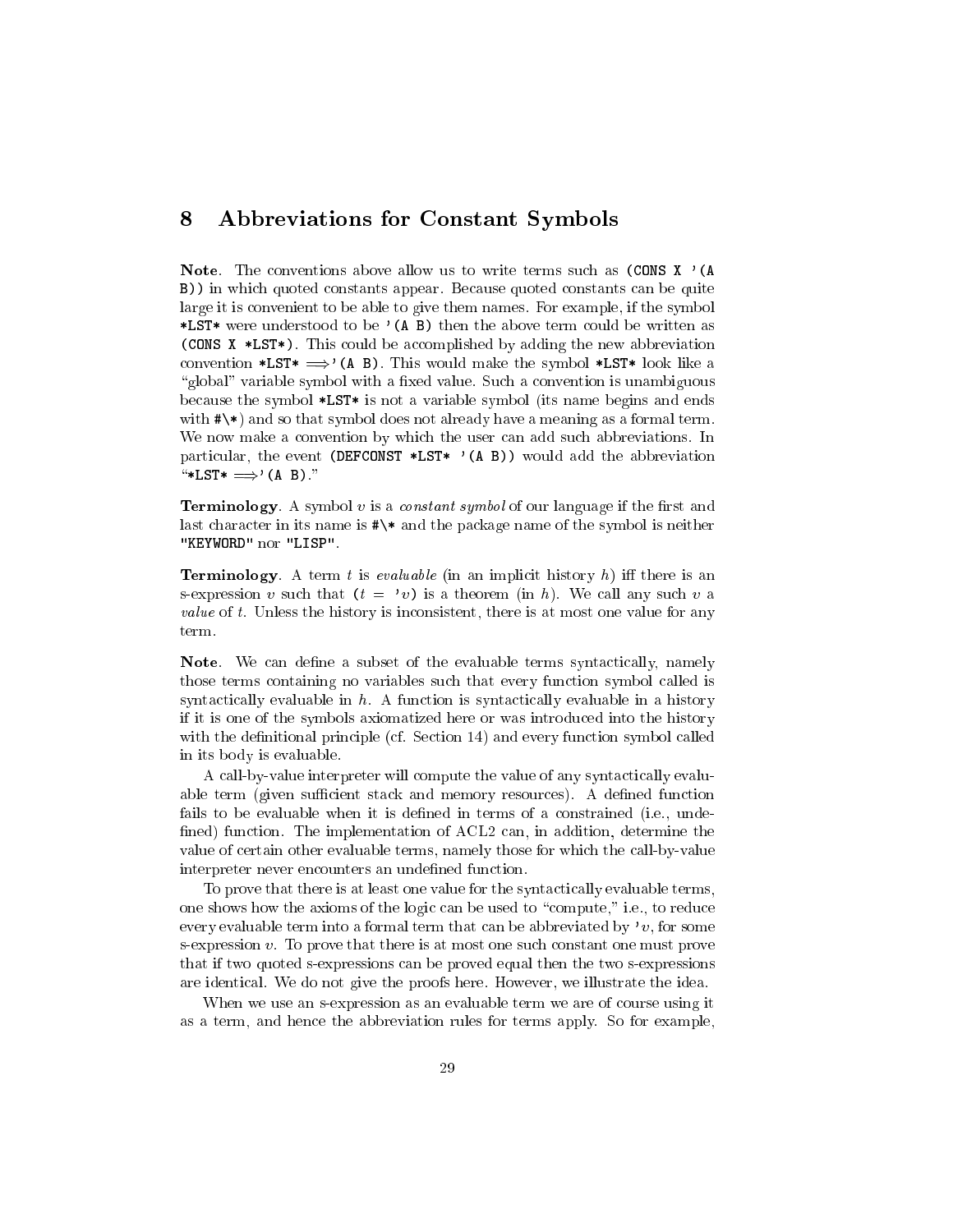if we say " $(LIST 1 2)$  is an evaluable term" we mean that the formal term it abbreviates is an evaluable term.

Examples. (+ 2 2) is an evaluable term. Note that it abbreviates the formal term (BINARY-+ (BINARY-+ '1 '1) (BINARY-+ '1 '1)). Using the axiom of the associativity of BINARY-+ we can prove this term equal to (BINARY-+ '1 (BINARY-+  $'1$  (BINARY-+  $'1$  '1))), which may be written as '4. Thus, the value of the evaluable term (+ 2 2) is 4. Here is another example. (CONS (+ 2 2) 3) is an evaluable term. Its value is  $(4 \cdot 3)$ .

#### Event.

(DEFCONST name term)

#### Admissibility Requirements.

For this event to be admissible in a history  $h$ , name must be a constant symbol that has not already been assigned a value as an abbreviation in  $h$  and  $term$ must be evaluable in h.

#### Syntactic Extension.

If admissible, then add to the abbreviations of h the abbreviation name  $\Longrightarrow$ 'v, where  $v$  is the value of term in  $h$ .

#### Axiomatic Extension.

No new axioms are added by this event.

In Appendices B and C we give the definitions of three new constant symbols,

- \*COMMON-LISP-SYMBOLS-FROM-MAIN-LISP-PACKAGE\*,
- \*COMMON-LISP-SPECIALS-AND-CONSTANTS\*, and
- \*ACL2-EXPORTS\*.

Each is a true list of symbols.

#### 9 Axioms

Note. In this draft of the document, there are four changes to the axioms presented in the draft dated "January, 1997." Axiom 10 has been modified so that it additionally declares that  $\lt$  is a Boolean function. Second, Axiom 60 has been modified so that it additionally declares that SYMBOL-NAME returns a STRINGP. Axioms 79.1 and 79.2 have been added, defining the function symbols ATOM and MAKE-CHARACTER-LIST. The latter function symbol is used in Axiom 80 but was left undened in the previous draft. Finally, Axiom 95 has been modified to say that ACL2-COUNT returns a nonnegative INTEGERP.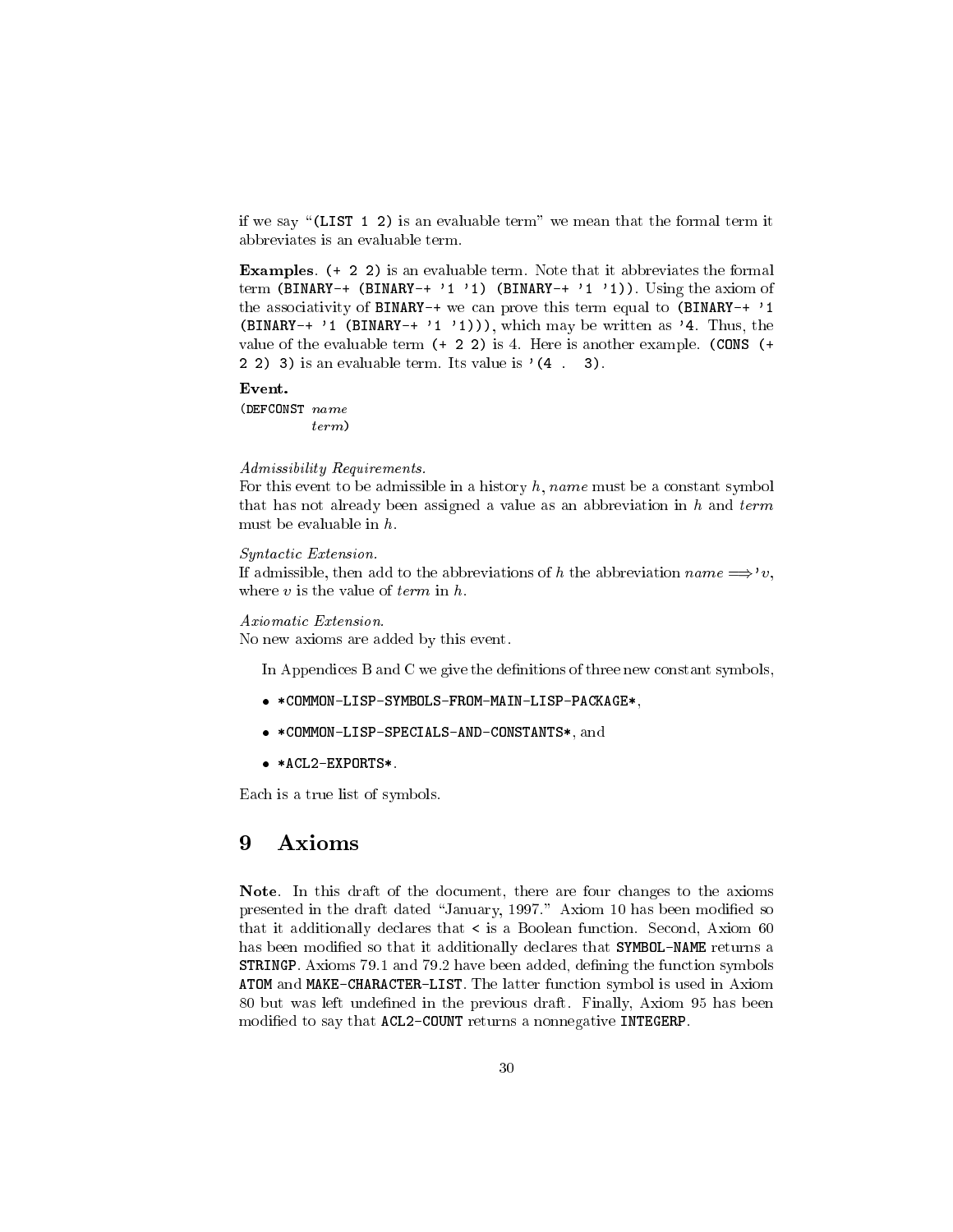Note. We now present the axioms of ACL2. The axioms essentially specify the value of every evaluable term. These axioms are alleged to be consistent with Common Lisp, with two major caveats. First, certain "predicates" in ACL2 are assumed to be Boolean valued while Common Lisp does not require that. We discuss this briefly in Subsection 9.2. Second, Common Lisp functions are only partially defined, i.e., defined on a subset of the possible arguments. ACL2 "completes" the definitions by providing "default" values for arguments of "unexpected type." See Subsection 9.8.

## 9.1 Basics

```
Axiom 1.
T \neq NILAxiom 2.
X = Y \rightarrow (EQUAL X Y) = T
Axiom 3.
X \neq Y \rightarrow (EQUAL X Y) = NIL
Axiom 4.
X = NIL \rightarrow (IF X Y Z) = ZAxiom 5.
X \neq NIL \rightarrow (IF X Y Z) = Y.Axiom 6.
(NOT P) = (IF P NIL T)Axiom 7.
(IMPLIES P Q) = (IF P (IF Q T NIL) T)Axiom 8.
(IFF P Q) = (AND (IMPLIES P Q) (IMPLIES Q P))
```
**Abbreviation**. When we refer to a term  $t$  as a formula, one should read in place of t the formula  $t \neq \texttt{NIL}$ .

Example. If P, Q, F and G are function symbols of the indicated arity, then

(IMPLIES (AND (P X) (Q Y)) (EQUAL (F X Y) (G X Y))),

is a term. If that term is used where a formula is expected (e.g., in the allegation that it is an axiom or a theorem), then it is to be read as the formula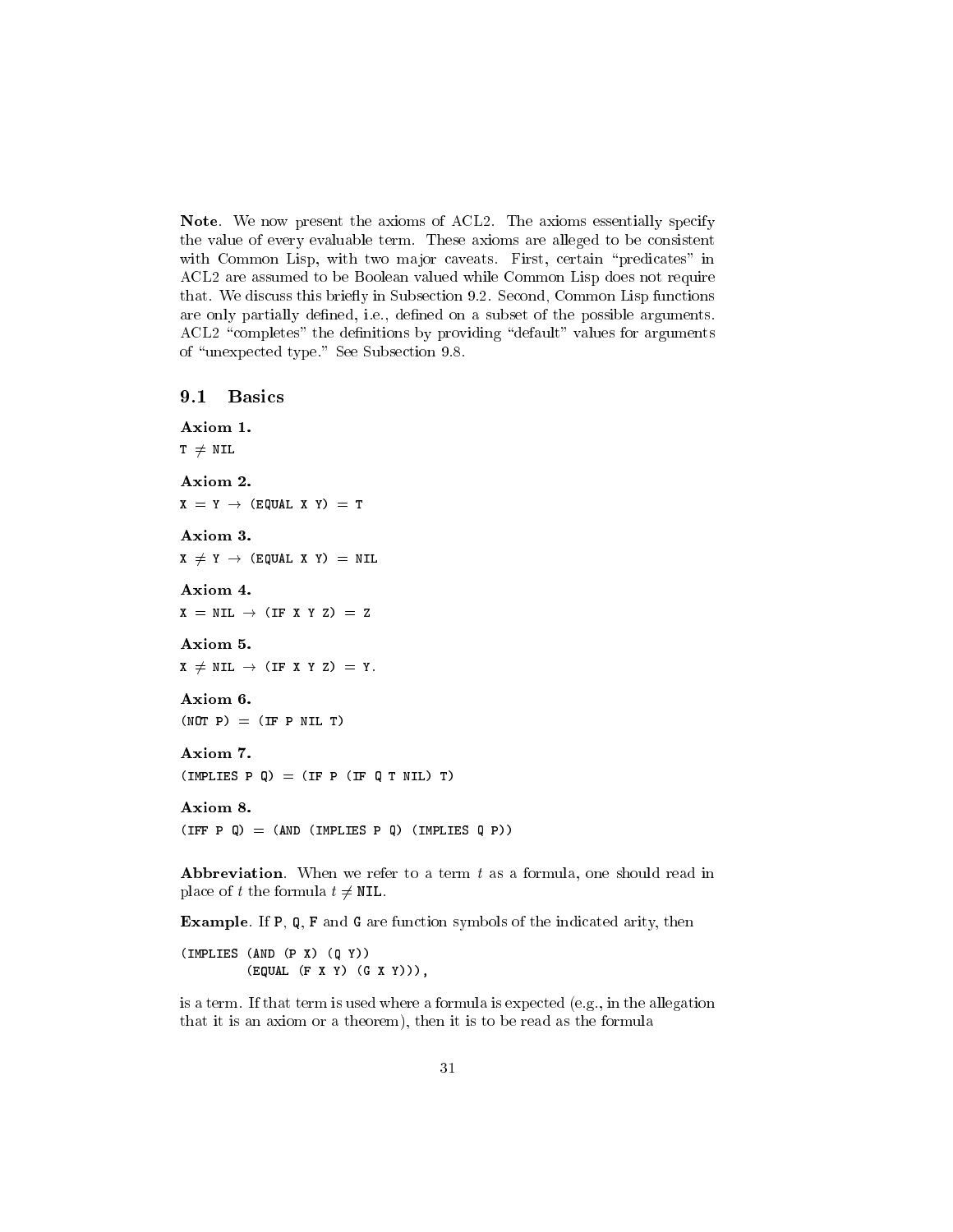```
(IMPLIES (AND (P X) (Q Y))
          (EQUAL (F X Y) (G X Y)))
\neqNIL.
```
Given the foregoing axioms and the rules of inference of propositional calculus and equality, the above formula can be shown equivalent to

 $((P X) \neq 'NIL \wedge (Q Y) \neq 'NIL) \rightarrow (F X Y) = (G X Y)$ 

which, following the same abbreviation convention, we can write as

 $((P X) \wedge (Q Y)) \rightarrow (F X Y) = (G X Y).$ 

#### **Boolean Valued Functions**  $9.2$

## Axiom 9.

(BOOLEANP X) =(IF (EQUAL X T) т (EQUAL X NIL))

Axiom 10.

```
(AND (BOOLEANP (COMPLEX-RATIONALP X))
    (BOOLEANP (RATIONALP X))
    (BOOLEANP (INTEGERP X))
    (BOOLEANP (EQUAL X Y))
    \sqrt{ }(BOOLEANP (SYMBOLP X))
    \sqrt{ }(BOOLEANP (STRINGP X))
    (BOOLEANP (CHARACTERP X))
    (BOOLEANP (< X Y)))
```
Note. The Common Lisp definition [7] does not specify that these functions are Boolean. Instead, it says that they are "predicates." Then we learn (cf. [7], page 95), "One may think of a predicate as producing a Boolean value, where nil stands for  $false$  and anything else stands for  $true$ ." And finally, "If no better non-nil value is available for the purpose of indicating success, by convention the symbol  $t$  is used as the 'standard' true value." We are unaware of any Common Lisp implementation that does not in fact obey the axiom above. But as the implementation of ACL2 now stands, it does not accurately model those (hypothetical) Common Lisp implementations that use non-standard indicators of success for these predicates.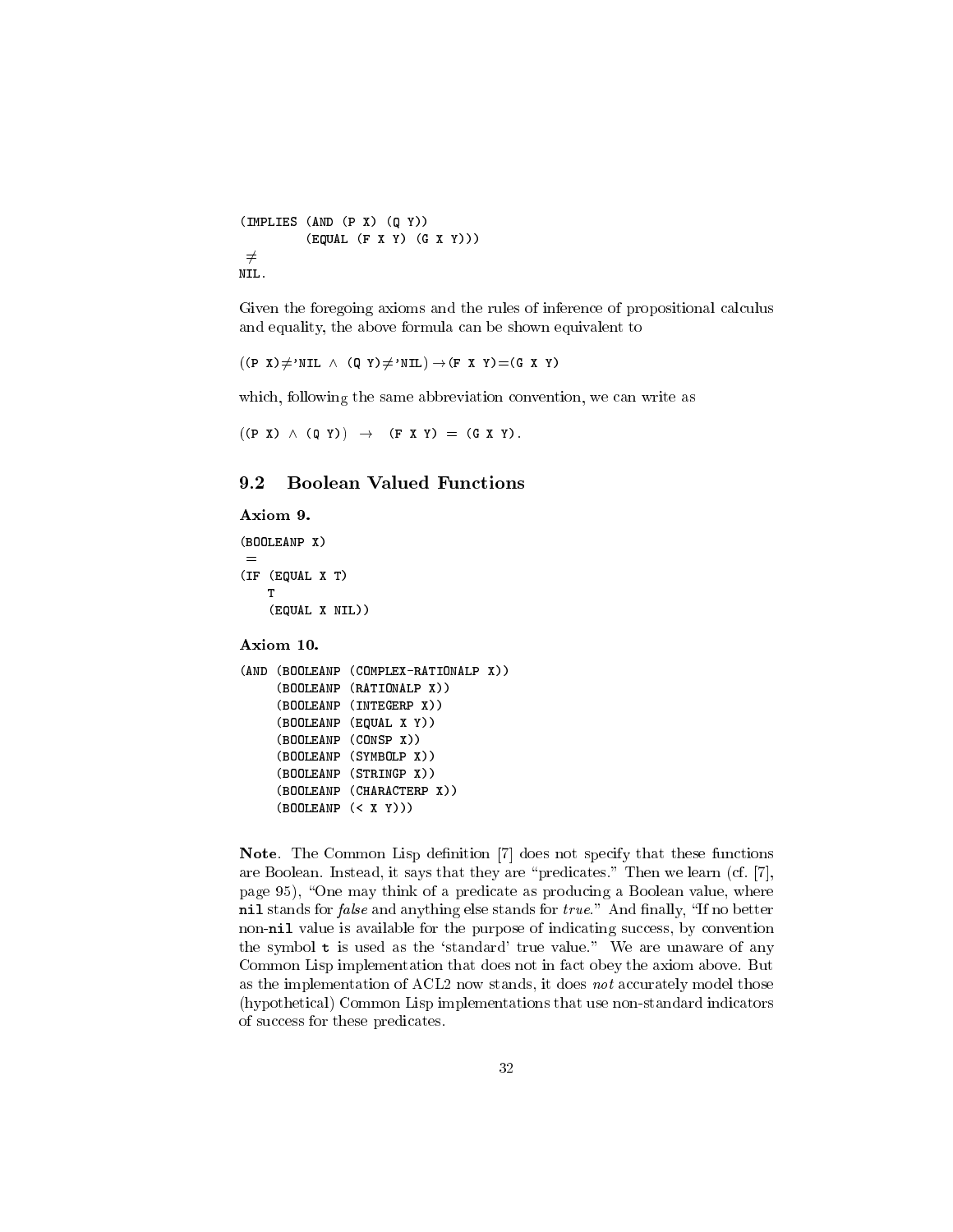# 9.3 Disjointness

Axiom 11 (Def).

(ACL2-NUMBERP X)

```
(OR (COMPLEX-RATIONALP X)
    (RATIONALP X))
```
## Axiom 12.

=

|  | (AND (IMPLIES (COMPLEX-RATIONALP X) (NOT (RATIONALP X))) |  |                                 |  |
|--|----------------------------------------------------------|--|---------------------------------|--|
|  | (IMPLIES (RATIONALP X)                                   |  | $(NOT (COMPLEX-RATION ALP X)))$ |  |

## Axiom 13.

(IMPLIES (INTEGERP X) (RATIONALP X))

## Axiom 14.

| (AND | (IMPLIES | (ACL2-NUMBERP)<br>X) | (NOT | (CHARACTERP X)))      |
|------|----------|----------------------|------|-----------------------|
|      | (IMPLIES | (ACL2-NUMBERP<br>X)  | (NOT | (CONSP<br>X))         |
|      | (IMPLIES | (ACL2-NUMBERP<br>X)  | (NOT | (STRINGP)<br>X))      |
|      | (IMPLIES | (ACL2-NUMBERP<br>X)  | (NOT | (SYMBOLP)<br>X))      |
|      | (IMPLIES | (CHARACTERP<br>X)    | (NOT | (ACL2-NUMBERP<br>X))) |
|      | (IMPLIES | (CHARACTERP<br>X)    | (NOT | (CONSP X))            |
|      | (IMPLIES | X)<br>(CHARACTERP    | (NOT | (STRINGP)<br>X))      |
|      | (IMPLIES | (CHARACTERP<br>X)    | (NOT | (SYMBOLP)<br>X))      |
|      | (IMPLIES | (CONSP<br>X)         | (NOT | (ACL2-NUMBERP<br>X))) |
|      | (IMPLIES | (CONSP)<br>X)        | (NOT | (CHAPTERP X))         |
|      | (IMPLIES | (CONSP<br>X)         | (NOT | (STRINGP)<br>X))      |
|      | (IMPLIES | (CONSP X)            | (NOT | (SYMBOLP<br>X))       |
|      | (IMPLIES | (STRINGP)<br>X)      | (NOT | (ACL2-NUMBERP<br>X))  |
|      | (IMPLIES | (STRINGP)<br>X)      | (NOT | (CHAPTERP X))         |
|      | (IMPLIES | (STRINGP)<br>X)      | (NOT | (CONSP<br>X))         |
|      | (IMPLIES | (STRINGP<br>X)       | (NOT | (SYMBOLP X))          |
|      | (IMPLIES | X)<br>(SYMBOLP)      | (NOT | (ACL2-NUMBERP<br>X))  |
|      | (IMPLIES | (SYMBOLP<br>X)       | (NOT | (CHARACTERP<br>X)))   |
|      | (IMPLIES | X)<br>(SYMBOLP       | (NOT | (CONSP X))            |
|      | (IMPLIES | (SYMBOLP)<br>X)      | (NOT | (STRINGP<br>$X))$ )   |
|      |          |                      |      |                       |

# 9.4 Arithmetic

Axiom 15.

```
(AND (ACL2-NUMBERP (+ X Y))
    (ACL2-NUMBERP (* X Y))
    (ACL2-NUMBERP (- X))
```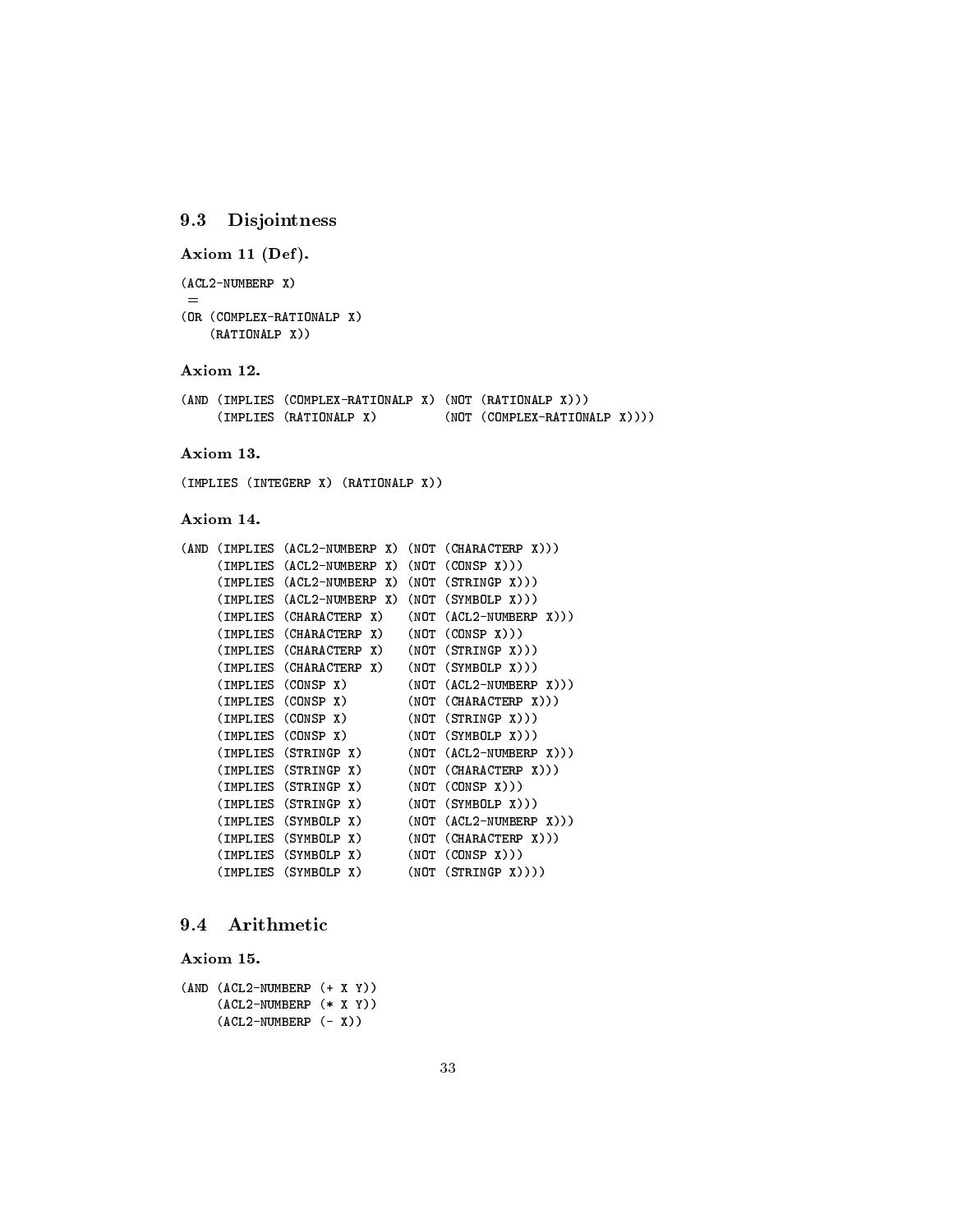```
(ACL2-NUMBERP (/ X)))
Axiom 16.
(EQUAL (+ (+ X Y) Z) (+ X (+ Y Z)))
Axiom 17.
(EQUAL (+ X Y) (+ Y X))
Axiom 18 (Def).
(FIX X)=
(IF (ACL2-NUMBERP X) X 0)
Axiom 19.
(EQUAL (+ 0 X) (FIX X))
Axiom 20.
(EQUAL (+ X (- X)) 0)
Axiom 21.
(EQUAL (* (* X Y) Z) (* X (* Y Z)))
Axiom 22.
(EQUAL (* X Y) (* Y X))
Axiom 23.
(EQUAL (* 1 X) (FIX X))
Axiom 24.
(IMPLIES (AND (ACL2-NUMBERP X)
            (NOT (EQUAL X 0)))
        (EQUAL (* X (/ X)) 1))
Axiom 25.
(EQUAL (* X (+ Y Z))
      (+ (* X Y) (* X Z)))
Axiom 26.
(EQUAL (< X Y)
      (< + X (- Y)) 0)Axiom 27.
(NOT (< 0 0))
Axiom 28.
(AND
(IMPLIES (ACL2-NUMBERP X)
         (OR (< 0 X)
             (EQUAL X 0)
```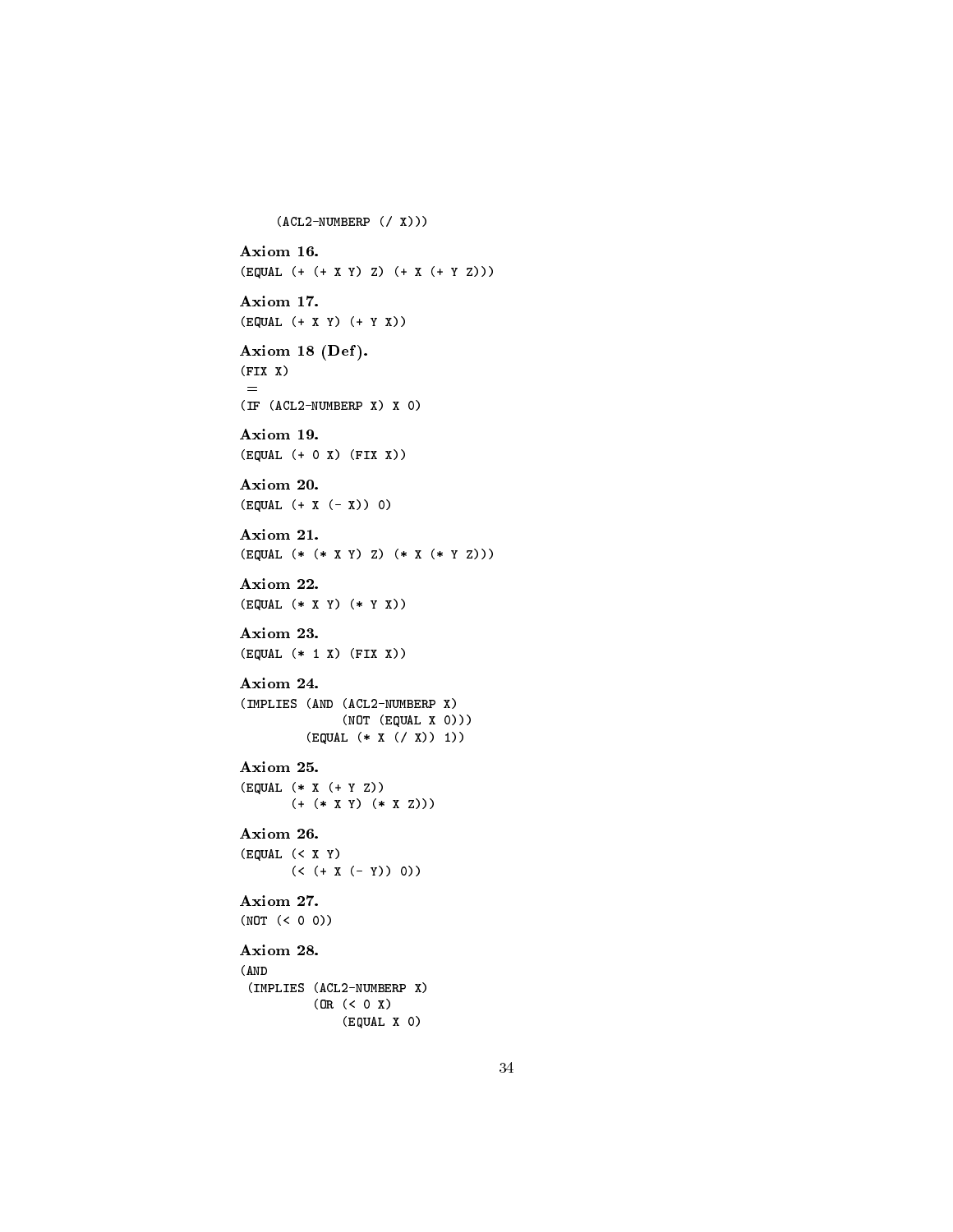```
(< 0 (- X))))(OR (NOT (< 0 X))
     (NOT (< 0 (- X)))))
Axiom 29.
(AND (IMPLIES (AND (< 0 X) (< 0 Y))
             (< 0 (+ X Y)))(IMPLIES (AND (RATIONALP X)
                   (RATIONALP Y)
                   (500)(50 Y)(< 0 (* X Y))))
Axiom 30.
(IMPLIES (RATIONALP X)
         (AND (INTEGERP (DENOMINATOR X))
             (INTEGERP (NUMERATOR X))
              (< 0 (DENOMINATOR X))))
(IMPLIES (RATIONALP X)
         (EQUAL (* (NUMERATOR X) (/ (DENOMINATOR X))) X))
Axiom 32.
(AND (RATIONALP (REALPART X))
     (RATIONALP (IMAGPART X)))
Axiom 33.
(IMPLIES (AND (RATIONALP X)
             (RATIONALP Y))
         (EQUAL (COMPLEX X Y)
              (+ X (* #C(0 1) Y))))
Axiom 34.
(EQUAL (* #C(0 1) #C(0 1)) -1)Axiom 35.
(IMPLIES (COMPLEX-RATIONALP X)
         (NOT (EQUAL 0 (IMAGPART X))))
Axiom 36.
(IMPLIES (ACL2-NUMBERP X)
         (EQUAL (COMPLEX (REALPART X) (IMAGPART X)) X))
Axiom 37.
(IMPLIES (AND (RATIONALP X)
             (RATIONALP Y))
         (EQUAL (REALPART (COMPLEX X Y))
```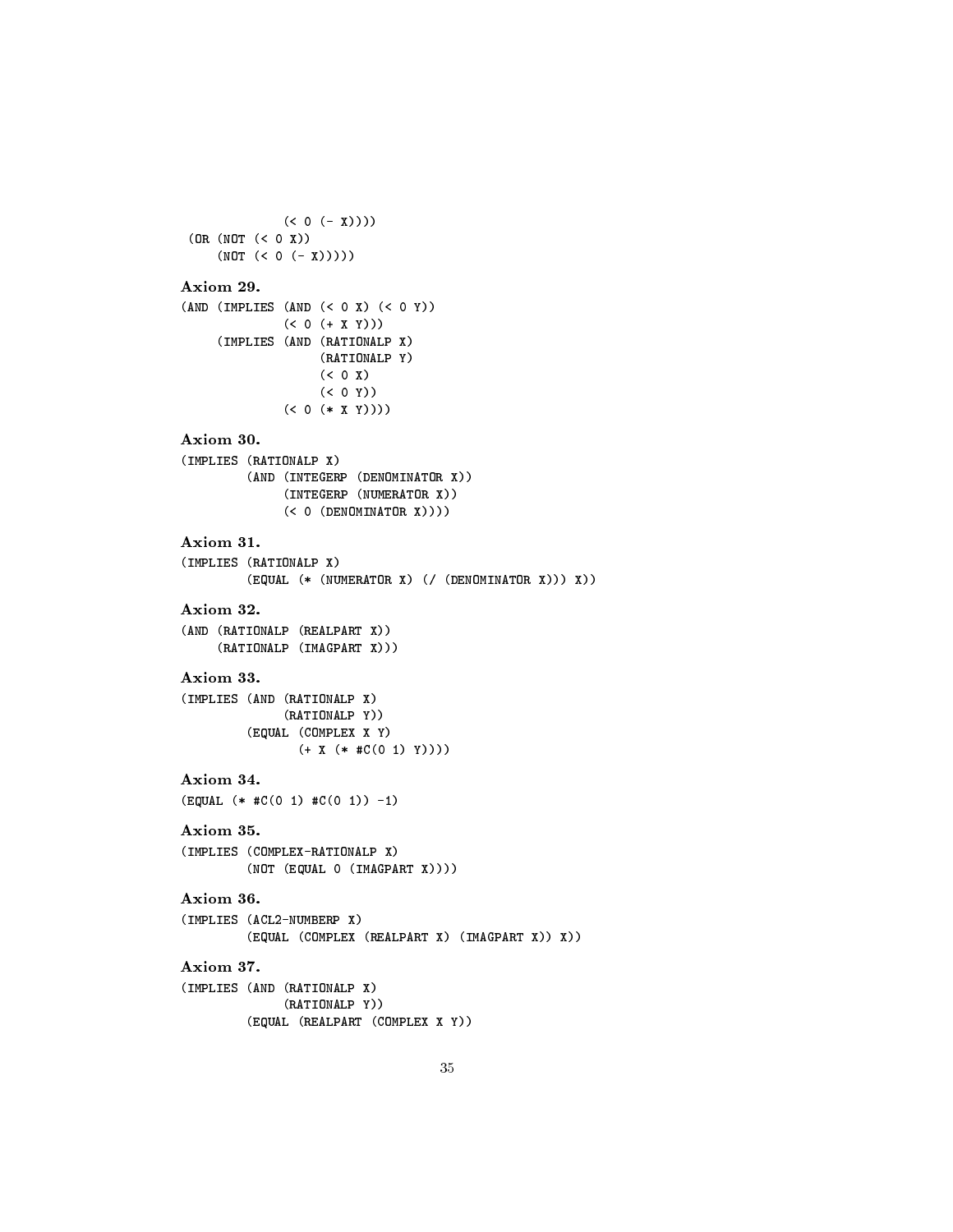```
Axiom 38.
(IMPLIES (AND (RATIONALP X)
              (RATIONALP Y))
        (EQUAL (IMAGPART (COMPLEX X Y))
               Y))
Axiom 39.
(IMPLIES (RATIONALP X)
        (\leq = 0 (* X X))Axiom 40.
(INTEGERP 0)
Axiom 41.
(INTEGERP 1)
Axiom 42.
( ( 0 1)
Axiom 43.
(IMPLIES (INTEGERP X)
        (AND (INTEGERP (+ X 1))
             (INTEGERP (+ X -1))))Axiom 44.
(IMPLIES (AND (INTEGERP N)
              (RATIONALP X)
              (INTEGERP R)
              (INTEGERP Q)
              (< 0 N)
              (EQUAL (NUMERATOR X) (* N R))
              (EQUAL (DENOMINATOR X) (* N Q)))
        (EQUAL N 1))
9.5 Lists
Axiom 45.
(CONSP (CONS X Y))
Axiom 46.
(IMPLIES (CONSP X)
        (EQUAL (CONS (CAR X) (CDR X)) X))
Axiom 47.
(EQUAL (CAR (CONS X Y)) X)
Axiom 48.
(EQUAL (CDR (CONS X Y)) Y)
```
X))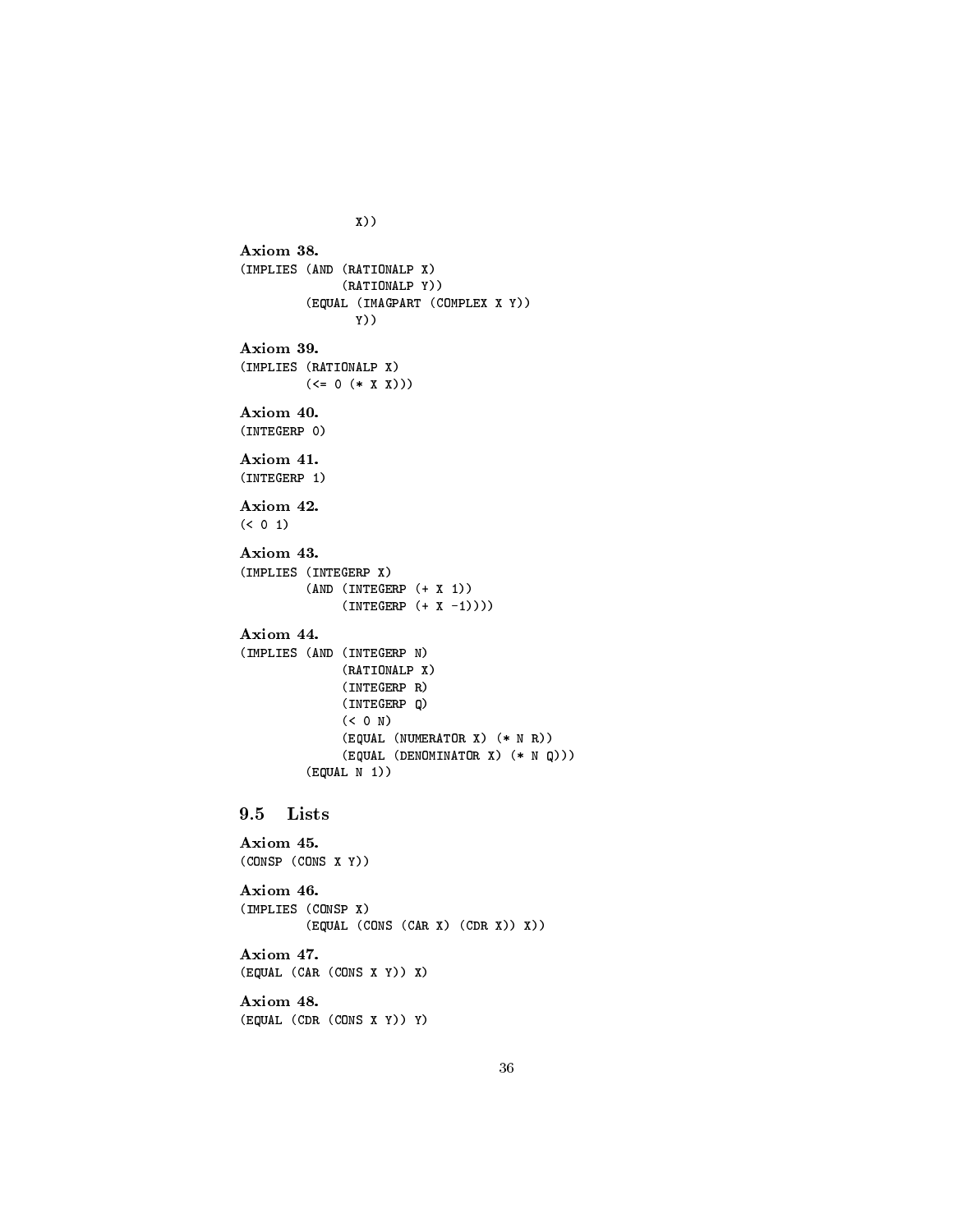# 9.6 Characters and Strings

```
Axiom 49.
```

```
(AND (INTEGERP (CHAR-CODE X))
     (\leq 0 (CHAR-CODE X))
     (< (CHAR-CODE X) 256))
```
# Axiom 50.

(CHARACTERP (CODE-CHAR N))

### Axiom 51.

```
(IMPLIES (CHARACTERP C)
         (EQUAL (CODE-CHAR (CHAR-CODE C)) C))
```
# Axiom 52.

```
(IMPLIES (AND (INTEGERP N)
            (<= 0 N)(< N 256))
         (EQUAL (CHAR-CODE (CODE-CHAR N)) N))
```
# Axiom 53 (Def).

```
(CHARACTER-LISTP l)
  =
(IF (CONSP L)
    (AND (CHARACTERP (CAR L))
         (CHARACTER-LISTP (CDR L)))
    (EQUAL L NIL))
```
# Axiom 54.

```
(IMPLIES (CHARACTER-LISTP X)
        (EQUAL (COERCE (COERCE X 'STRING) 'LIST) X))
```
# Axiom 55.

```
(IMPLIES (STRINGP X)
         (EQUAL (COERCE (COERCE X 'LIST) 'STRING) X))
```
# Axiom 56.

```
(STRINGP (COERCE X 'STRING))
```
# Axiom 57.

(CHARACTER-LISTP (COERCE X 'LIST))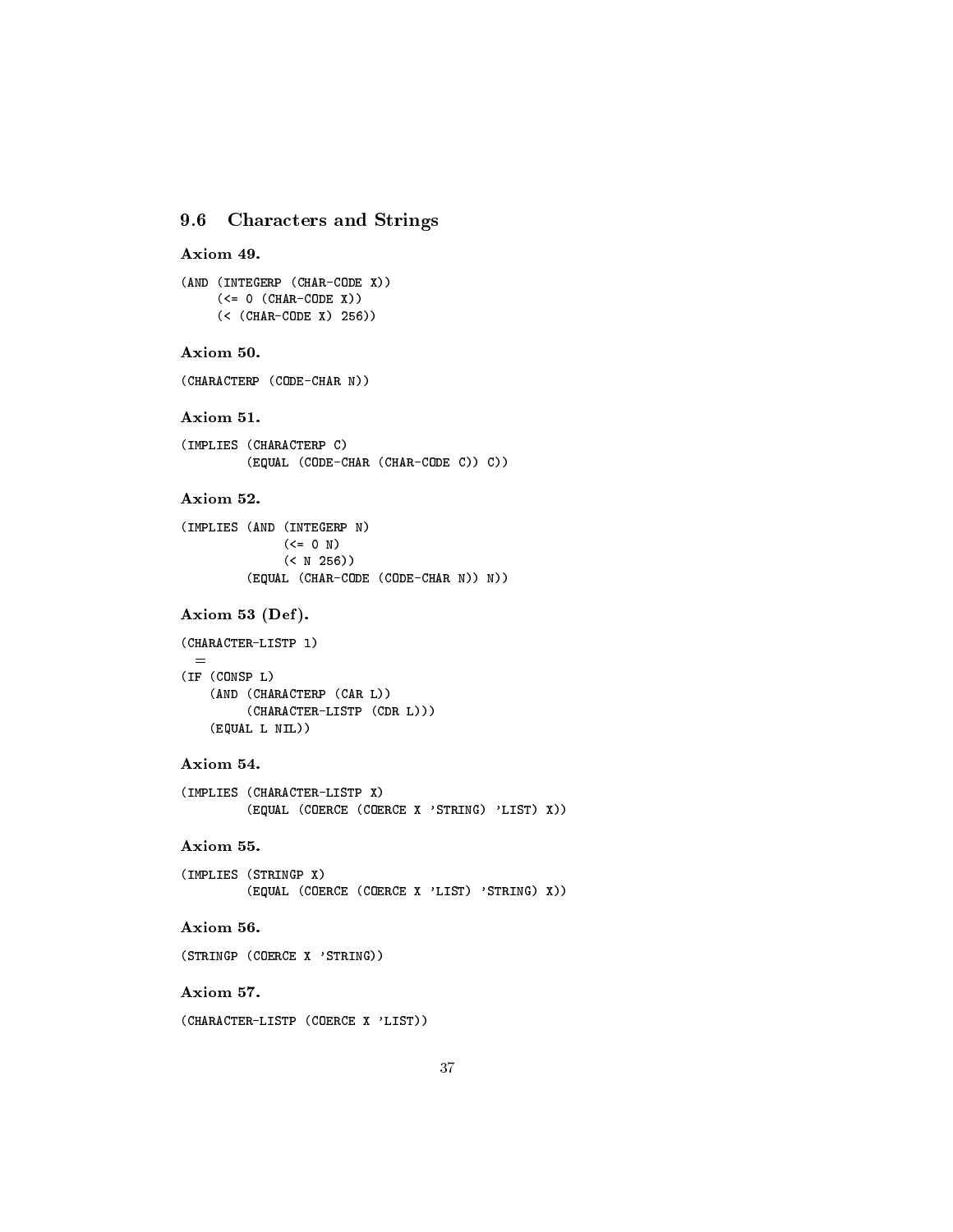# 9.7 Symbols

```
Axiom 58.
(AND
(AND
 (EQUAL 'KEYWORD::WITNESS
        (INTERN-IN-PACKAGE-OF-SYMBOL "WITNESS"
        (INTERN-IN-PACKAGE-OF-SYMBOL "WITNESS"
                                      'KEYWORD::WITNESS))
 (EQUAL (SYMBOL-PACKAGE-NAME 'KEYWORD::WITNESS)
        "KEYWORD")
 (EQUAL 'LISP::WITNESS
        (INTERN-IN-PACKAGE-OF-SYMBOL "WITNESS"
                                      'LISP::WITNESS))
 (EQUAL (SYMBOL-PACKAGE-NAME 'LISP::WITNESS)
        "LISP")
        \blacksquare(EQUAL 'ACL2::WITNESS
        (INTERN-IN-PACKAGE-OF-SYMBOL "WITNESS"
                                      'ACL2::WITNESS))
 (EQUAL (SYMBOL-PACKAGE-NAME 'ACL2::WITNESS)
        "ACL2"\sim ACL2" \sim ACL2"
 (EQUAL 'ACL2-OUTPUT-CHANNEL::WITNESS
        (INTERN-IN-PACKAGE-OF-SYMBOL "WITNESS"
                                      'ACL2-OUTPUT-CHANNEL::WITNESS))
 (EQUAL (SYMBOL-PACKAGE-NAME 'ACL2-OUTPUT-CHANNEL::WITNESS)
        "ACL2-OUTPUT-CHANNEL")
 (EQUAL 'ACL2-INPUT-CHANNEL::WITNESS
        (INTERN-IN-PACKAGE-OF-SYMBOL "WITNESS"
        (INTERN-IN-PACKAGE-OF-SYMBOL "WITNESS"
                                      'ACL2-INPUT-CHANNEL::WITNESS))
 (EQUAL (SYMBOL-PACKAGE-NAME 'ACL2-INPUT-CHANNEL::WITNESS)
        "ACL2-INPUT-CHANNEL")
 (EQUAL 'ACL2-PC::WITNESS
        (INTERN-IN-PACKAGE-OF-SYMBOL "WITNESS"
                                     'ACL2-PC::WITNESS))
 (EQUAL (SYMBOL-PACKAGE-NAME 'ACL2-PC::WITNESS)
        "ACL2-PC")
 (EQUAL 'ACL2-USER::WITNESS
        (INTERN-IN-PACKAGE-OF-SYMBOL "WITNESS"
                                      'ACL2-USER::WITNESS))
 (EQUAL (SYMBOL-PACKAGE-NAME 'ACL2-USER::WITNESS)
        "ACL2-USER"))
Axiom 59.
```

```
(AND
(EQUAL 'LISP::NIL
       (INTERN-IN-PACKAGE-OF-SYMBOL "NIL"
                                    'LISP::WITNESS))
(EQUAL 'LISP::STRING
       (INTERN-IN-PACKAGE-OF-SYMBOL "STRING"
```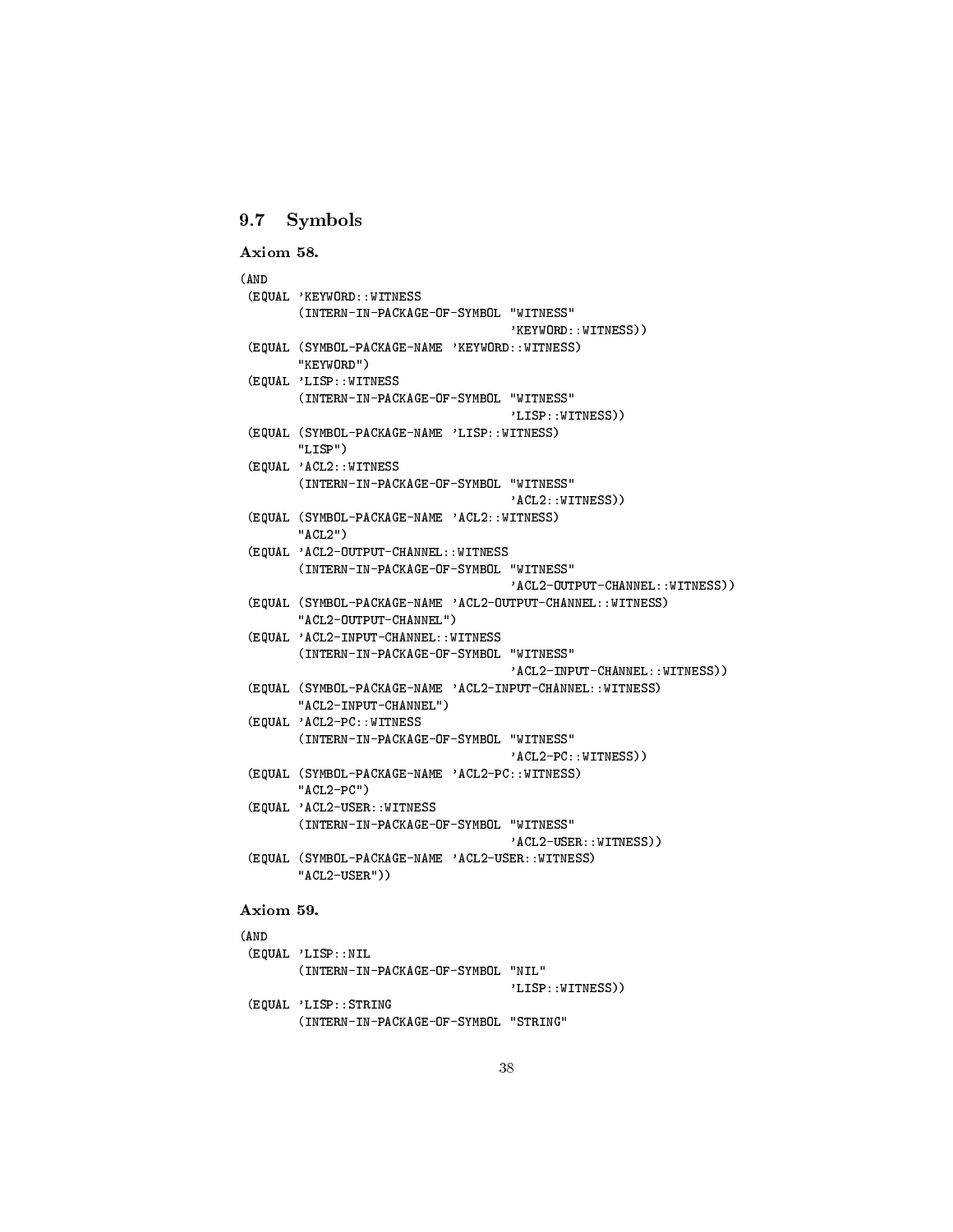'LISP::WITNESS)))

```
Axiom 60.
(AND (STRINGP (SYMBOL-NAME X))
     (STRINGP (SYMBOL-PACKAGE-NAME X)))
Axiom 61.
(SYMBOLP (INTERN-IN-PACKAGE-OF-SYMBOL X Y))
Axiom 62.
(IMPLIES (AND (SYMBOLP X)
              (EQUAL (SYMBOL-PACKAGE-NAME X) (SYMBOL-PACKAGE-NAME Y)))
         (EQUAL (INTERN-IN-PACKAGE-OF-SYMBOL (SYMBOL-NAME X) Y) X))
Axiom 63.
(IMPLIES (AND (STRINGP X)
              (SYMBOLP Y))
         (EQUAL (SYMBOL-NAME (INTERN-IN-PACKAGE-OF-SYMBOL X Y)) X))
Axiom 64.
(IMPLIES (AND (STRINGP X)
              (SYMBOLP Y)
              (EQUAL (SYMBOL-PACKAGE-NAME Y)
                     "ACL2-INPUT-CHANNEL"))
         (EQUAL (SYMBOL-PACKAGE-NAME (INTERN-IN-PACKAGE-OF-SYMBOL X Y))
                "ACL2-INPUT-CHANNEL"))
Axiom 65.
(IMPLIES (AND (STRINGP X)
              (SYMBOLP Y)
              \sim \sim \sim \sim(EQUAL (SYMBOL-PACKAGE-NAME Y)
                     "ACL2-OUTPUT-CHANNEL"))
         (EQUAL (SYMBOL-PACKAGE-NAME (INTERN-IN-PACKAGE-OF-SYMBOL X Y))
                "ACL2-OUTPUT-CHANNEL"))
Axiom 66 (Def).
(MEMBER-SYMBOL-NAME STR L)
  =(COND ((NOT (CONSP L)) NIL)
      ((EQUAL STR (SYMBOL-NAME (CAR L))) L)
      (T (MEMBER-SYMBOL-NAME STR (CDR L))))
Axiom 67.
(IMPLIES (AND (STRINGP X)
\sqrt{2} (in \sqrt{2} is the string \frac{1}{2}(NOT (MEMBER-SYMBOL-NAME
                    X
                    *COMMON-LISP-SYMBOLS-FROM-MAIN-LISP-PACKAGE*))
              (SYMBOLP Y)
```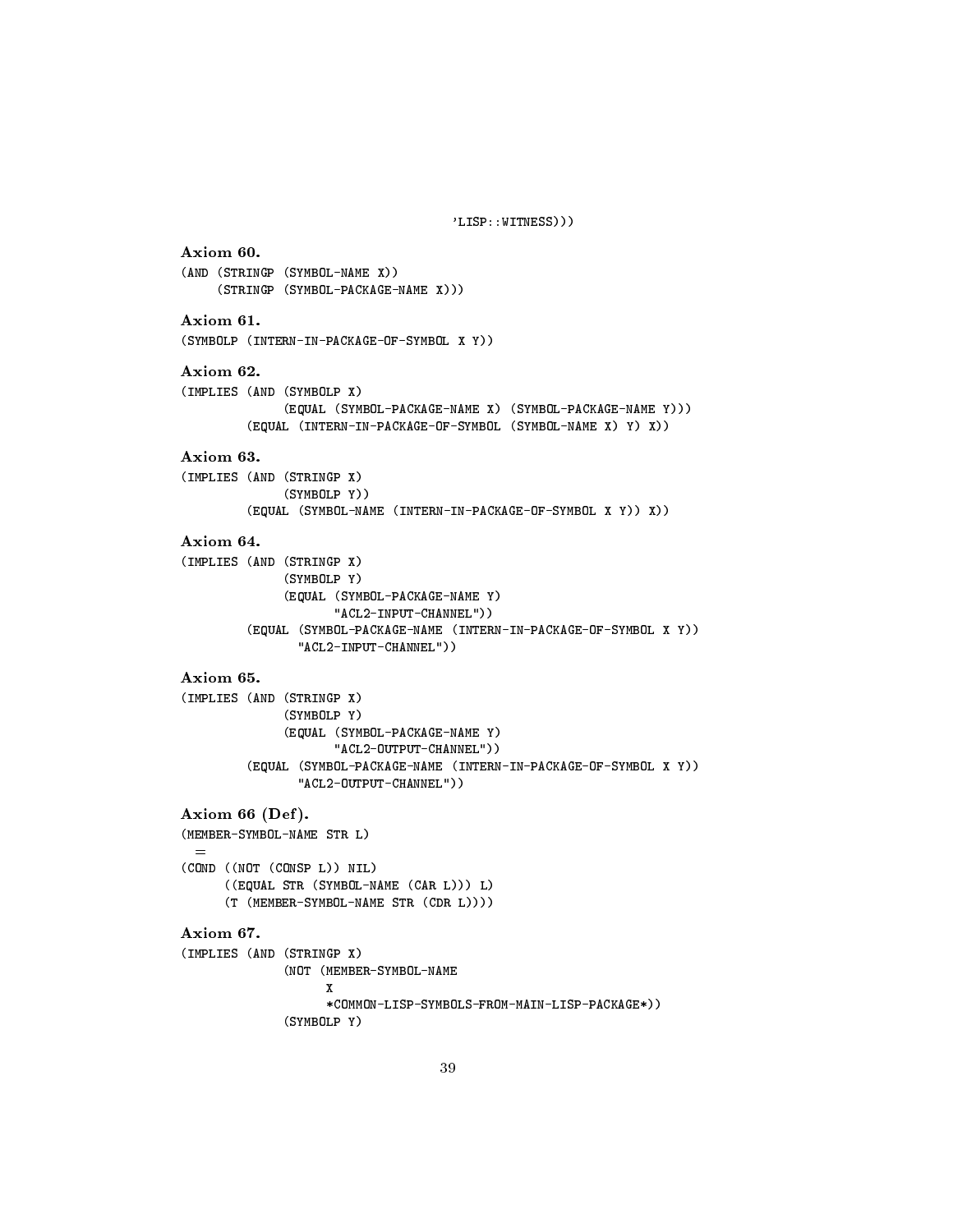```
(EQUAL (SYMBOL-PACKAGE-NAME Y) "ACL2"))
         (EQUAL (SYMBOL-PACKAGE-NAME (INTERN-IN-PACKAGE-OF-SYMBOL X Y))
                "ACL2"))
See Appendix B for the definition of the constant symbol *COMMON-LISP--
SYMBOLS-FROM-MAIN-LISP-PACKAGE*.
Axiom 68.
(IMPLIES (AND (MEMBER-SYMBOL-NAME
               X
               *COMMON-LISP-SYMBOLS-FROM-MAIN-LISP-PACKAGE*)
              (SYMBOLP Y)
              (EQUAL (SYMBOL-PACKAGE-NAME Y) "ACL2"))
         (EQUAL (INTERN-IN-PACKAGE-OF-SYMBOL X Y)
                (CAR (MEMBER-SYMBOL-NAME
                      X
                      *COMMON-LISP-SYMBOLS-FROM-MAIN-LISP-PACKAGE*))))
(IMPLIES (AND (STRINGP X)
              (SYMBOLP Y)
              (EQUAL (SYMBOL-PACKAGE-NAME Y)
                     "KEYWORD"))
         (EQUAL (SYMBOL-PACKAGE-NAME (INTERN-IN-PACKAGE-OF-SYMBOL X Y))
                "KEYWORD"))
Axiom 70.
(IMPLIES (AND (STRINGP X)
              (SYMBOLP Y)
              (EQUAL (SYMBOL-PACKAGE-NAME Y) "LISP"))
         (EQUAL (SYMBOL-PACKAGE-NAME (INTERN-IN-PACKAGE-OF-SYMBOL X Y))
                "LISP"))
```
# 9.8 Completions

Note. What is the value of  $(+ T 5)$ ? This is (an abbreviation of) a well-formed term involving only the primitive functions and no variables. Common Lisp does not specify a value for this term, but ACL2 provides one. The first axiom below makes this term proveably equal to  $(+)$  0 5) and can be viewed as "coercing" the arguments of + to ACL2 numbers by defaulting non-numbers to 0. Axiom 71.

```
(EQUAL (+ X Y)
       (IF (ACL2-NUMBERP X)
           (IF (ACL2-NUMBERP Y)
               (+ X Y)
               X)
           (IF (ACL2-NUMBERP Y)
               Y
```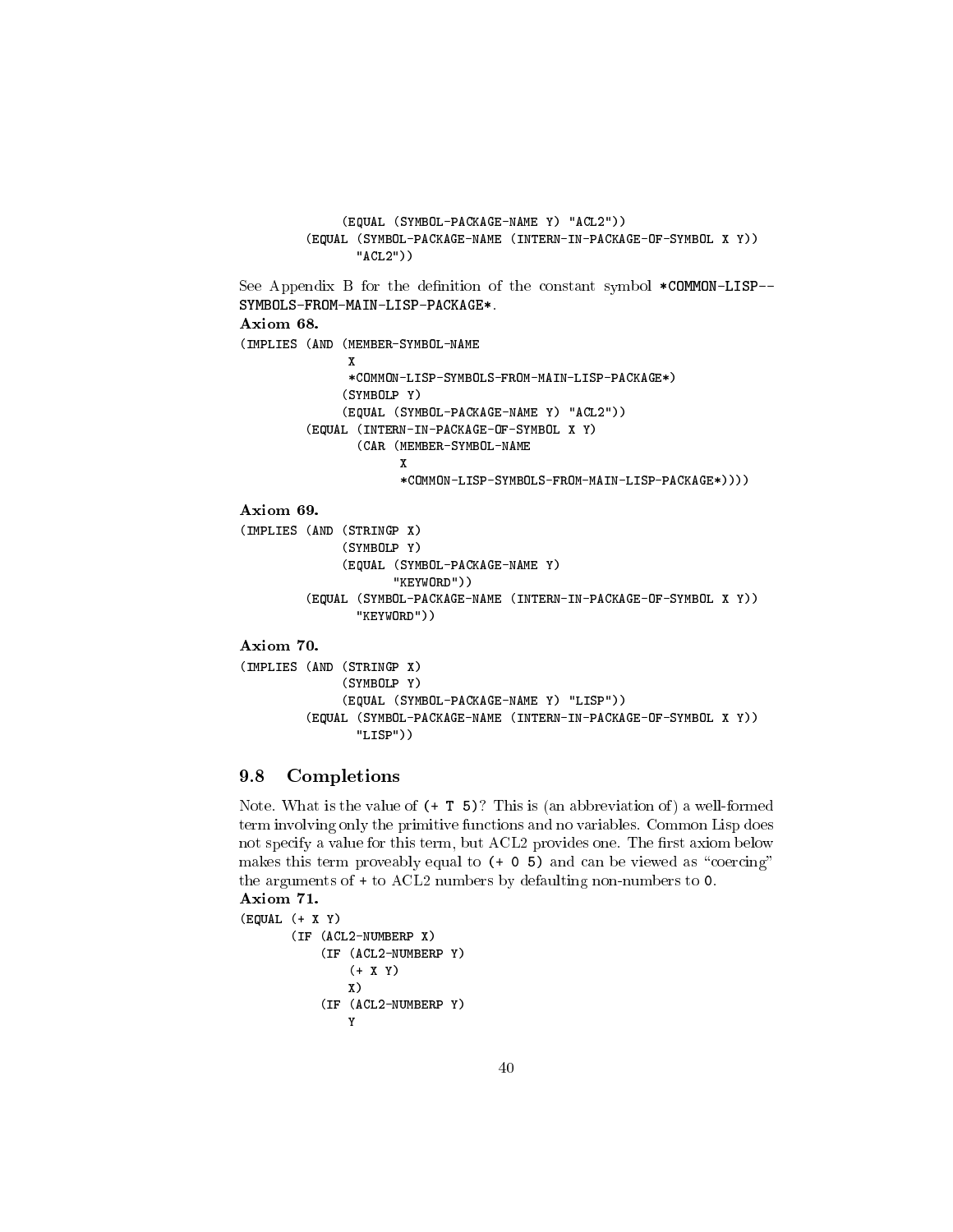0))) Axiom 72. (EQUAL (\* X Y) (IF (ACL2-NUMBERP X) (IF (ACL2-NUMBERP Y) (\* X Y) 0) 0)) Axiom 73. (EQUAL (- X) (IF (ACL2-NUMBERP X)  $(- X)$ 0)) Axiom 74. (EQUAL (/ X) (IF (AND (ACL2-NUMBERP X) (NOT (EQUAL X 0)))  $(7 X)$ 0)) Axiom 75. (EQUAL (< X Y) (IF (AND (RATIONALP X) (RATIONALP Y)) (< X Y) (LET ((X1 (IF (ACL2-NUMBERP X) X 0)) (Y1 (IF (ACL2-NUMBERP Y) Y 0))) (OR (< (REALPART X1) (REALPART Y1)) (AND (EQUAL (REALPART X1) (REALPART Y1)) (< (IMAGPART X1) (IMAGPART Y1))))))) Axiom 76. (EQUAL (CAR X) (IF (CONSP X) (CAR X) NIL)) (EQUAL (CDR X) (IF (CONSP X) (CDR X) NIL)) Axiom 78. (EQUAL (CHAR-CODE X) (IF (CHARACTERP X) (CHAR-CODE X) 0)) Axiom 79. (EQUAL (CODE-CHAR X)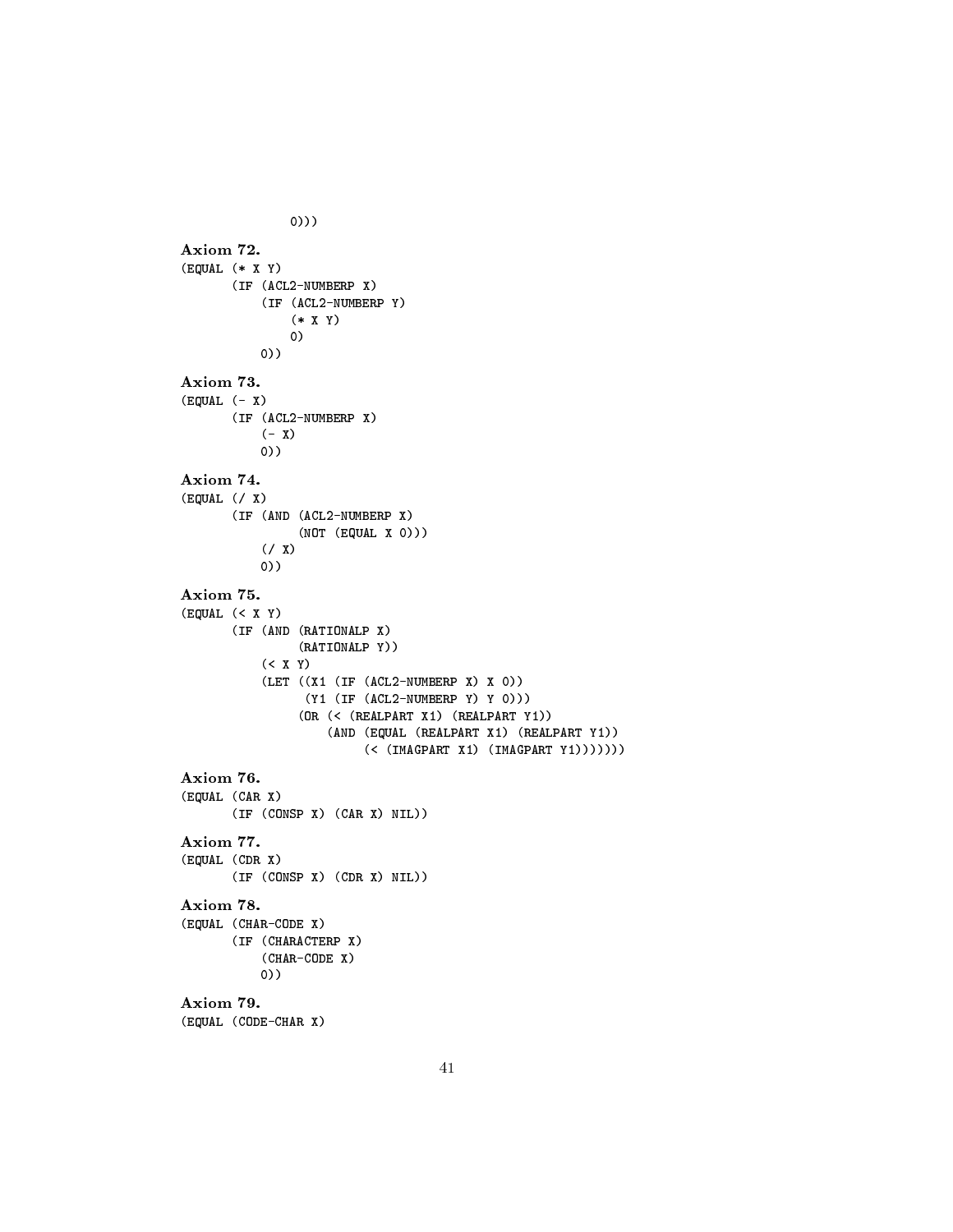```
(IF (AND (INTEGERP X)
                (>= X 0)(< X 256))
           (CODE-CHAR X)
           (CODE-CHAR 0)))
Axiom 80.
(EQUAL (COMPLEX X Y)
       (COMPLEX (IF (RATIONALP X) X 0)
                (IF (RATIONALP Y) Y 0)))
Axiom 80.1 (Def ).
(ATOM X)
 =
(NOT (CONSP X))
Axiom 80.2 (Def ).
(MAKE-CHARACTER-LIST X)
 =
(COND ((ATOM X) NIL)
      ((CHARACTERP (CAR X))
      (CONS (CAR X)
             (MAKE-CHARACTER-LIST (CDR X))))
      (T (CONS (CODE-CHAR 0)
               (MAKE-CHARACTER-LIST (CDR X)))))
Axiom 81.
(EQUAL (COERCE X Y)
       (IF (EQUAL Y 'LIST)
           (IF (STRINGP X)
               (COERCE X 'LIST)
              NIL)
           (COERCE (MAKE-CHARACTER-LIST X) 'STRING)))
Axiom 82.
(EQUAL (DENOMINATOR X)
       (IF (RATIONALP X)
           (DENOMINATOR X)
           1))
Axiom 83.
(EQUAL (IMAGPART X)
       (IF (ACL2-NUMBERP X)
           (IMAGPART X)
          0))
           0))
Axiom 84.
(EQUAL (INTERN-IN-PACKAGE-OF-SYMBOL X Y)
```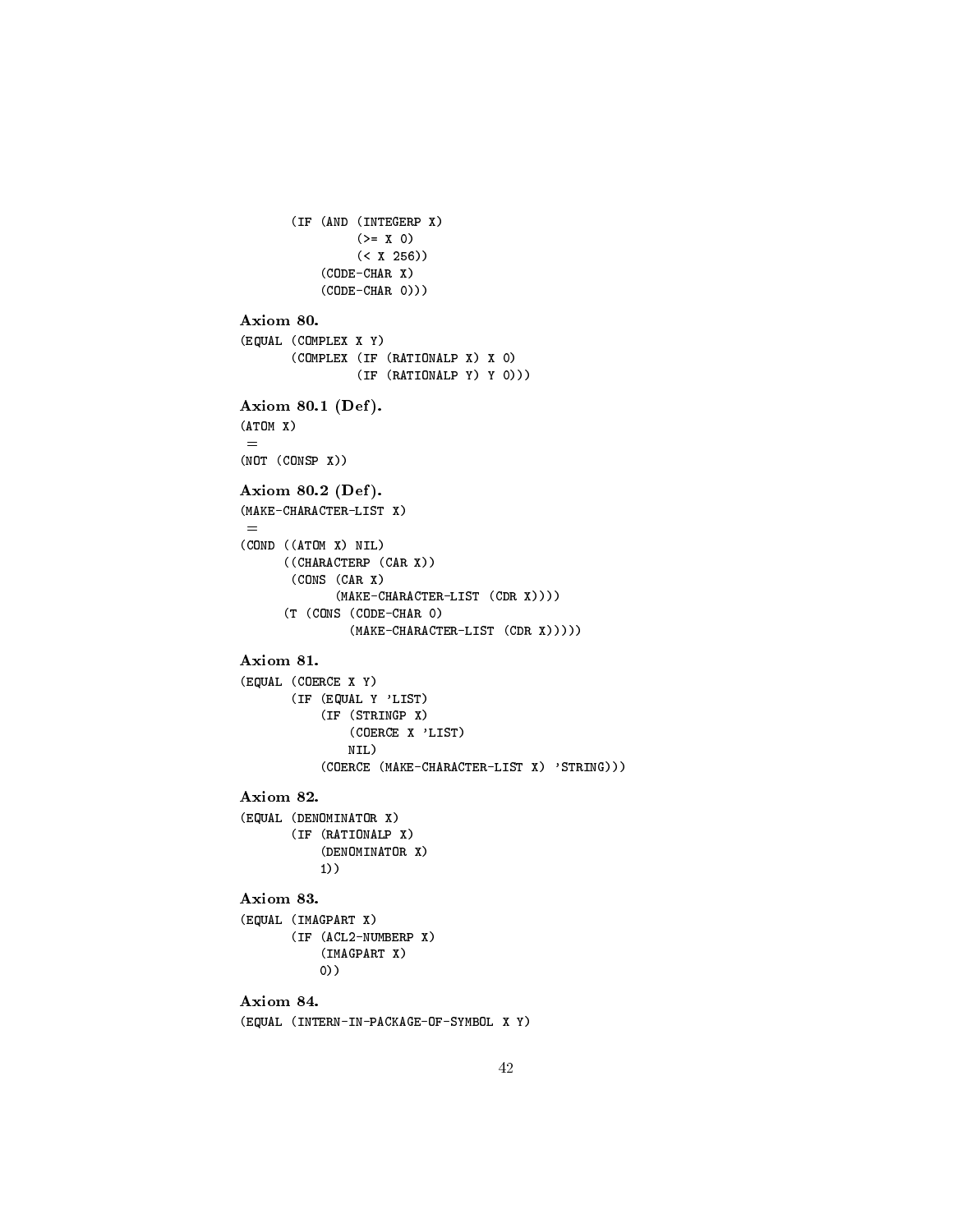```
(IF (AND (STRINGP X)
                 (SYMBOLP Y))
           (INTERN-IN-PACKAGE-OF-SYMBOL X Y)
           NIL))
Axiom 85.
(EQUAL (NUMERATOR X)
       (IF (RATIONALP X)
           (NUMERATOR X)
           0))
(EQUAL (REALPART X)
       (IF (ACL2-NUMBERP X)
           (REALPART X)
           0))
Axiom 87.
(EQUAL (SYMBOL-NAME X)
       (IF (SYMBOLP X)
            (SYMBOL-NAME X)
           ""))
Axiom 88.
(EQUAL (SYMBOL-PACKAGE-NAME X)
       (IF (SYMBOLP X)
            (SYMBOL-PACKAGE-NAME X)
           ""))
```
#### 10 The Ordinals

Note. Using the nonnegative integers and lists we can represent the ordinals up to  $\epsilon_0$ . (For readers familiar with ordinals:  $\epsilon_0$  is the first infinite ordinal that is closed under ordinal exponentiation.) The ACL2 notion of ordinal is the same as that found in [1] and both are very similar to the development given in [2]. The following notes are only intended to provide some intuition about ordinals. We ultimately axiomatize two functions below, E0-ORDINALP and E0-ORD-<, which formalize the concepts.

Very intuitively, think of each non-zero natural number as by being denoted by a series of the appropriate number of strokes, i.e.,

ordinal

0 1 | 2  $||$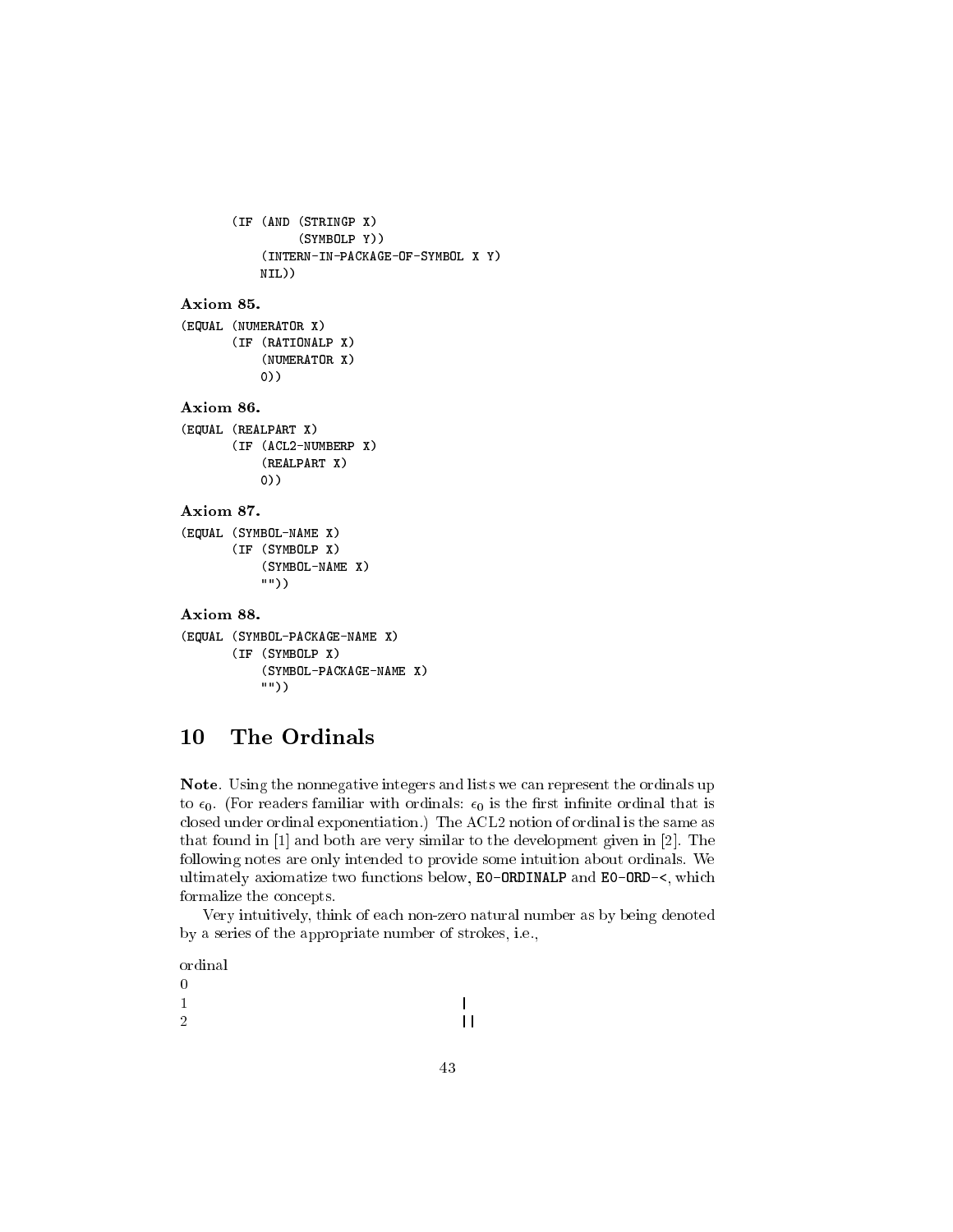| $\cdots$ | $\cdots$ |
|----------|----------|
| 4        | 1111     |
| 3        | $111 -$  |

Then  $\omega$  is the ordinal that might be written as  $|| \cdot ||...$ , i.e., an infinite number of strokes.

Addition here is just concatenation. Observe that adding one to the front of  $\omega$  produces  $||\cdot||$ ... or  $\omega$  again, which gives rise to a standard definition of  $\omega$ : the least ordinal such that adding another stroke at the beginning does not change the ordinal.

We denote by  $\mathcal{A}$  the sequence that we might sequence that we might sequence that we might sequence that we might sequence that we might sequence that we might sequence that we might sequence that we might sequence th write as

$$
\omega \times 2 \qquad \qquad \blacksquare
$$

One way to think of ! - 2 is that it is obtained by replacing each stroke in the representation of 2 (i.e.,  $||$ ) by  $\omega$ . Thus, one can imagine  $\omega \times 3$ ,  $\omega \times 4$ , etc., which is the stress under a second of the ordinal obtained by replacing to the ordinal obtained by replacing t each stroke in  $\omega$  by  $\omega$ . This is also written as  $\omega$ , or:

 $\omega^2$ |||::: |||::: |||::: |||::: |||::: :::

or

 $\omega^2$  $\omega \omega \omega$  ...

we can analogously construct  $\omega$  - by replacing each stroke in  $\omega$  by  $\omega$  - (which, it turns out, is the same as replacing each stroke in  $\omega$  -by  $\omega$ ). That is, we can construct  $\omega$  as  $\omega$  copies of  $\omega$  ,

 $\omega^3$  $\omega$ -  $\omega$ - ...

Then we can construct  $\omega$  as  $\omega$  copies of  $\omega$ ,  $\omega$  as  $\omega$  copies of  $\omega$ , etc., ultimately suggesting  $\omega^{\omega}$ . We can then stack  $\omega s$ , i.e.,  $\omega^{\omega}$ , etc. Consider the "limit" of all of those stacks, which we might display as  $\omega^{\omega^{\omega}}$ ". That ordinal is called  $\epsilon_0$ .

It is possible to construct a sequence of s-expressions in 1:1 correspondence with the ordinals up to  $\epsilon_0$ . In Table 4 we list some of the ordinals up to  $\epsilon_0$ ; the reader can fill in the gaps at his or her leisure. (!) We show in the left column the conventional notation and in the right column the corresponding s-expression.

Each of the s-expressions in the right-hand column of Table 4, when quoted, represents a constant in ACL2 and in that sense the logic contains a representation of each ordinal up to  $\epsilon_0$ . The function **EO-ORDINALP**, defined below, recognizes these ordinals. Readers familiar with ordinals will find it useful to realize that what we are really doing is mapping s-expressions to ordinals by the map  $f$  defined as the identity on atoms and extended to pairs as follows, using "+" to denote ordinal addition:  $f ((\mathbf{A}.\mathbf{B})) = \omega^{f(\mathbf{A})} + f (\mathbf{B}).$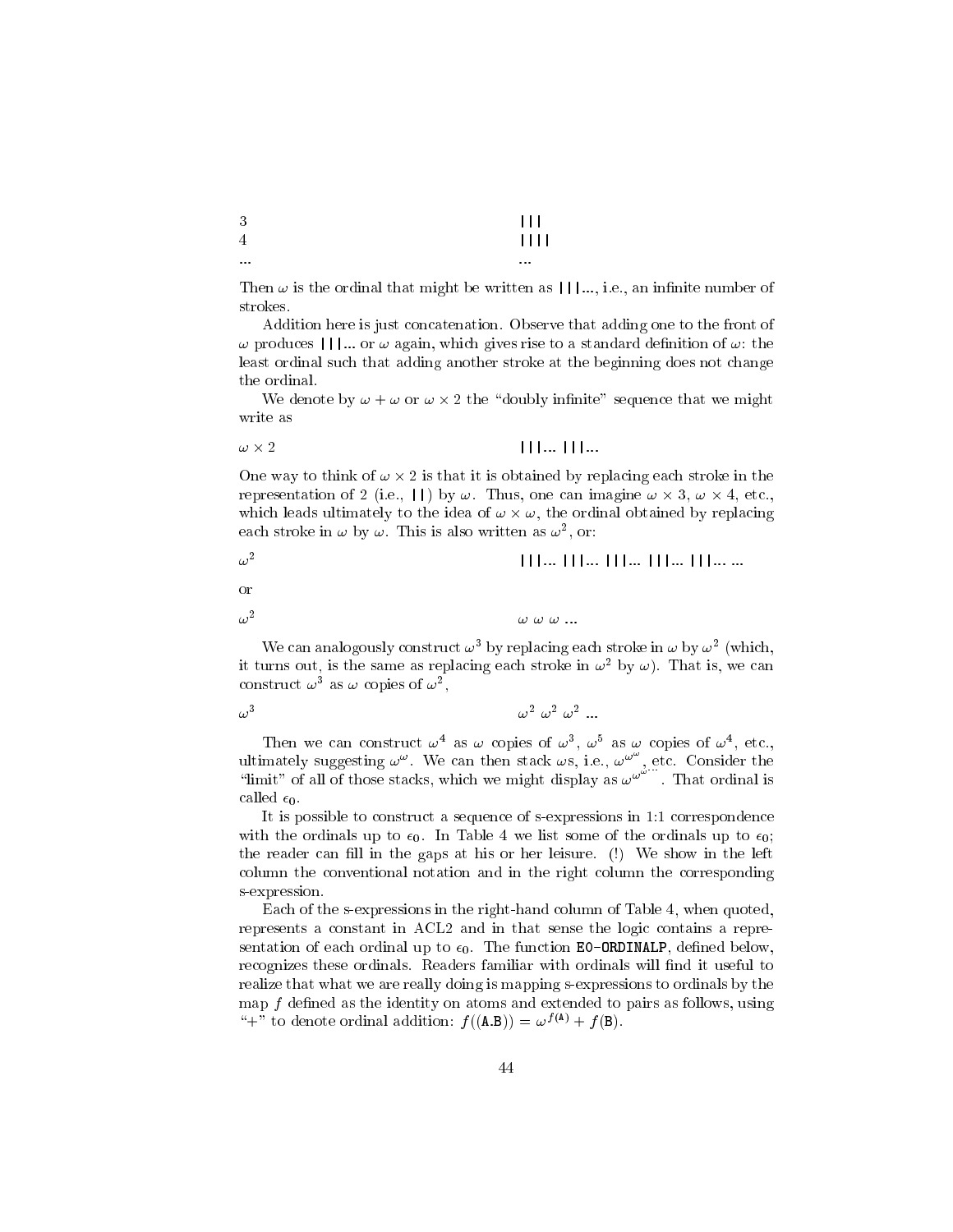| ordinal                                      | s-expression                                                                   |
|----------------------------------------------|--------------------------------------------------------------------------------|
| $\boldsymbol{0}$                             | 0                                                                              |
| 1                                            | 1                                                                              |
| $\sqrt{2}$                                   | $\overline{c}$                                                                 |
| 3                                            | 3                                                                              |
| $\ddotsc$                                    |                                                                                |
| $\omega$                                     | (1.0)                                                                          |
| $\omega+1$                                   | $(1 \t1)$                                                                      |
| $\omega+2$                                   | $(1 \t 2)$                                                                     |
| $\cdots$                                     |                                                                                |
| $\omega \times 2 = \omega + \omega$          | $(1\;1\;.\;0)$                                                                 |
| $(\omega \times 2) + 1$                      | $(1\;1\;.\;1)$                                                                 |
|                                              | $\cdots$                                                                       |
| $\omega \times 3 = \omega + \omega \times 2$ | $(1\;1\;1\;.\;0)$                                                              |
| $(\omega \times 3) + 1$                      | $(1\;1\;1\;1)$                                                                 |
|                                              |                                                                                |
| $\omega^2$                                   | (2 . 0)                                                                        |
|                                              |                                                                                |
| $\omega^2 + \omega \times 4 + 3$             | (2 1 1 1 1 . 3)                                                                |
| $\omega^3$                                   | (3.0)                                                                          |
|                                              |                                                                                |
| $\frac{1}{\omega^{\omega}}$                  | $((1 \t0) \t0)$                                                                |
|                                              |                                                                                |
|                                              | $\omega^{\omega} + \omega^{99} + \omega \times 4 + 3$ ((1 . 0) 99 1 1 1 1 . 3) |
|                                              |                                                                                |
| $\omega^{\omega^2}$                          |                                                                                |
|                                              | $((2 \cdot 0) \cdot 0)$                                                        |
| $\cdots$<br>$\omega^{\omega^{\omega}}$       |                                                                                |
|                                              | $(((1 \ 0) \ 0).$<br>$\circ$                                                   |
|                                              |                                                                                |

Table 4: Some Ordinals in ACL2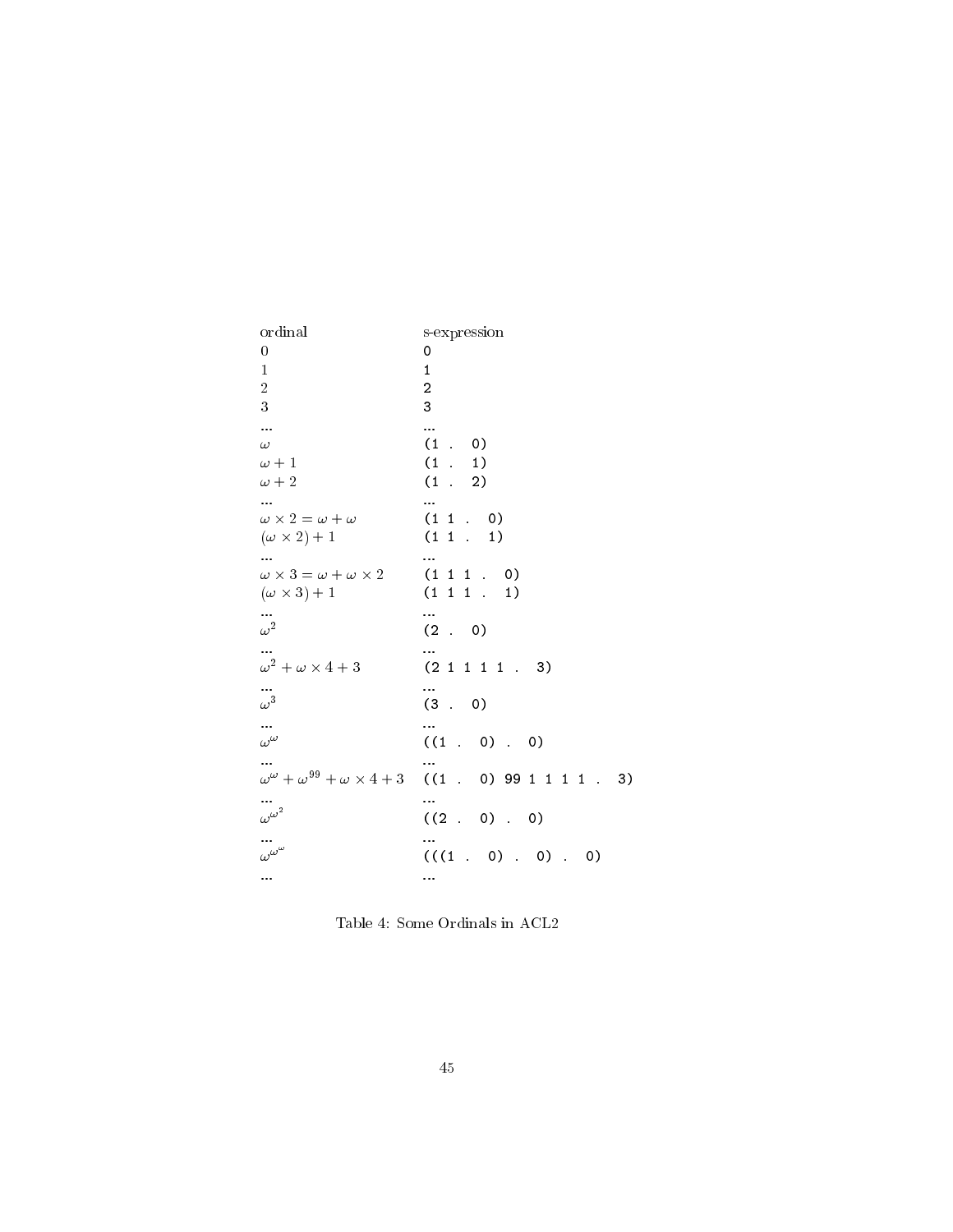Observe that the sequence of s-expressions starts with the nonnegative integers. That is, the natural numbers are ordinals. Thus, if we require that a given term be proved to produce an ordinal (as we do in the induction principle) then it suffices to prove that the term produces a natural number.

```
Axiom 89 (Def ).
(E0-ORD-< X Y)
 =
(IF (CONSP X)
    (IF (CONSP Y)
        (IF (E0-ORD-< (CAR X) (CAR Y))
            T
            (IF (EQUAL (CAR X) (CAR Y))
                (E0-ORD-< (CDR X) (CDR Y))
                NIL))
        NIL)
    (IF (CONSP Y)
        T
        (< (IF (RATIONALP X) X 0)
           (IF (RATIONALP Y) Y 0))))
```
The ordinals in Table 4 are listed in ascending order. This ordering is recognized by the function  $EO-ORD-<$ , defined above. Fundamental to  $ACL2$  is the fact that E0-ORD-< is well-founded on E0-ORDINALPs. That is, there is no "infinitely descending chain" of such ordinals.

```
Axiom 90 (Def ).
(E0-ORDINALP X)
 =(IF (CONSP X)
    (AND (E0-ORDINALP (CAR X))
         (NOT (EQUAL (CAR X) 0))
         (E0-ORDINALP (CDR X))
         (OR (NOT (CONSP (CDR X)))
              (NOT (E0-ORD-< (CAR X) (CADR X)))))
    (\text{AND} (\text{INTERP X}) (\geq X 0)))
```
10.1 Measures

```
Axiom 91 (Def ).
(LEN X)
 =(IF (CONSP X)
    (+ 1 (LEN (CDR X)))
   0)
Axiom 92 (Def ).
(LENGTH X)
```
=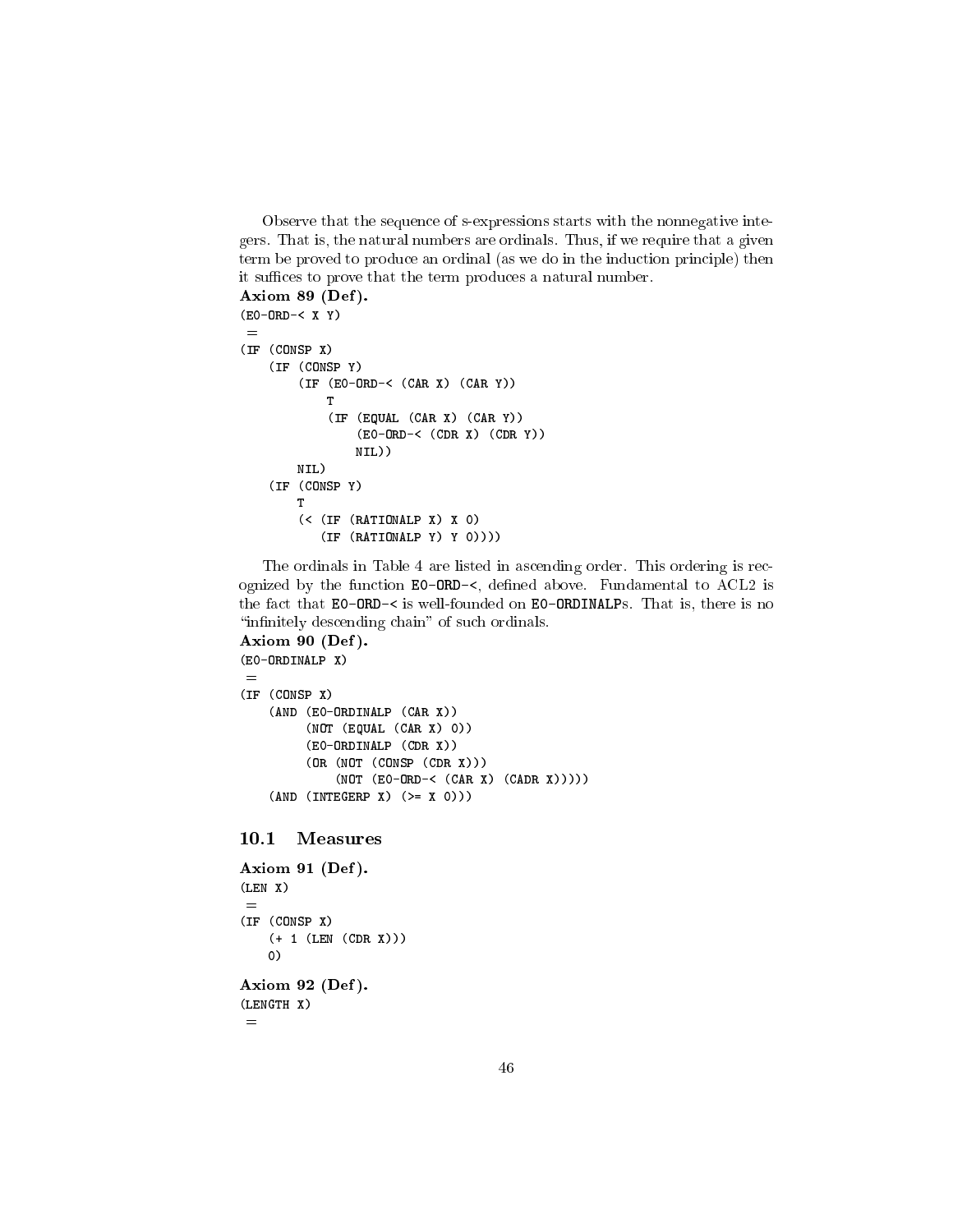```
(IF (STRINGP X)
    (LEN (COERCE X 'LIST))
    (\mathtt{LEN} \ \mathtt{X}))Axiom 93 (Def).
(INTEGER-ABS X)
 =(IF (INTEGERP X)
    (IF (< X 0) (- X) X)
    0)
Axiom 94 (Def).
(ACL2-COUNT X)
 =
(IF (CONSP X)
    (+ 1 (ACL2-COUNT (CAR X))
          (ACL2-COUNT (CDR X)))
    (IF (RATIONALP X)
        (IF (INTEGERP X)
             (INTEGER-ABS X)
             (+ (INTEGER-ABS (NUMERATOR X))
                (DENOMINATOR X)))
        (IF (COMPLEX-RATIONALP X)
             (+ 1 (ACL2-COUNT (REALPART X))
                  (ACL2-COUNT (IMAGPART X)))
             (IF (STRINGP X) (LENGTH X) 0)))))
Axiom 95.
```

```
(AND (INTEGERP (ACL2-COUNT X))
     (<= 0 (ACL2-COUNT X)))
```
### Induction 11

Rule of Inference. Induction: Derive p from

 $\bullet$  Base Case:

(IMPLIES (AND (NOT  $q_1$ ) ... (NOT  $q_k$ )) p), and

• Induction Step(s): For each  $1 \leq i \leq k$ ,

```
(IMPLIES (AND q_ip/\sigma_{i,1}:::
                      p/\sigma_{i,h_i})
              p),
```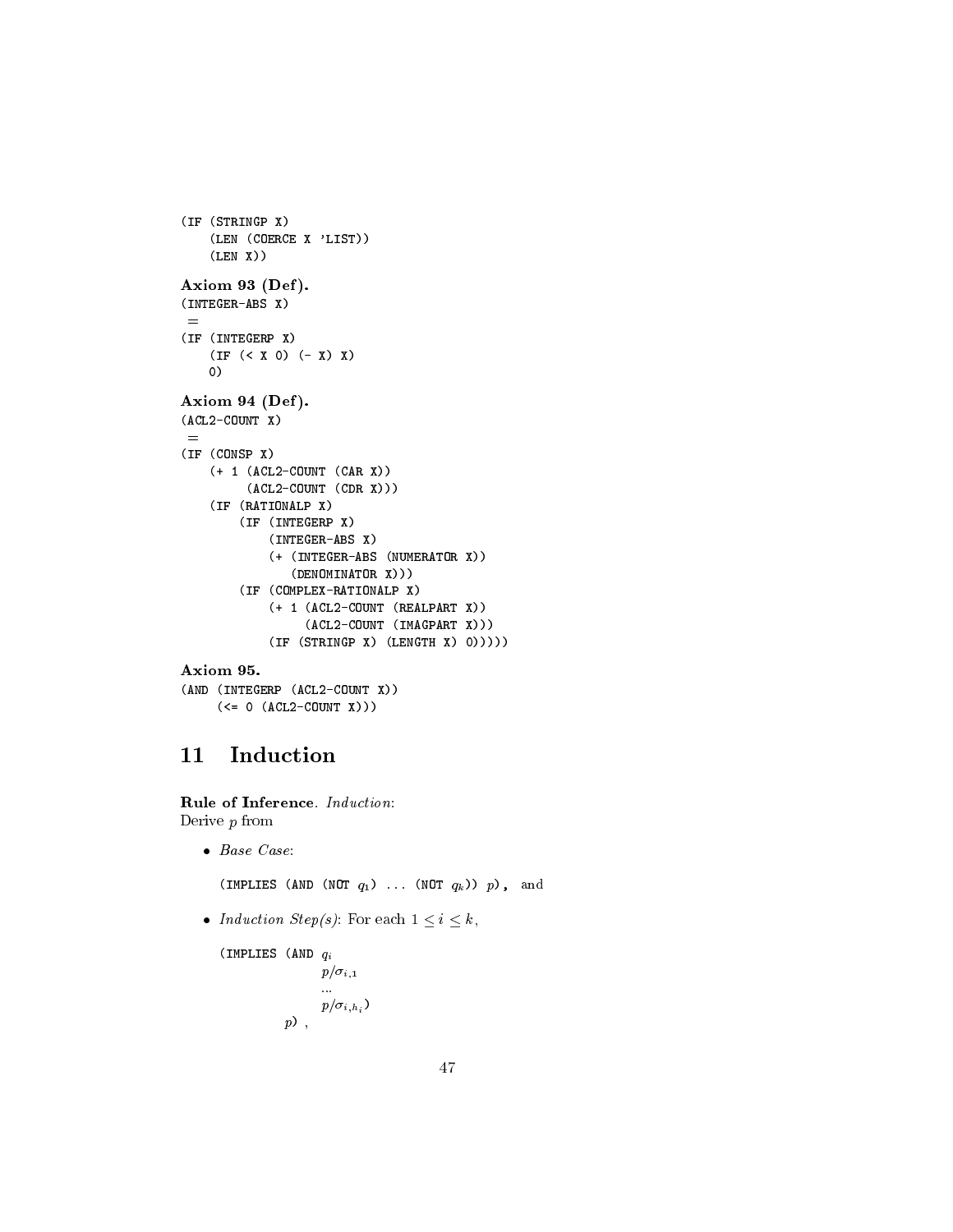provided that for terms m,  $q_1, \ldots, q_k$ , and substitutions  $\sigma_{i,j}$   $(1 \leq i \leq k, 1 \leq j \leq k)$  $h_i$ , the following are theorems:

Ordinal Condition:

 $(EO-ORDINALP \ m)$ , and

• *Measure Condition(s)*: For each  $1 \le i \le k$ , and  $1 \le j \le h_i$ ,

(IMPLIES  $q_i$  (EO-ORD-<  $m/\sigma_{i,j}$  m)).

#### 12 Package Definition

# Event.

(DEFPKG name term)

### Admissibility Requirements.

For this event to be admissible in a history h, name must be a string that is not the name of any package in the package system of  $h$  and  $term$  is an evaluable term whose value in  $h$ , *imports*, is a true list of symbols such that no two elements of imports have the same name.

### Syntactic Extension.

If admissible, this event extends the package system of  $h$  by adding a package with name *name* and imports list *imports*.

In addition, an admissible DEFPKG event introduces the witness symbol for the package as a new formal constant symbol. The witness symbol, witness, is specified below.

Let x be the shortest sequence of zero or more exclamation marks  $(\# \setminus \cdot)$ such that the evaluable term (MEMBER-SYMBOL-NAME "WITNESS $x$ " 'imports) has value NIL in h. Let witness be the symbol  $|name|$ : WITNESSx.

Add 'witness to the formal constants of the language.

# Axiomatic Extension.

If admissible, add the following three axioms to the axioms of  $h$ .

Axiom

```
(AND (EQUAL 'witness
            (INTERN-IN-PACKAGE-OF-SYMBOL "WITNESSx"
                                          'witness))
    (EQUAL (SYMBOL-PACKAGE-NAME 'witness)
           name))
```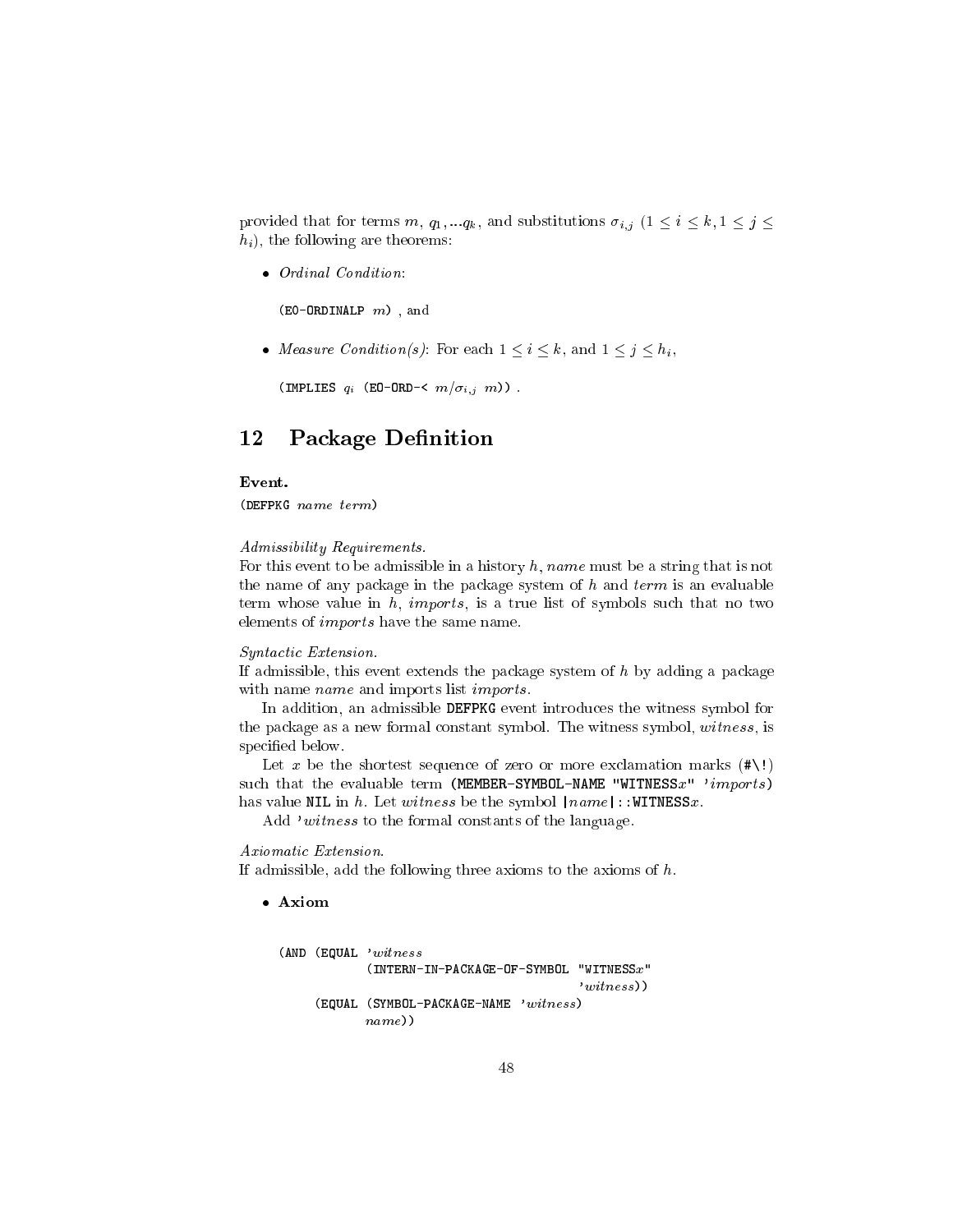Axiom

```
(IMPLIES (AND (STRINGP X)
              (NOT (MEMBER-SYMBOL-NAME X 'imports))
              (SYMBOLP Y)
              (EQUAL (SYMBOL-PACKAGE-NAME Y) name))
         (EQUAL (SYMBOL-PACKAGE-NAME
                 (INTERN-IN-PACKAGE-OF-SYMBOL X Y))
                name))
```
Axiom

```
(IMPLIES (AND (MEMBER-SYMBOL-NAME X 'imports)
              (SYMBOLP Y)
              (EQUAL (SYMBOL-PACKAGE-NAME Y) name))
         (EQUAL (INTERN-IN-PACKAGE-OF-SYMBOL X Y)
                (CAR (MEMBER-SYMBOL-NAME X name)))
```
#### **Current Package Selection** 13

Event. (IN-PACKAGE name)

### Admissibility Requirements.

For this event to be admissible in a history  $h$ , name must be a string that is currently one of the package names in the package system of h.

Syntactic Extension.

By virtue of this event being in the new history, the current package of that history will (by our definition of "current package") be name (until another IN-PACKAGE event is admitted).

Axiomatic Extension. No new axioms are added by this event.

#### 14 **Function Definition**

**Terminology**. We say that a term  $t$  governs an occurrence of a term  $s$  in a term b iff either (a) b contains a subterm of the form (IF t p q) and the occurrence of s is in p or (b) b contains a subterm of the form (IF  $t'$  p q), where t is (NOT  $t'$ ) and the occurrence of s is in q.

**Examples**. The terms **P** and (NOT Q) govern the first occurrence of S in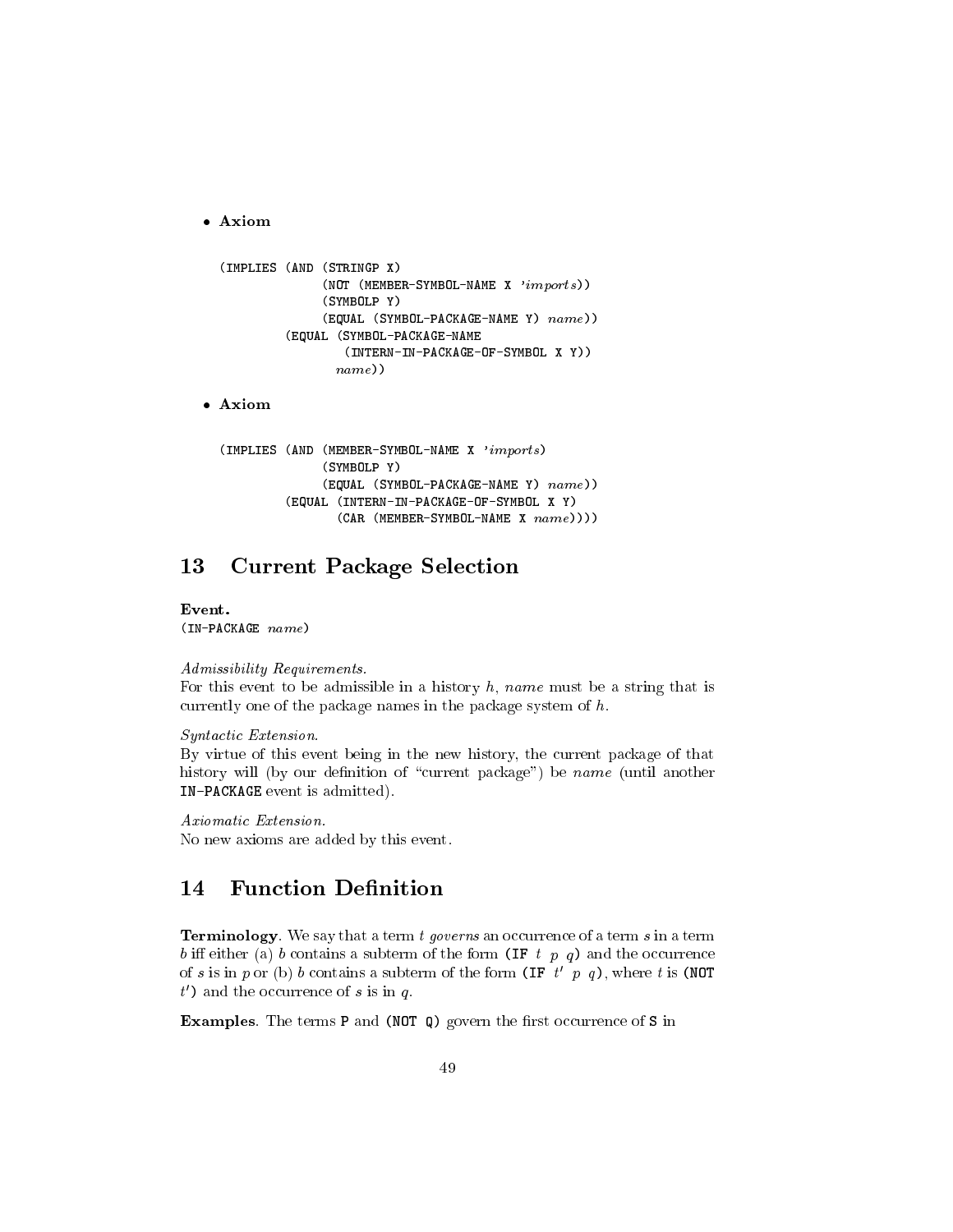```
(IF P
    (IF (IF Q A S)
        S
        B)
    C)
```
The terms **P** and (IF Q A S) govern the second occurrence of S.

Note. The mechanization of the logic is slightly more restrictive because it only inspects the "top-level" IFs in  $b$ . Thus, the mechanization recognizes that P governs S in (IF P (FN (IF  $Q S A$ )) B) but it does not recognize that  $Q$  governs S also. The implementation does this because the mechanical theorem prover's induction heuristic derives "induction schemas" from recursive definitions and then manipulates these schemas. By keeping the schemas simple (sometimes at the expense of forcing the user to rearrange definitions) we find the heuristics are more often successful at choosing an appropriate induction.

### Event.

(DEFUN  $f(x_1 \dots x_n)$ ) body)

# Admissibility Requirements.

For this event to be admissible,

- f must be a new function symbol in  $h$ ,
- $\bullet$  the  $x_i$  must be distinct variable symbols,
- $\bullet$  *body* must be a term in the history,  $n$  , obtained from  $n$  by adding an entry to the arity table of h declaring f to have arity n, and body must mention no symbol as a variable other than the  $x_i$ ; and
- $\bullet$  there is a term  $m$  of  $h$  such that
	- $-$  (EO-ORDINALP m) can be proved directly in h, and
	- for each occurence of a subterm of the form  $(f \ y_1 \ ... \ y_n)$  in body, the following formula can be proved directly in  $n$  (the extension of h described above):

(IMPLIES (AND  $t_1$  ...  $t_k$ )  $(EO-ORD-& m/\sigma m)$ 

where the terms  $t_1, ..., t_k$  govern the occurrence in question and  $\sigma$  is the substitution  $\{\langle x_1, y_1\rangle...\langle x_n, y_n\rangle\}.$ 

Syntactic Extension.

If admissible, add a new entry to the arity table of the history. The new entry gives  $f$  arity  $n$ .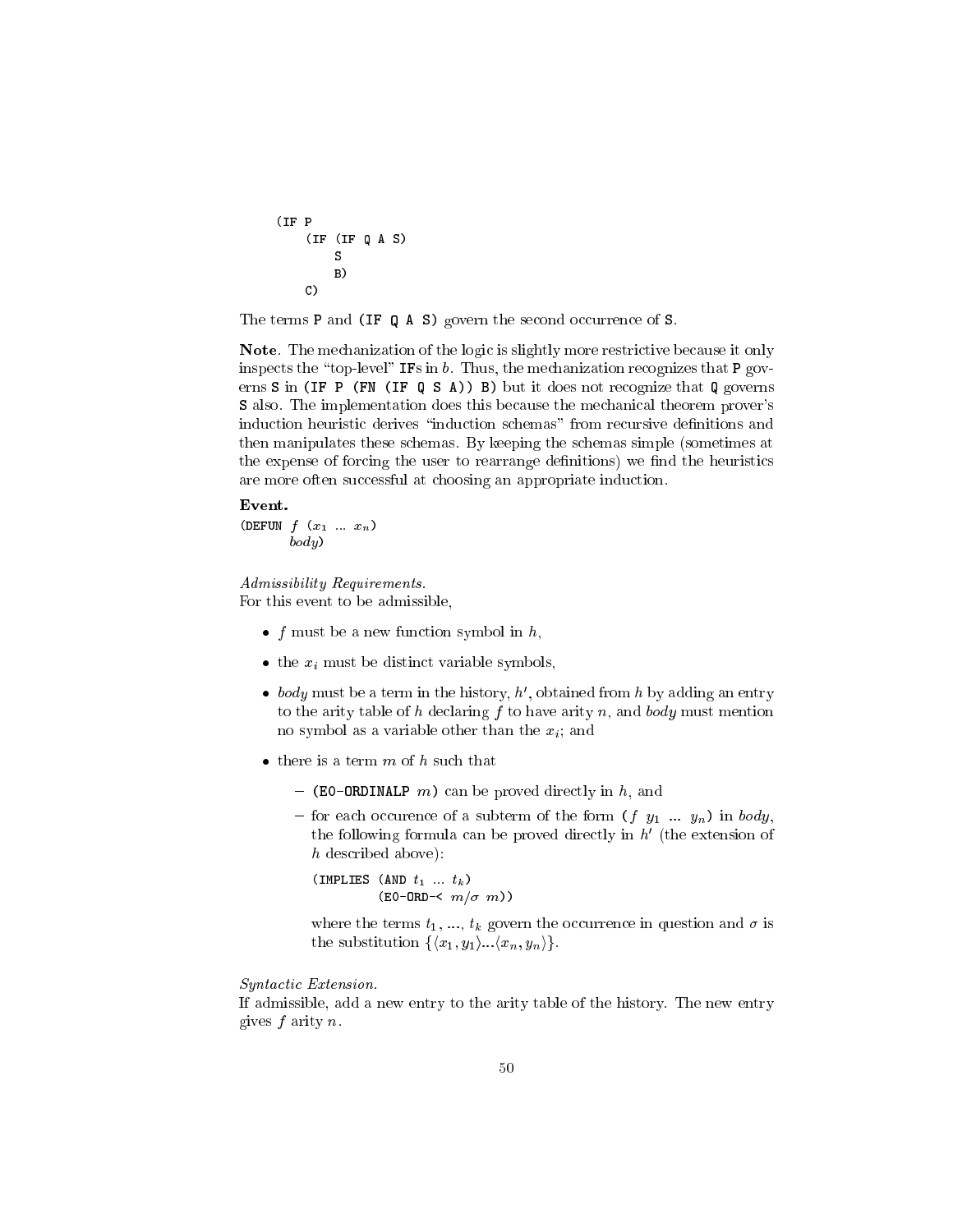Axiomatic Extension.

If admissible, this event adds the following axiom to the axioms of the history. Axiom

 $(f x_1 ... x_n) = body.$ 

# 15 Problems

1 S-expression syntax is complicated. Most s-expressions can be written in more than one way in our notation. Identify those items below that denote s-expressions. For those that do, write the denoted s-expression again, in a different way, if you can.

|                  | a. 0.33                             |
|------------------|-------------------------------------|
|                  | $b.$ #b-1101                        |
|                  | $c. + 123$                          |
| d. $\frac{1}{3}$ |                                     |
|                  | e. $#b+001/011$                     |
|                  | f. $1101_2$                         |
|                  | g. 12E-7                            |
|                  | h. $\# \A$                          |
|                  | i. #\Umlatt                         |
|                  | j. #\Space                          |
|                  | k. $\#\n\setminus \sigma$           |
|                  | 1. "Error 33"                       |
|                  | m. "No such name: "Smithville""     |
|                  | n. ab                               |
|                  | 0. : question                       |
|                  | p. x; y                             |
|                  | q. nil                              |
|                  | $r.$ ACL2:: SETQ                    |
|                  | s. ACL2::F00                        |
|                  | t. $((A \t1)(B \t2) \t27)$          |
|                  | u. (A B . C D E)                    |
|                  | v. (A. (B. (C. 27)))                |
|                  | w. $(a  aB  \#xF1  ni1  \dots ni1)$ |
|                  |                                     |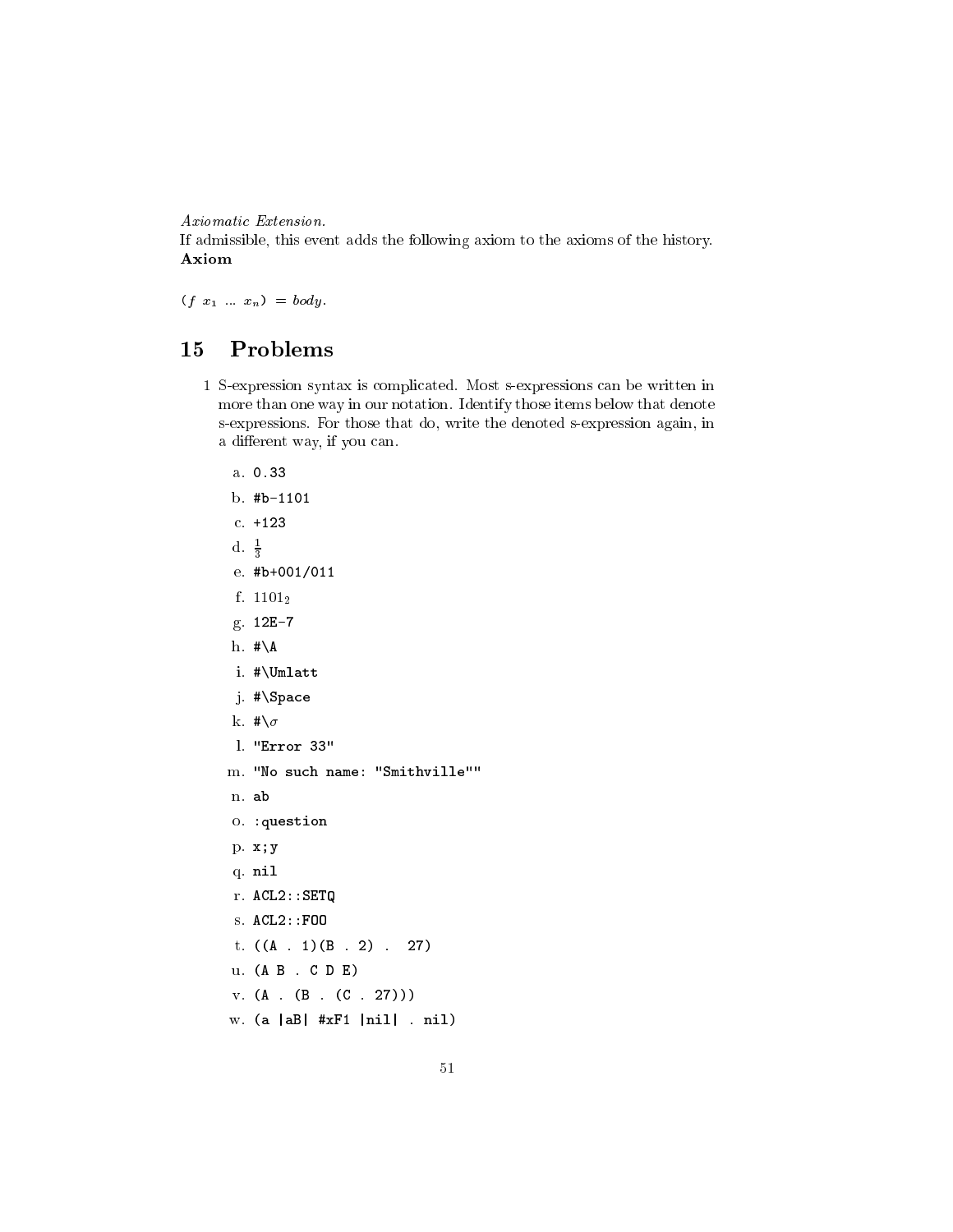2 Let s be a true list of length 3. Let the elements be, successively,

- the current month, represented by a symbol;
- the current day, represented by an integer;
- the current year, represented by an integer;

- 3 Which of the following s-expressions are formal terms in all histories?
	- a. x
	- $b. |xY|$
	- c. :K
	- d. SBIT
	- e. &REST
	- f. SIGMA
	- g. PI
	- h.  $\rightarrow -1$
	- i. 'LISP::WITNESS
	- j. (CAADR X)
	- k. (car (cons <sup>x</sup> pi))
	- l. (car (cdr (symbol-name u)))
	- m.  $(binary-+ 1 x)$
	- n.  $(if x y (if a b c))$
- 4 Which of the following s-expressions abbreviate formal terms? For those that do, write another s-expression that abbreviates the same term.
	- a. (+ epsilon (\* <sup>a</sup> b) (/ <sup>3</sup> x))
	- b. (cond ((equal x y) 1) ((equal x z) 2)(t 3))
	- c.  $(LET ((x 2)) (cons x x))$
	- d. (let ((x 1)(X 2)) (cons <sup>x</sup> X))
	- e. (LIST <sup>a</sup> b <sup>c</sup> d)
	- f. (LIST\* <sup>a</sup> b <sup>c</sup> d)
	- g. (LIST\*)
	- h. 4
	- i.  $\sharp \hbar$
	- j. "Why?"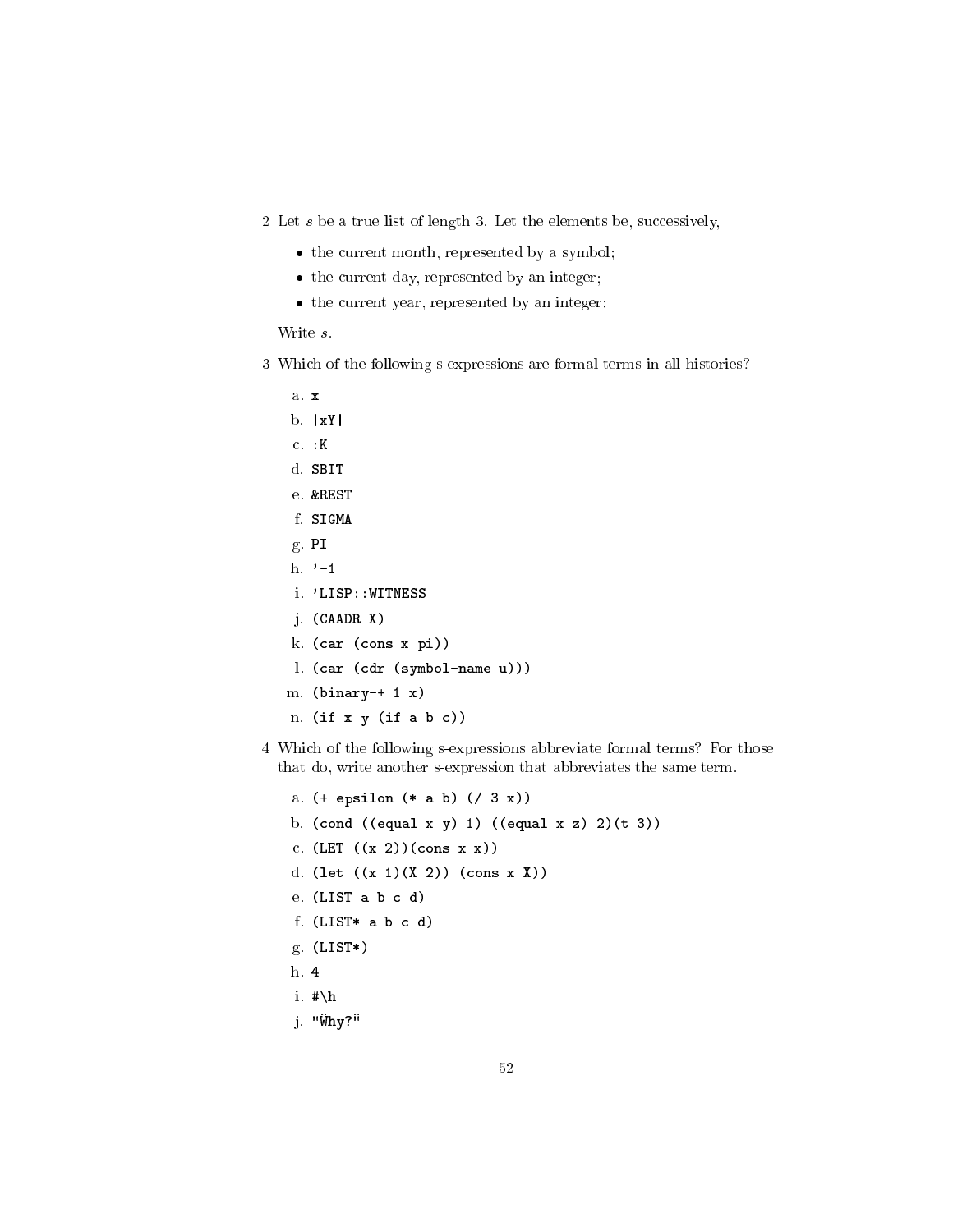- k. 'WHY? l. 'ACL2::NEXT-METHOD-P m. 'LISP::WITNESS n.  $(1 2 3)$ o. ' $((A \t1)$  $(*\B. "1")$ p. (IF <sup>33</sup> <sup>x</sup> y)
- 5 Suppose three packages have been added. The first, named "A", imports no symbols. The second, named "B", imports A::X. The third, named "c", imports A::Y and B::X.
	- a. What is the package name of  $B::X?$
	- b. What is the package name of B::Y
	- c. Write a symbol with package name "c".
	- d. Suppose "c" is the current package. What is the package name of X? Of Y? Of Z?
	- e. What is the name of the symbol A::xyz?

# 6 Theorem?

 $(+ 3 2) = 5$ 

7 Theorem?

 $(- 7 4) = 3$ 

8 Theorem?

(ACL2-NUMBERP 23)

9 Theorem?

 $23 \neq$  'ABC

- 10 Theorem?  $( < 0 7)$ 
	-
- 11 Theorem?

 $0 \neq 1$ 

12 Theorem?

 $0 \neq 2$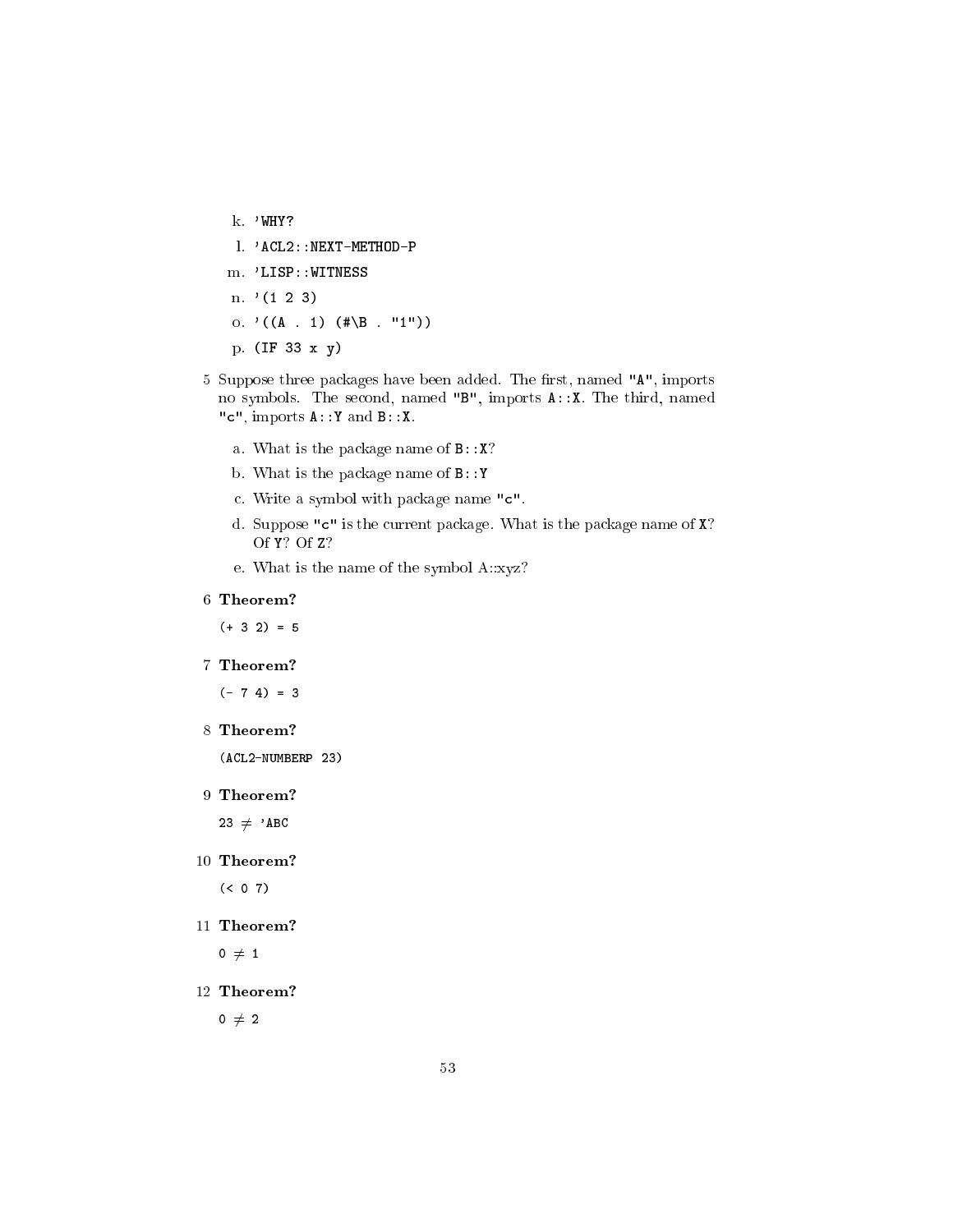13 Theorem?

 $2 \neq 7$ 

14 Theorem?

 $(< -2 0)$ 

15 Theorem?

 $(ACL2-NUMBERP X) \rightarrow (- (- X)) = X$ 

16 Theorem?

 $(< X Y) \leftrightarrow (< (- Y) (- X))$ 

17 Theorem?

 $((\langle X \ Y \rangle \land (\langle Y \ Z \rangle) \rightarrow (\langle X \ Z \rangle)$ 

18 Theorem?

 $(ACL2-NUMBERP X) \rightarrow (< (+ X -1) X)$ 

# 19 Theorem?

 $((ACL2-NUMBERP X) \wedge (ACL2-NUMBERP Y))$  $\rightarrow$  $((\langle = x Y \rangle \leftrightarrow (\langle X Y \rangle \vee X=Y))$ 

20 Theorem?

(RATIONALP 2)

21 Theorem?

 $(CADDR (LIST A B C D)) = C$ 

# 22 Theorem?

(CONS X Y) = (CONS U V)  $\leftrightarrow$  (X=U  $\land$  Y=V)

# 23 Theorem?

(SYMBOLP 'ABC)

24 Theorem?

 $'$ ABC  $\neq$  'DEF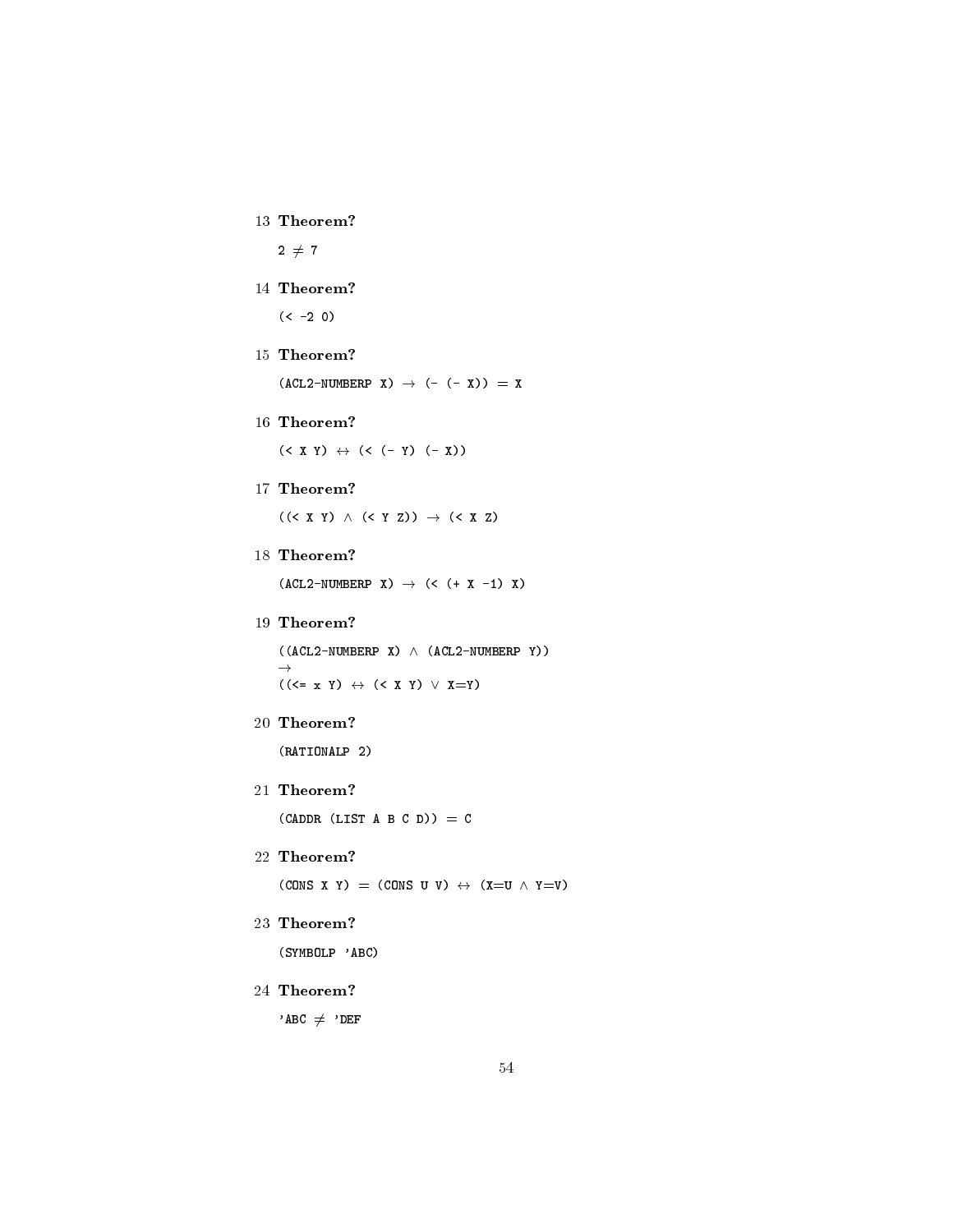#### The CS389R Package 16

One awkward aspect of the ACL2 logic is that it is hard to know what symbols can be used as the names of functions, because the list of Common Lisp symbols in Appendix B is so long. For example, can the symbol POP be defined? Can METRIC? Can REMOVE? It is relatively easy to recognize the names one has seen axiomatized and defined. None of the names above have been so introduced. But to know whether they can be introduced one must search Appendix B.

We can make eliminate this awkwardness by creating a new package. We will call the package "CS389R". We will import into it all of the symbols we have axiomatized or defined so far. We will import no other symbols into it. Then, we will declare "CS389R" the current package in our subsequent work. Thus, we will then be able to define, for example, the three symbols mentioned above, without worrying whether they are in Appendix B.

Before we carry out this program, we extend the logic with a few more useful definitions. All are easily admitted.

```
Axiom 96 (Def).
(TRUE-LISTP X)
 =(IF (CONSP X)
    (TRUE-LISTP (CDR X))
    (EQUAL X NIL))
Axiom 97 (Def).
(ZP I)
 =(IF (INTERP I) (<= I 0) T)Axiom 98 (Def).
(NFIX I)
 =(IF (AND (INTERP X) (> = X 0))X
    0)
Axiom 99 (Def).
(ASSOC-EQUAL X ALIST)
 =(COND ((ENDP ALIST) NIL)
      ((EQUAL X (CAR (CAR ALIST)))
       (CAR ALIST))
      (T (ASSOC-EQUAL X (CDR ALIST))))
Axiom 100 (Def).
(ENDP X) = (ATOM X)Axiom 101 (Def).
(NTH N LST)
```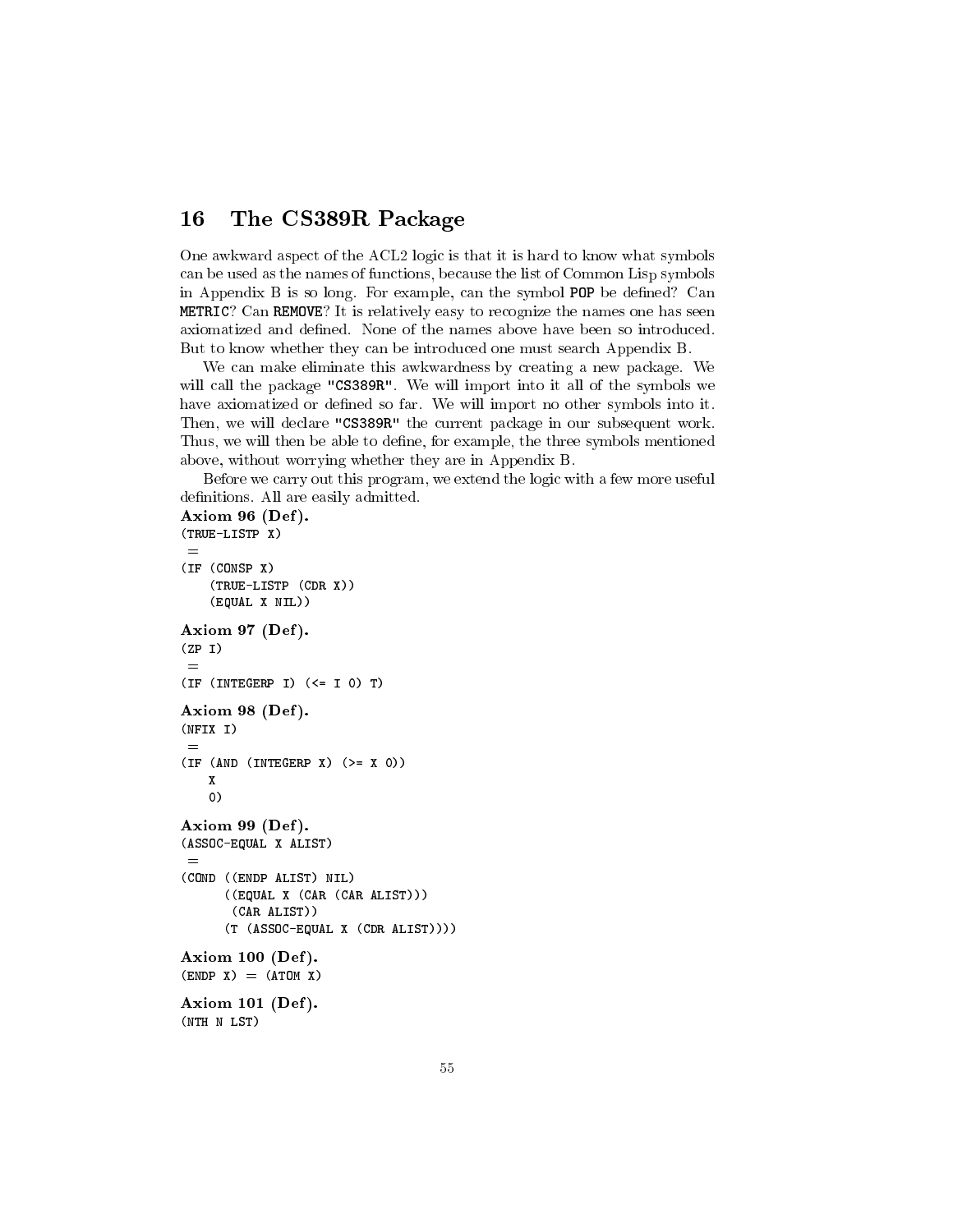```
=
(COND ((ENDP LST) NIL)
      ((ZP N) (CAR LST))
      (T (NTH (1- N) (CDR LST))))
Axiom 102 (Def).
(BINARY-APPEND X Y)
 =
(COND ((ENDP X) Y)
      (T (CONS (CAR X)
      (BINARY-APPEND (CDR X) Y))))
```
Abbreviation

- (APPEND  $x1$   $x2$ )  $\Longrightarrow$  (BINARY-APPEND  $x1$   $x2$ ).
- (APPEND  $x1$  ...)  $\Longrightarrow$  (BINARY-APPEND  $x1$  (APPEND ...)).

We now define a new constant, \*CS389R\*, which has as its value a list of all the symbols used in our axioms and abbreviations.

```
(DEFCONST *CS389R*
'(
; Selected Primitive Formal Constants from Table 2
  T
  NIL
  STRING
  WITNESS
; Primitive Function Symbols from Table 3
  BINARY-*
  UNARY - -UNARY-/
  \precBOOLEANP
  CARCDR
  CHAR-CODE
  CHARACTERP
  CODE-CHAR
  COMPLEX
  COMPLEX-RATIONALP
  COERCE
  CONS
  CONSP
  DENOMINATOR
  EQUAL
```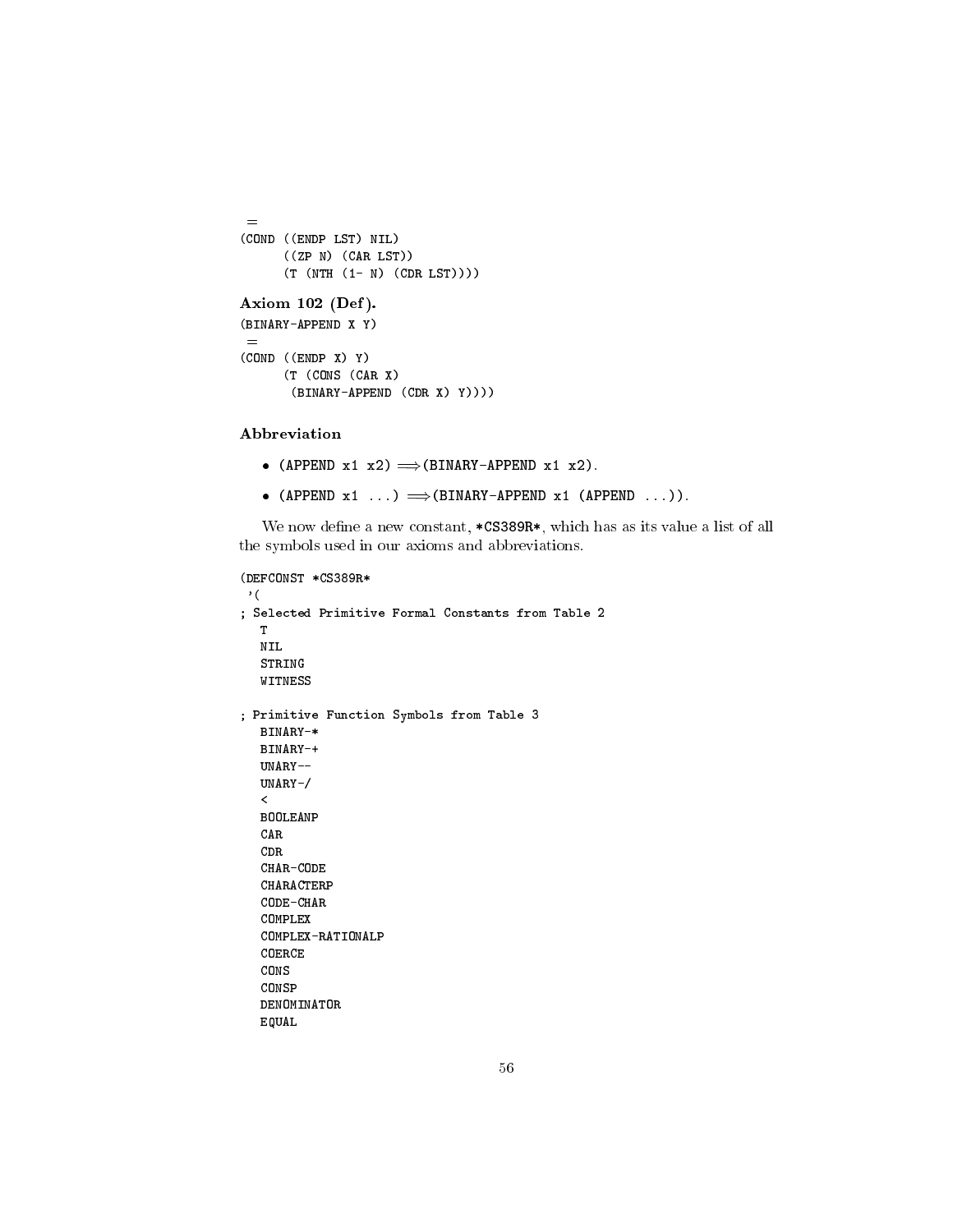IF IMAGPART INTEGERP INTERN-IN-PACKAGE-OF-SYMBOL NUMERATOR RATIONALP REALPART STRINGP SYMBOL-NAME SYMBOL-PACKAGE-NAME SYMBOLP ; Primitive Macros AND OR + \* L. / LET LAMBDA LET\* COND LIST LIST\*  $\leq$  $\geq$  $>=$ CAAR CADR CDAR CDDR CAAAR CAADR CADAR CADDR CDAAR CDADR CDDAR CDDDR CAAAAR CAAADR CAADAR CAADDR CADAAR CADADR CADDAR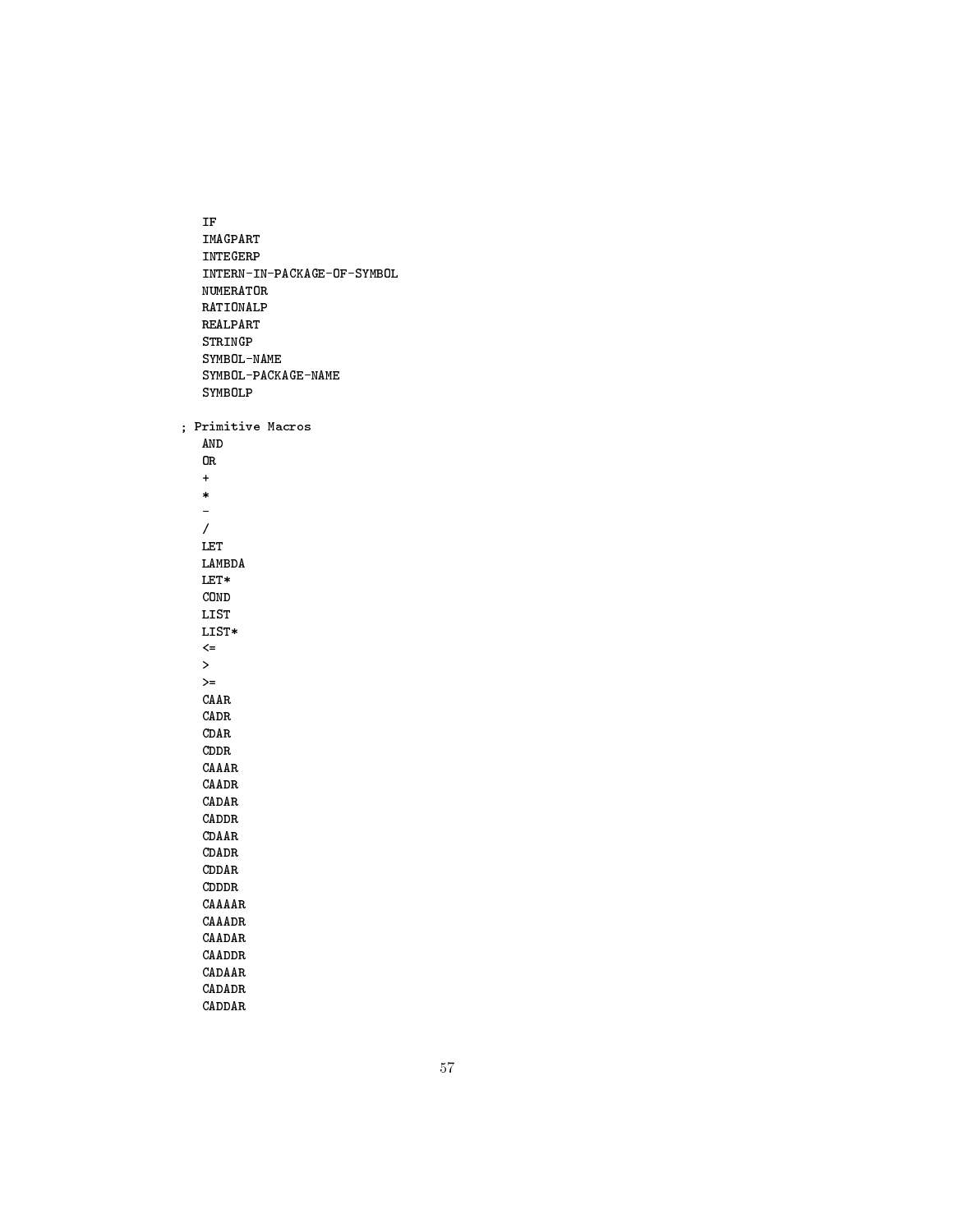```
CADDDR
  CDAAAR
  CDAADR
  CDADAR
  CDADDR
  CDDAAR
  CDDADR
  CDDDAR
  CDDDDR
  APPEND
; Defined Constant Symbols
  *COMMON-LISP-SYMBOLS-FROM-MAIN-LISP-PACKAGE*
  *COMMON-LISP-SPECIALS-AND-CONSTANTS*
  *ACL2-EXPORTS*
  *CS389R*
; Defined Function Symbols in Axioms
  NOT
  IMPLIES
  IFF
  ACL2-NUMBERP
  FIX
  CHARACTER-LISTP
  MEMBER-SYMBOL-NAME
  ATOM
  MAKE-CHARACTER-LIST
  E0-ORD-<
  E0-ORDINALP
  LEN
  LENGTH
  INTEGER-ABS
  ACL2-COUNT
  TRUE-LISTP
  ZP
  NFIX
  ASSOC-EQUAL
  ENDP
  NTH
  BINARY-APPEND
; Events
  DEFCONST
  DEFPKG
  IN-PACKAGE
  DEFUN
  DEFTHM
```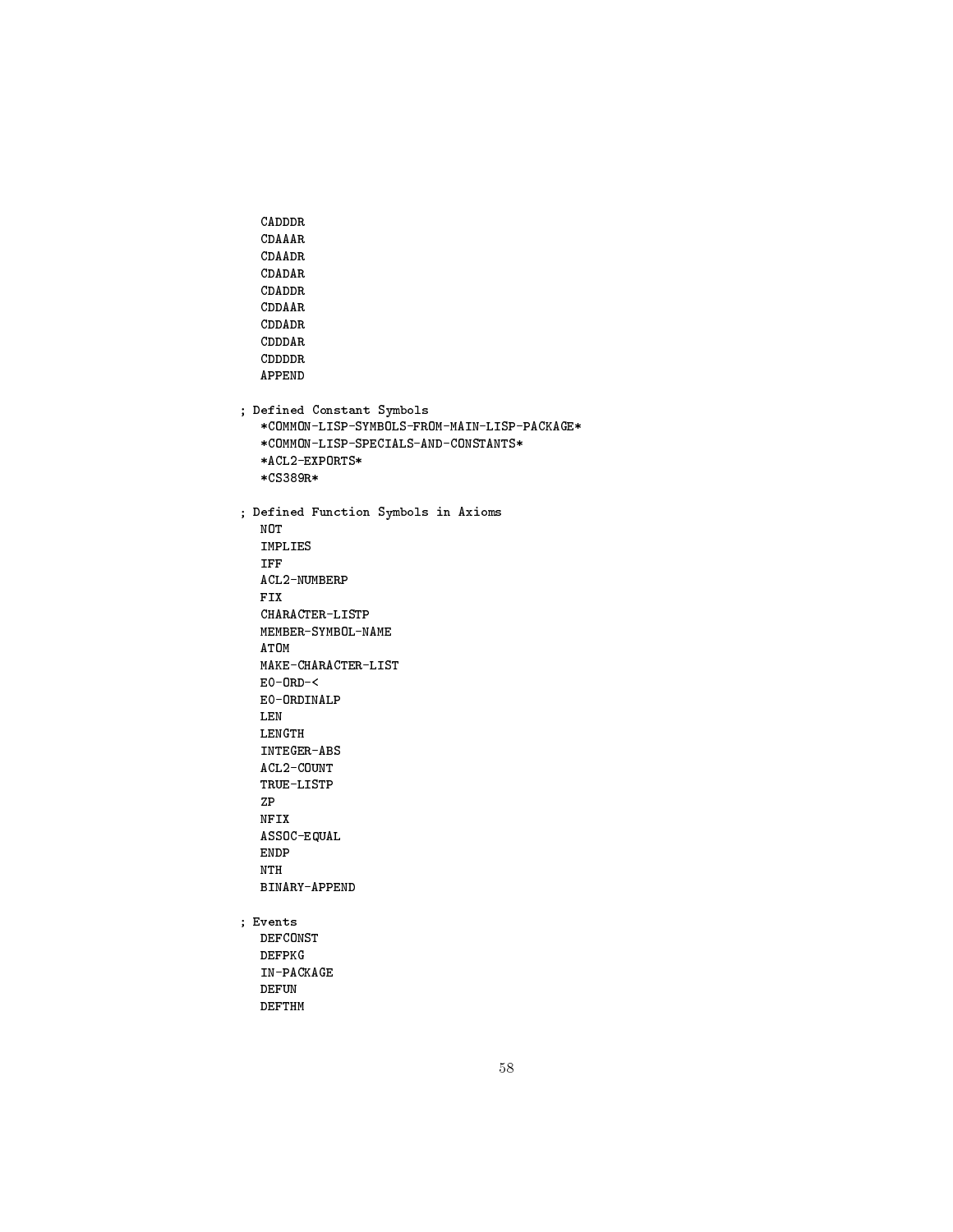))

We declare a new package that imports just the \*CS389R\* symbols.

### (DEFPKG "CS389R" \*CS389R\*)

Henceforth we will be in the package "CS389R".

(IN-PACKAGE "CS389R")

### The Initial Package System  $\mathbf{A}$

Below, for each initial package, we specify the symbols imported.

- "KEYWORD": No symbols are imported into this package.
- "LISP": No symbols are imported into this package.
- "ACL2": The symbols listed in Appendix B are imported into this package. All of those symbols have package name "LISP".
- "ACL2-OUTPUT-CHANNEL": No symbols are imported into this package.
- "ACL2-INPUT-CHANNEL": No symbols are imported into this package.
- "ACL2-PC": No symbols are imported into this package.
- "ACL2-USER": The symbols listed in Appendix B together with the symbols listed in Appendix C are imported into this package.

The witness symbol of a package  $p$  in a package system is the symbol whose package name is p and whose name is shortest string s of the form  $WITNESSx$ where  $x$  is a sequence of zero or more exclamation points such that no symbol with name  $s$  is imported into  $p$  in the given package system.

For each initial package p shown above, the witness symbol for p is  $p$ : WITNESS. If a package, say "PKG" imported both, say, LISP::WITNESS and ACL2::WITNESS! (and no others), then the witness symbol "PKG" would be PKG::WITNESS!!. In fact, we do not care what the name of the witness symbol is, as long as for every package we can write at least one symbol whose package name is that package. Since only a finite number of symbols are imported into every package, there is always such a symbol.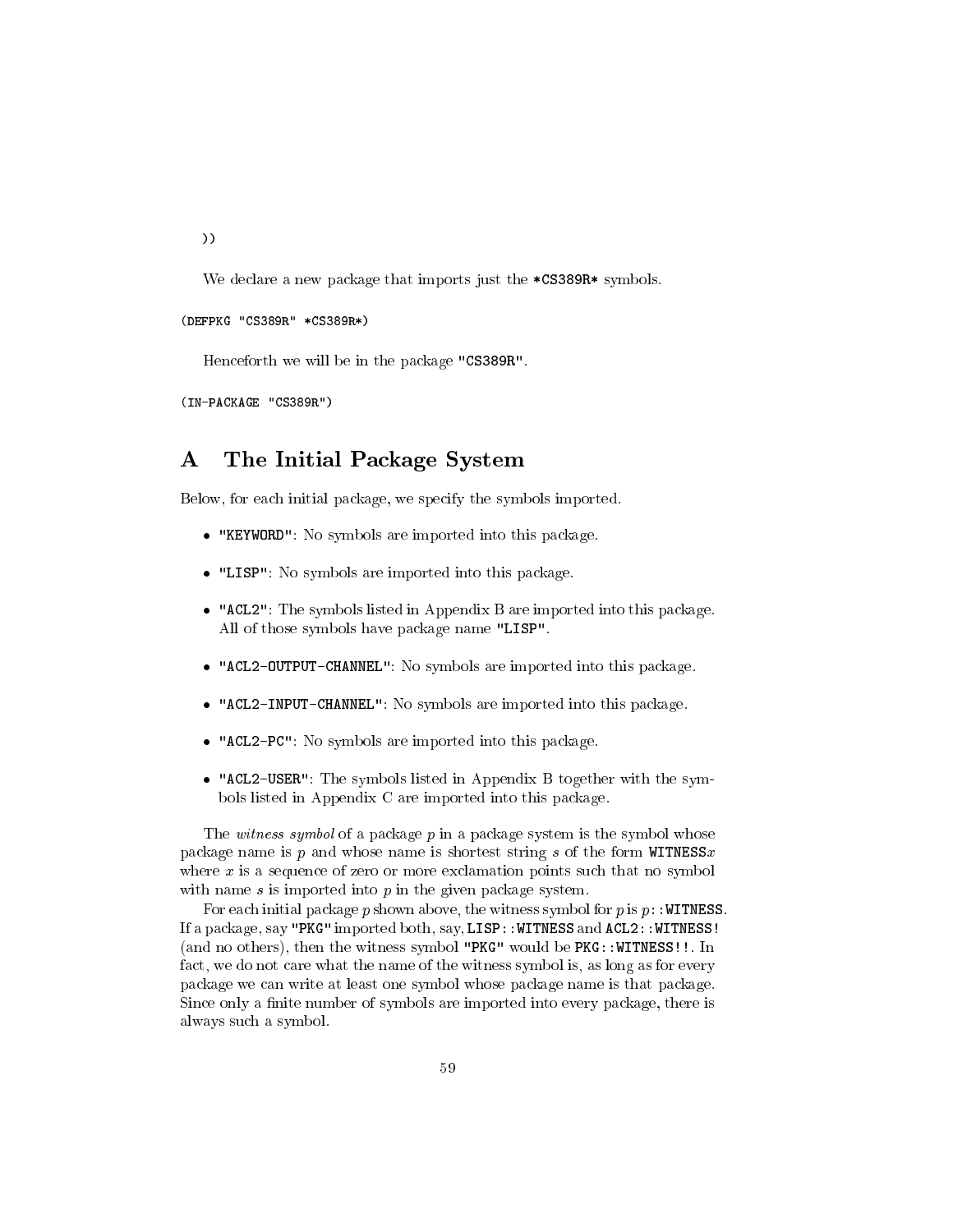# B Common Lisp Symbols

In this appendix we list some symbols. All of the symbols listed are to be understood to have package name "LISP". These symbols are all imported into the "ACL2" package. That is, to determine whether a symbol we might print as  $ACL2: name actually stands for LISP: name, determine whether name occurs$ as one of the symbols below.

To make it easier to find a given *name* we list the symbols in alphabetical order and group them according to their first letter.

\*COMMON-LISP-SYMBOLS-FROM-MAIN-LISP-PACKAGE\* abbreviates a quoted list containing just these symbols.

Finally, some of the symbols have a parenthesized asterisk (\*) after them. \*COMMON-LISP-SPECIALS-AND-CONSTANTS\* abbreviates a quoted list containing just the so marked symbols.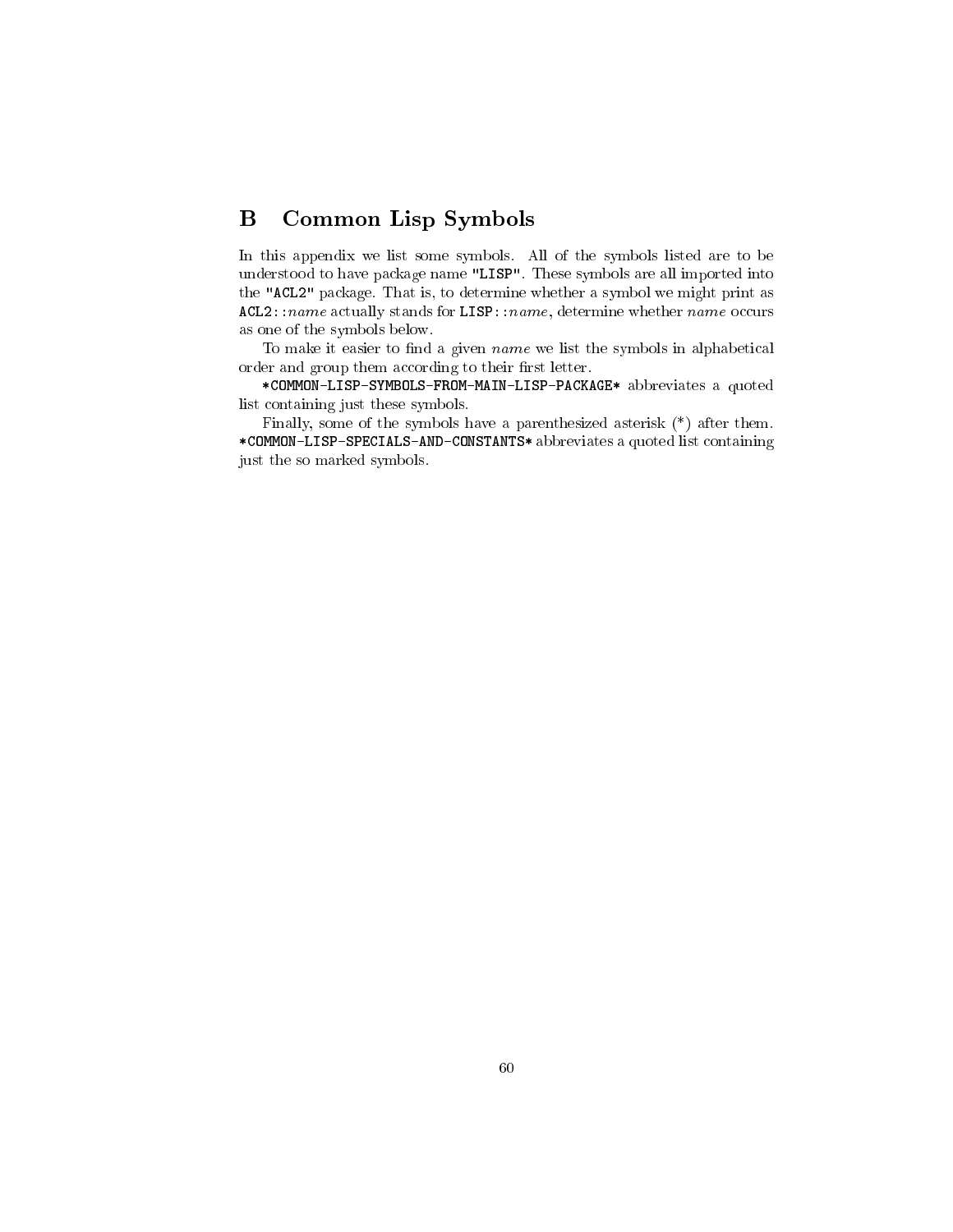Symbols starting with signs \*PRINT-RIGHT-MARGIN\* (\*) &ALLOW-OTHER-KEYS \*QUERY-IO\* (\*) &AUX \*RANDOM-STATE\* (\*) &BODY \*READ-BASE\* (\*) **&ENVIRONMENT** \*READ-DEFAULT-FLOAT-FORMAT\* (\*) &KEY \*READ-EVAL\* (\*) \*READ-SUPPRESS\* (\*) &REST \*READTABLE\* (\*) &WHOLE \*STANDARD-INPUT\* (\*)  $*$  (\*) \*STANDARD-OUTPUT\* (\*) \*\* (\*)  $*TERMINAL-IO* (*)$ \*\*\* (\*) \*TRACE-OUTPUT\* (\*) \*BREAK-ON-SIGNALS\* (\*) + (\*) \*COMPILE-FILE-PATHNAME\* (\*) ++ (\*) \*COMPILE-FILE-TRUENAME\* (\*) +++ (\*) \*COMPILE-PRINT\* (\*) - (\*) \*COMPILE-VERBOSE\* (\*)  $/$  (\*) \*DEBUG-IO\* (\*)  $1/(*)$ \*DEBUGGER-HOOK\* (\*) /// (\*) \*DEFAULT-PATHNAME-DEFAULTS\* (\*)  $/$ = \*ERROR-OUTPUT\* (\*)  $1+$ \*FEATURES\* (\*)  $1 -$ \*GENSYM-COUNTER\* (\*)  $\prec$ \*LOAD-PATHNAME\* (\*) \*LOAD-PRINT\* (\*)  $\blacksquare$ \*LOAD-TRUENAME\* (\*)  $\rightarrow$ \*LOAD-VERBOSE\* (\*)  $> =$ \*MACROEXPAND-HOOK\* (\*) \*MODULES\* (\*) A \*PACKAGE\* (\*) ABORT \*PRINT-ARRAY\* (\*) ABS \*PRINT-BASE\* (\*) ACONS \*PRINT-CASE\* (\*) ACOS \*PRINT-CIRCLE\* (\*) ACOSH \*PRINT-ESCAPE\* (\*) ADD-METHOD \*PRINT-GENSYM\* (\*) ADJOIN \*PRINT-LENGTH\* (\*) ADJUST-ARRAY ADJUSTABLE-ARRAY-P \*PRINT-LEVEL\* (\*) \*PRINT-LINES\* (\*) ALLOCATE-INSTANCE \*PRINT-MISER-WIDTH\* (\*) ALPHA-CHAR-P \*PRINT-PPRINT-DISPATCH\* (\*) ALPHANUMERICP \*PRINT-PRETTY\* (\*) AND \*PRINT-RADIX\* (\*) APPEND \*PRINT-READABLY\* (\*) APPLY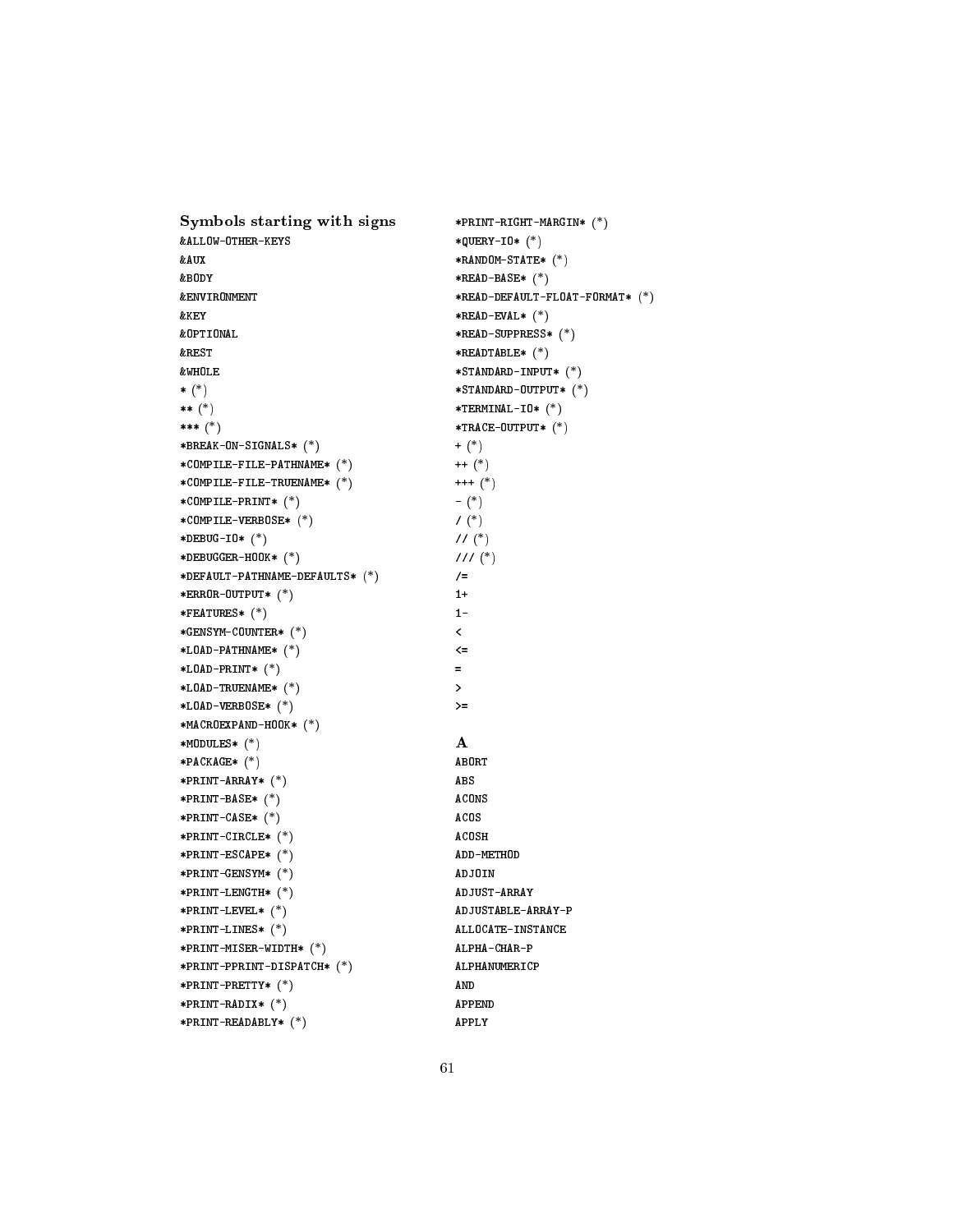APROPOS APROPOS-LIST AREF ARITHMETIC-ERROR ARITHMETIC-ERROR-OPERANDS ARITHMETIC-ERROR-OPERATION ARRAY-DIMENSION ARRAY-DIMENSION-LIMIT (\*) ARRAY-DIMENSIONS ARRAY-DISPLACEMENT ARRAY-ELEMENT-TYPE ARRAY-HAS-FILL-POINTER-P ARRAY-IN-BOUNDS-P ARRAY-RANK ARRAY-RANK-LIMIT (\*) ARRAY-ROW-MAJOR-INDEX ARRAY-TOTAL-SIZE ARRAY-TOTAL-SIZE-LIMIT (\*) ARRAYP ASH ASIN ASINH ASSERT ASSOC ASSOC-IF ASSOC-IF-NOT ATAN ATANH

ATOM

 $\bf{B}$ 

BASE-CHAR BASE-STRING BIGNUM BIT BIT-AND BIT-ANDC1

BIT-EQV BIT-IOR BIT-NAND BIT-NOR BIT-NOT

BIT-ANDC2

# BIT-ORC1 BIT-ORC2 BIT-VECTOR BIT-VECTOR-P BIT-XOR BLOCK BOOLE BOOLE-1 (\*) BOOLE-2 (\*) BOOLE-AND (\*) BOOLE-ANDC1 (\*) BOOLE-ANDC2 (\*) BOOLE-C1 (\*) BOOLE-C2 (\*) BOOLE-CLR (\*) BOOLE-EQV (\*) BOOLE-IOR (\*) BOOLE-NAND (\*) BOOLE-NOR (\*) BOOLE-ORC1 (\*) BOOLE-ORC2 (\*) BOOLE-SET (\*) BOOLE-XOR (\*) BOOLEAN BOTH-CASE-P BOUNDP BREAK BROADCAST-STREAM BROADCAST-STREAM-STREAMS BUILT-IN-CLASS BUTLAST BYTE BYTE-POSITION BYTE-SIZE  $\overline{C}$ CAAAAR

# 62

CAAADR

CAADAR CAADDR CAADR CAAR CADAAR

CAAAR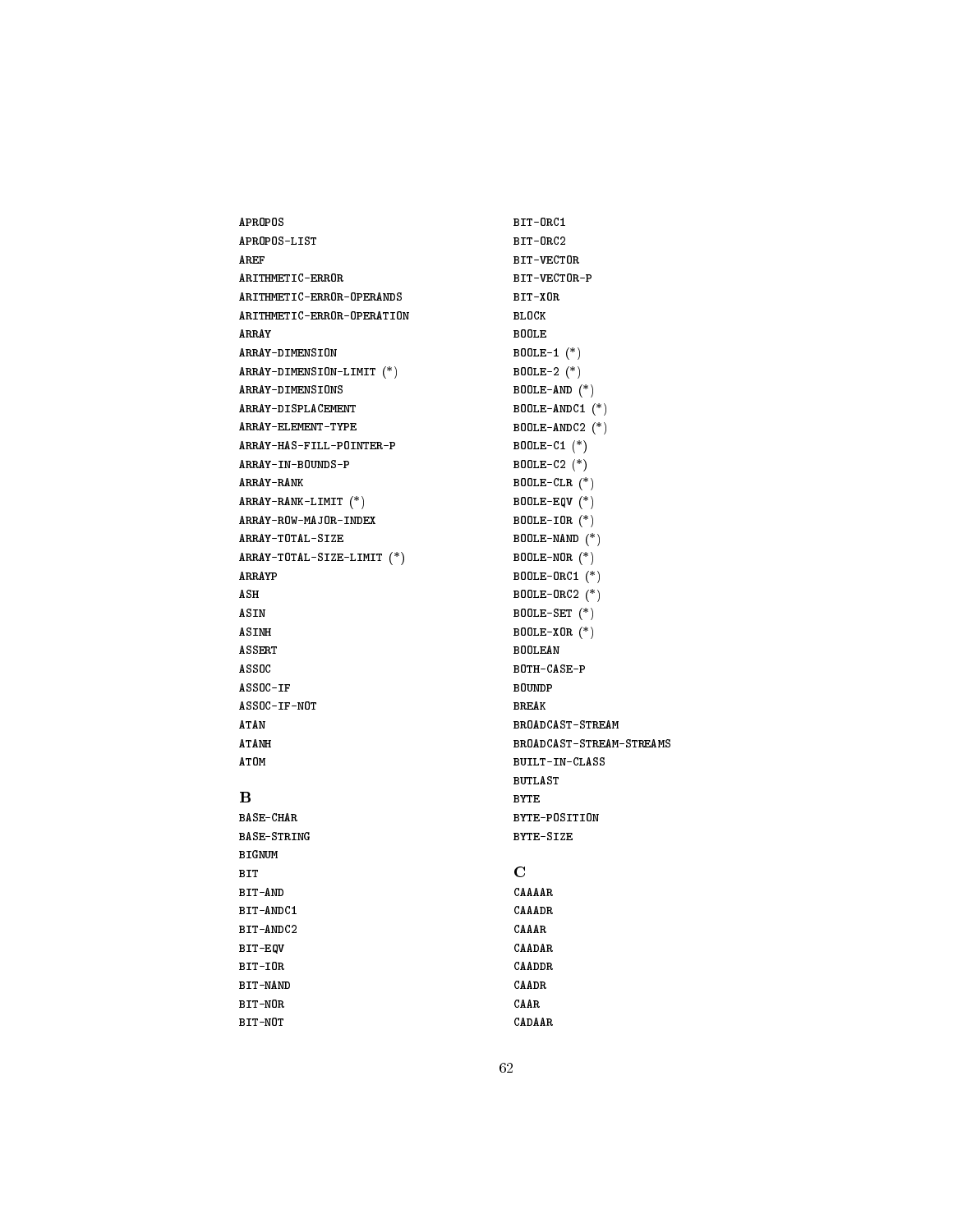CADADR CADAR CADDAR CADDDR CADDR CADR CALL-ARGUMENTS-LIMIT (\*) CALL-METHOD CALL-NEXT-METHOD CAR CASE CATCH CCASE CDAAAR CDAADR CDAAR CDADAR CDADDR CDADR CDAR CDDAAR CDDADR CDDAR CDDDAR CDDDDR CDDDR CDDR CDR CEILING CELL-ERROR CELL-ERROR-NAME CERROR CHANGE-CLASS CHAR CHAR-CODE CHAR-CODE-LIMIT (\*) CHAR-DOWNCASE CHAR-EQUAL CHAR-GREATERP CHAR-INT CHAR-LESSP CHAR-NAME CHAR-NOT-EQUAL CHAR-NOT-GREATERP

CHAR-NOT-LESSP CHAR-UPCASE  $CHAR/=$ CHAR<  $CHAR < =$ CHAR= CHAR> CHAR>= CHARACTER CHARACTERP CHECK-TYPE CIS CLASS CLASS-NAME CLASS-OF CLEAR-INPUT CLEAR-OUTPUT CLOSE CLRHASH CODE-CHAR COERCE COMPILATION-SPEED COMPILE COMPILE-FILE COMPILE-FILE-PATHNAME COMPILED-FUNCTION COMPILED-FUNCTION-P COMPILER-MACRO COMPILER-MACRO-FUNCTION COMPLEMENT COMPLEX COMPLEXP COMPUTE-APPLICABLE-METHODS COMPUTE-RESTARTS CONCATENATE CONCATENATED-STREAM CONCATENATED-STREAM-STREAMS COND CONDITION CONJUGATE CONS CONSP CONSTANTLY CONSTANTP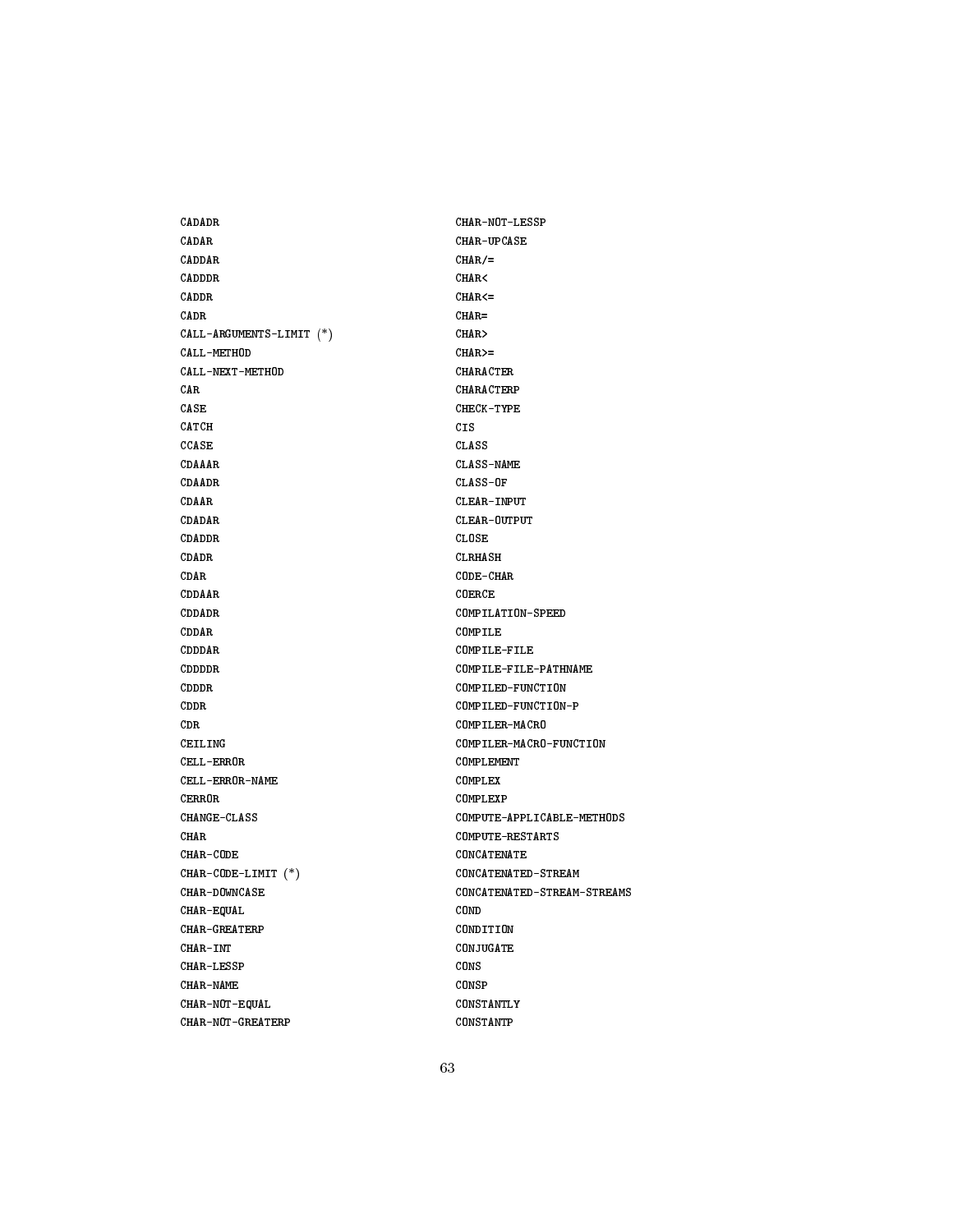CONTINUE CONTROL-ERROR COPY-ALIST COPY-LIST COPY-PPRINT-DISPATCH COPY-READTABLE COPY-SEQ COPY-STRUCTURE COPY-SYMBOL COPY-TREE COS COSH COUNT COUNT-IF COUNT-IF-NOT CTYPECASE

# D

DEBUG DECF DECLAIM DECLARATION DECLARE DECODE-FLOAT DECODE-UNIVERSAL-TIME DEFCLASS DEFCONSTANT DEFGENERIC DEFINE-COMPILER-MACRO DEFINE-CONDITION DEFINE-METHOD-COMBINATION DEFINE-MODIFY-MACRO DEFINE-SETF-EXPANDER DEFINE-SYMBOL-MACRO DEFMACRO DEFMETHOD DEFPACKAGE DEFPARAMETER **DEFSETF** DEFSTRUCT DEFTYPE DEFUN DEFVAR DELETE

DELETE-DUPLICATES DELETE-FILE DELETE-IF DELETE-IF-NOT DELETE-PACKAGE DENOMINATOR DESCRIBE DESCRIBE-OBJECT DESTRUCTURING-BIND DIGIT-CHAR DIGIT-CHAR-P DIRECTORY DIRECTORY-NAMESTRING DISASSEMBLE DIVISION-BY-ZERO D<sub>0</sub> DO\* DO-ALL-SYMBOLS DO-EXTERNAL-SYMBOLS DO-SYMBOLS DOCUMENTATION DOLIST DOTIMES DOUBLE-FLOAT DOUBLE-FLOAT-EPSILON (\*) DOUBLE-FLOAT-NEGATIVE-EPSILON (\*) DPB DRIBBLE DYNAMIC-EXTENT

# $\bf{E}$

ECASE ECHO-STREAM ECHO-STREAM-INPUT-STREAM ECHO-STREAM-OUTPUT-STREAM ED **EIGHTH** EL T ENCODE-UNIVERSAL-TIME END-OF-FILE ENDP ENOUGH-NAMESTRING ENSURE-DIRECTORIES-EXIST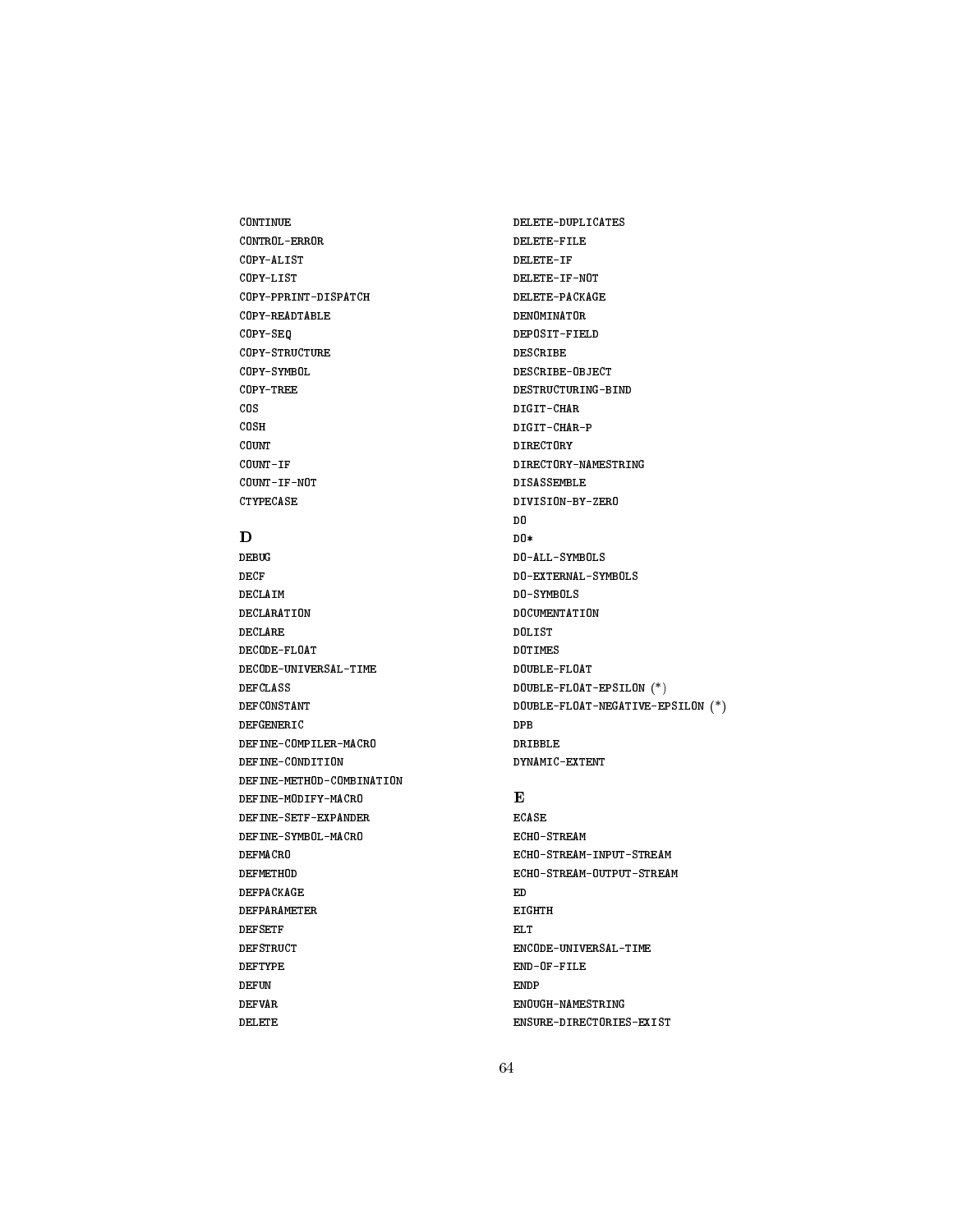ENSURE-GENERIC-FUNCTION EQ EQL EQUAL EQUALP ERROR ETYPECASE EVAL EVAL-WHEN EVENP EVERY EXP EXPORT EXPT EXTENDED-CHAR  $\mathbf{F}$ FBOUNDP FCEILING FDEFINITION FFLOOR FIFTH FILE-AUTHOR FILE-ERROR FILE-ERROR-PATHNAME FILE-LENGTH FILE-NAMESTRING FILE-POSITION FILE-STREAM FILE-STRING-LENGTH FILE-WRITE-DATE FILL FILL-POINTER **FIND** FIND-ALL-SYMBOLS FIND-CLASS FIND-IF FIND-IF-NOT FIND-METHOD FIND-PACKAGE FIND-RESTART FIND-SYMBOL FINISH-OUTPUT FIRST

FIXNUM FLET FLOAT FLOAT-DIGITS FLOAT-PRECISION FLOAT-RADIX FLOAT-SIGN FLOATING-POINT-INEXACT FLOATING-POINT-INVALID-OPERATION FLOATING-POINT-OVERFLOW FLOATING-POINT-UNDERFLOW FLOATP FLOOR FMAKUNBOUND FORCE-OUTPUT FORMAT FORMATTER FOURTH FRESH-LINE FROUND FTRUNCATE **FTYPE** FUNCALL FUNCTION FUNCTION-KEYWORDS FUNCTION-LAMBDA-EXPRESSION FUNCTIONP G GCD GENERIC-FUNCTION GENSYM GENTEMP GET GET-DECODED-TIME GET-DISPATCH-MACRO-CHARACTER GET-INTERNAL-REAL-TIME GET-INTERNAL-RUN-TIME GET-MACRO-CHARACTER GET-OUTPUT-STREAM-STRING GET-PROPERTIES GET-SETF-EXPANSION GET-UNIVERSAL-TIME GETF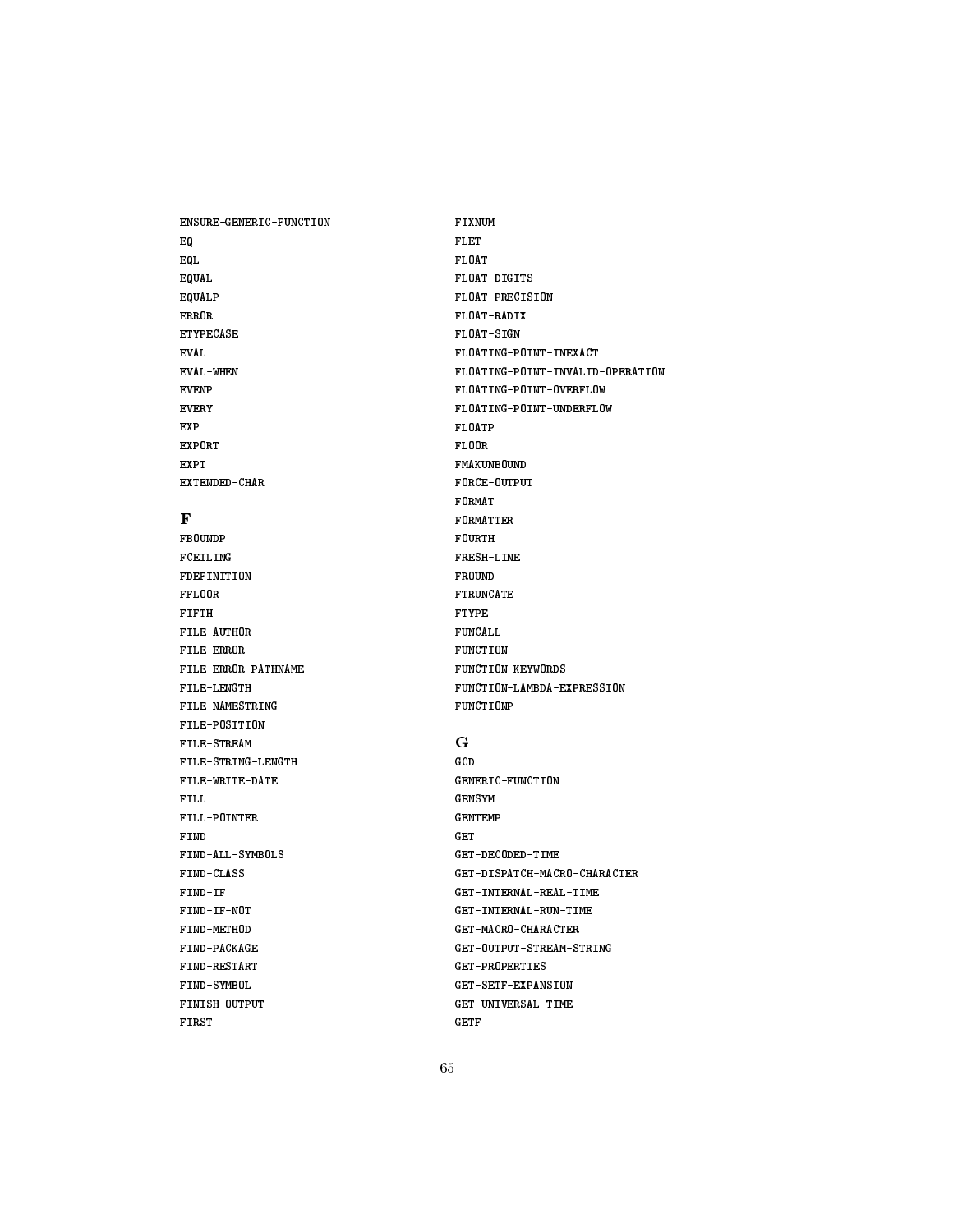GETHASH GO GRAPHIC-CHAR-P

# $\mathbf H$

HANDLER-BIND HANDLER-CASE HASH-TABLE HASH-TABLE-COUNT HASH-TABLE-P HASH-TABLE-REHASH-SIZE HASH-TABLE-REHASH-THRESHOLD HASH-TABLE-SIZE HASH-TABLE-TEST HOST-NAMESTRING

# $\mathbf{I}$

IDENTITY **TF** IGNORABLE IGNORE IGNORE-ERRORS IMAGPART IMPORT IN-PACKAGE INCF INITIALIZE-INSTANCE INLINE INPUT-STREAM-P INSPECT INTEGER INTEGER-DECODE-FLOAT INTEGER-LENGTH INTEGERP INTERACTIVE-STREAM-P INTERN INTERNAL-TIME-UNITS-PER-SECOND (\*) **INTERSECTION** INVALID-METHOD-ERROR INVOKE-DEBUGGER INVOKE-RESTART INVOKE-RESTART-INTERACTIVELY ISQRT

# K KEYWORD

KEYWORD P

 $\mathbf{L}$ LABELS LAMBDA LAMBDA-LIST-KEYWORDS (\*) LAMBDA-PARAMETERS-LIMIT (\*) LAST LCM LDB LDB-TEST LDIFF LEAST-NEGATIVE-- DOUBLE-FLOAT (\*) LEAST-NEGATIVE-- LONG-FLOAT (\*) LEAST-NEGATIVE-- NORMALIZED-DOUBLE-FLOAT (\*) LEAST-NEGATIVE-- NORMALIZED-LONG-FLOAT (\*) LEAST-NEGATIVE-- NORMALIZED-SHORT-FLOAT (\*) LEAST-NEGATIVE-- NORMALIZED-SINGLE-FLOAT (\*) LEAST-NEGATIVE-- SHORT-FLOAT (\*) LEAST-NEGATIVE-- SINGLE-FLOAT (\*) LEAST-POSITIVE-- DOUBLE-FLOAT (\*) LEAST-POSITIVE-- LONG-FLOAT (\*) LEAST-POSITIVE-- NORMALIZED-DOUBLE-FLOAT (\*) LEAST-POSITIVE-- NORMALIZED-LONG-FLOAT (\*) LEAST-POSITIVE--NORMALIZED-SHORT-FLOAT (\*) LEAST-POSITIVE-- NORMALIZED-SINGLE-FLOAT (\*) LEAST-POSITIVE-- SHORT-FLOAT (\*)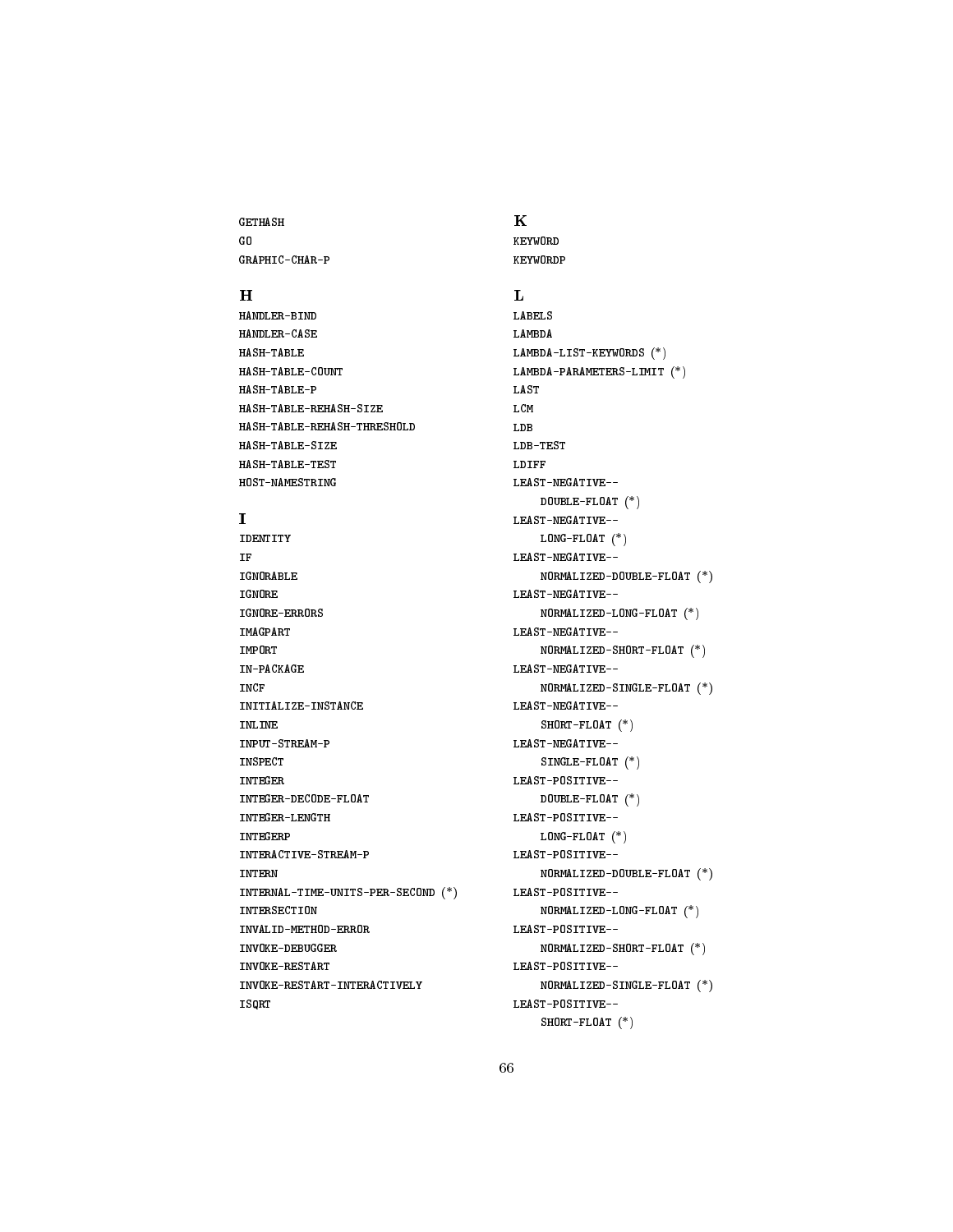LEAST-POSITIVE-- SINGLE-FLOAT (\*) LENGTH **LET** LET\* LISP-IMPLEMENTATION-TYPE LISP-IMPLEMENTATION-VERSION LIST LIST\* LIST-ALL-PACKAGES LIST-LENGTH LISTEN LISTP LOAD LOAD-LOGICAL-PATHNAME-TRANSLATIONS LOAD-TIME-VALUE LOCALLY LOG LOGAND LOGANDC1 LOGANDC2 **LOGBITP** LOGCOUNT LOGEQV LOGICAL-PATHNAME LOGICAL-PATHNAME-TRANSLATIONS LOGIOR LOGNAND LOGNOR LOGNOT LOGORC1 LOGORC2 LOGTEST LOGXOR LONG-FLOAT LONG-FLOAT-EPSILON (\*) LONG-FLOAT-NEGATIVE-EPSILON (\*) LONG-SITE-NAME L00P LOOP-FINISH LOWER-CASE-P M MACHINE-INSTANCE

MACHINE-TYPE MACHINE-VERSION MACRO-FUNCTION MACROEXPAND MACROEXPAND-1 MACROLET MAKE-ARRAY MAKE-BROADCAST-STREAM MAKE-CONCATENATED-STREAM MAKE-CONDITION MAKE-DISPATCH-MACRO-CHARACTER MAKE-ECHO-STREAM MAKE-HASH-TABLE MAKE-INSTANCE MAKE-INSTANCES-OBSOLETE MAKE-LIST MAKE-LOAD-FORM MAKE-LOAD-FORM-SAVING-SLOTS MAKE-METHOD MAKE-PACKAGE MAKE-PATHNAME MAKE-RANDOM-STATE MAKE-SEQUENCE MAKE-STRING MAKE-STRING-INPUT-STREAM MAKE-STRING-OUTPUT-STREAM MAKE-SYMBOL MAKE-SYNONYM-STREAM MAKE-TWO-WAY-STREAM MAKUNBOUND MAP MAP-INTO MAPC MAPCAN MAPCAR MAPCON MAPHASH MAPL MAPLIST MASK-FIELD MAX MEMBER MEMBER-IF MEMBER-IF-NOT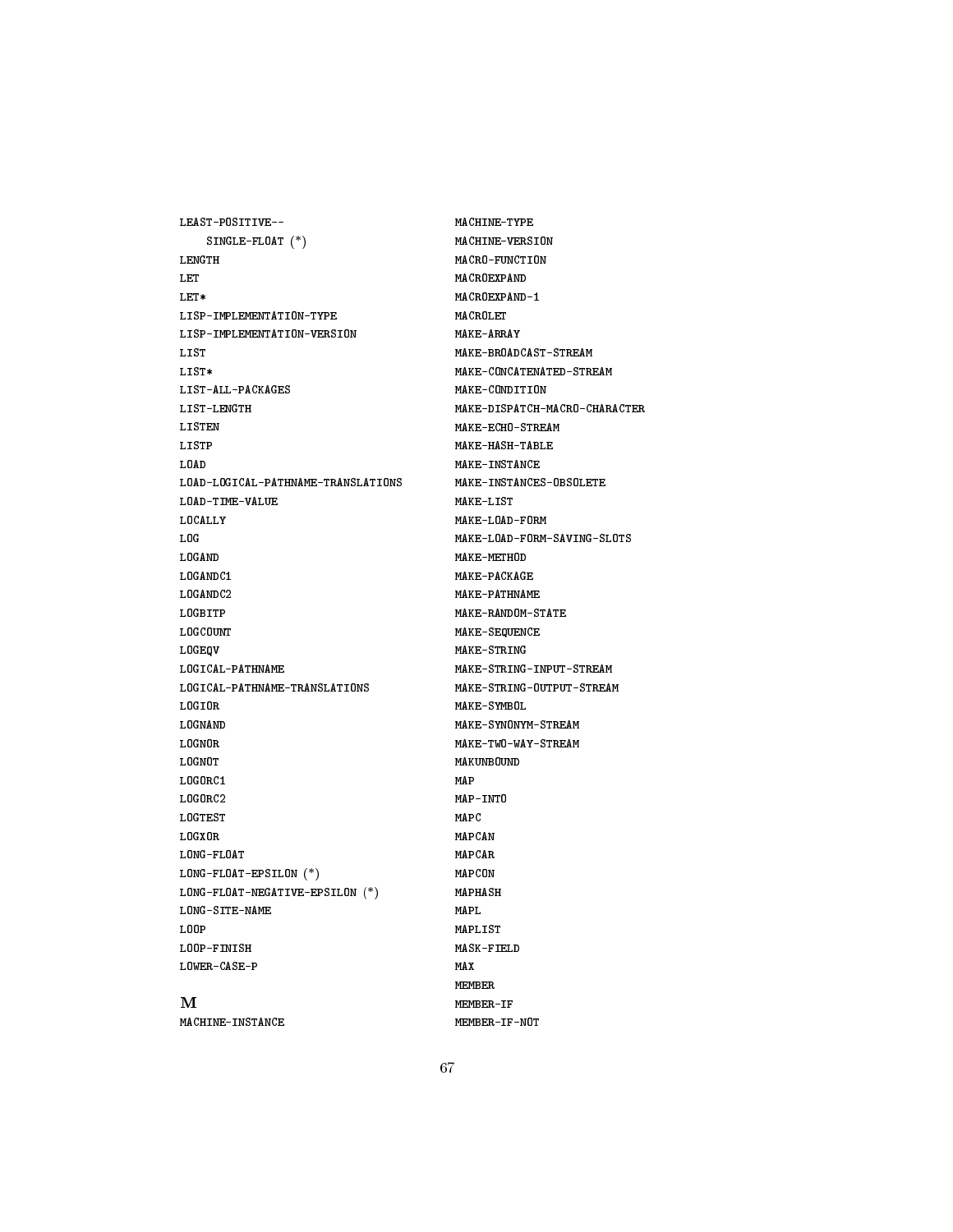MERGE MERGE-PATHNAMES METHOD METHOD-COMBINATION METHOD-COMBINATION-ERROR METHOD-QUALIFIERS MINUSP MISMATCH MOD MOST-NEGATIVE-DOUBLE-FLOAT (\*) MOST-NEGATIVE-FIXNUM (\*) MOST-NEGATIVE-LONG-FLOAT (\*) MOST-NEGATIVE-SHORT-FLOAT (\*) MOST-NEGATIVE-SINGLE-FLOAT (\*) MOST-POSITIVE-DOUBLE-FLOAT (\*) MOST-POSITIVE-FIXNUM (\*) MOST-POSITIVE-LONG-FLOAT (\*) MOST-POSITIVE-SHORT-FLOAT (\*) MOST-POSITIVE-SINGLE-FLOAT (\*) MUFFLE-WARNING MULTIPLE-VALUE-BIND MULTIPLE-VALUE-CALL MULTIPLE-VALUE-LIST MULTIPLE-VALUE-PROG1 MULTIPLE-VALUE-SETQ MULTIPLE-VALUES-LIMIT (\*)

# N

NAME-CHAR NAMESTRING NBUTLAST **NCONC** NEXT-METHOD-P NIL  $(*)$ NINTERSECTION NINTH NO-APPLICABLE-METHOD NO-NEXT-METHOD NOT NOTANY **NOTEVERY** NOTINLINE NRECONC

NREVERSE NSET-DIFFERENCE NSET-EXCLUSIVE-OR NSTRING-CAPITALIZE NSTRING-DOWNCASE NSTRING-UPCASE NSUBLIS NSUBST NSUBST-IF NSUBST-IF-NOT NSUBSTITUTE NSUBSTITUTE-IF NSUBSTITUTE-IF-NOT NTH NTH-VALUE NTHCDR **NULL** NUMBER NUMBERP NUMERATOR NUNION

OPEN OPEN-STREAM-P OPTIMIZE OR **OTHERWISE** OUTPUT-STREAM-P

# $\mathbf{P}$

PACKAGE PACKAGE-ERROR PACKAGE-ERROR-PACKAGE PACKAGE-NAME PACKAGE-NICKNAMES PACKAGE-SHADOWING-SYMBOLS PACKAGE-USE-LIST PACKAGE-USED-BY-LIST PACKAGEP PAIRLIS PARSE-ERROR PARSE-INTEGER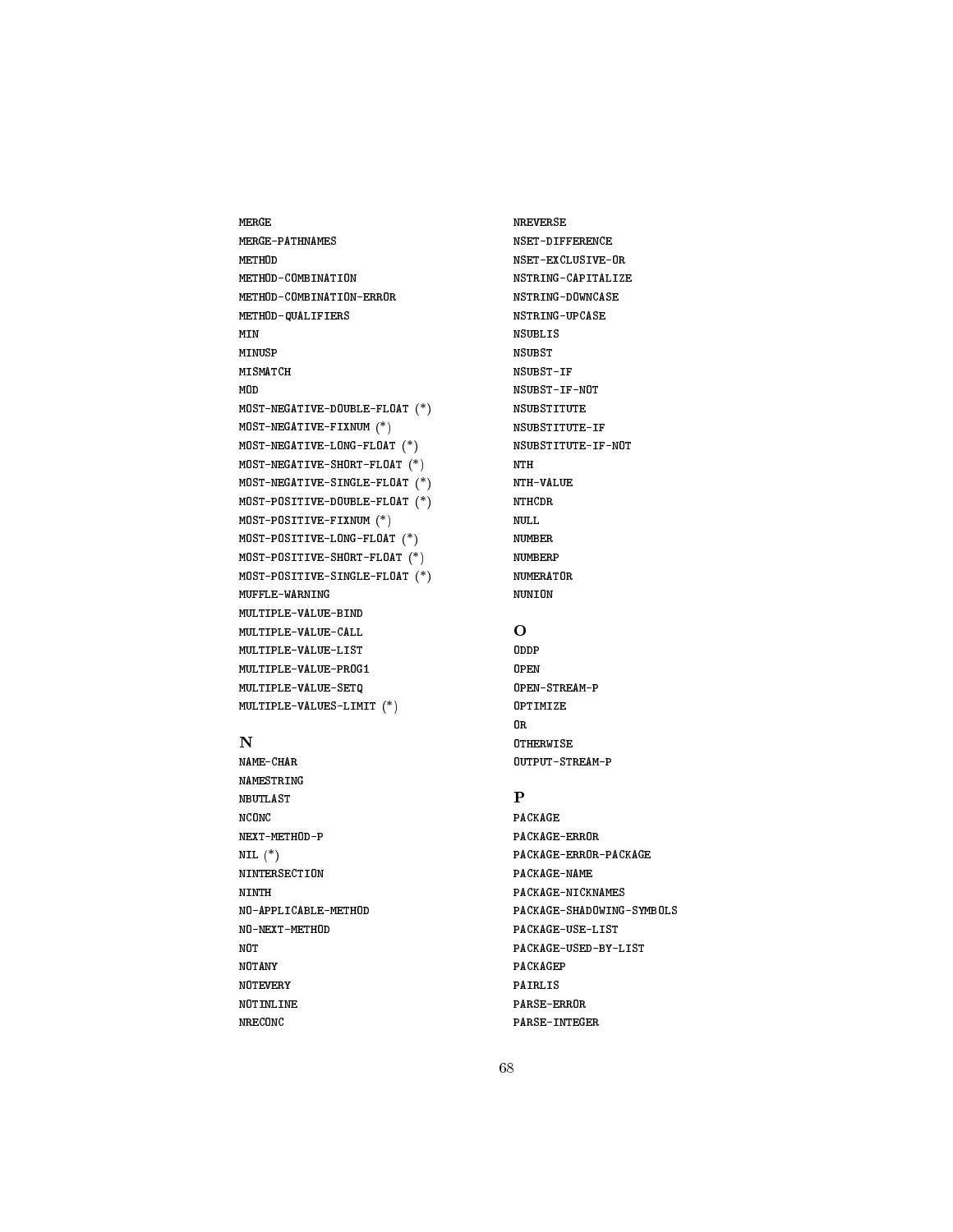PATHNAME PATHNAME-DEVICE PATHNAME-DIRECTORY PATHNAME-HOST PATHNAME-MATCH-P PATHNAME-NAME PATHNAME-TYPE PATHNAME-VERSION PATHNAMEP PEEK-CHAR PHASE PI (\*) PLUSP POP POSITION POSITION-IF POSITION-IF-NOT PPRINT PPRINT-DISPATCH PPRINT-EXIT-IF-LIST-EXHAUSTED PPRINT-FILL PPRINT-INDENT PPRINT-LINEAR PPRINT-LOGICAL-BLOCK PPRINT-NEWLINE PPRINT-POP PPRINT-TAB PPRINT-TABULAR PRIN1 PRIN1-TO-STRING PRINC PRINC-TO-STRING PRINT PRINT-NOT-READABLE PRINT-NOT-READABLE-OBJECT PRINT-OBJECT PRINT-UNREADABLE-OBJECT PROBE-FILE PROCLAIM PROG PROG\* PROG1 PROG2

PARSE-NAMESTRING

PROGN PROGRAM-ERROR PROGV PROVIDE **PSETF** PSETQ PUSH PUSHNEW Q QUOTE R RANDOM RANDOM-STATE RANDOM-STATE-P **RASSOC** RASSOC-IF RASSOC-IF-NOT RATIO RATIONAL **RATIONALIZE** RATIONALP READ-BYTE READ-CHAR READ-CHAR-NO-HANG READ-DELIMITED-LIST READ-FROM-STRING READ-LINE READ-PRESERVING-WHITESPACE READ-SEQUENCE READER-ERROR READTABLE READTABLE-CASE READTABLEP REAL REALP **REALPART** REDUCE REINITIALIZE-INSTANCE REM REMF REMHASH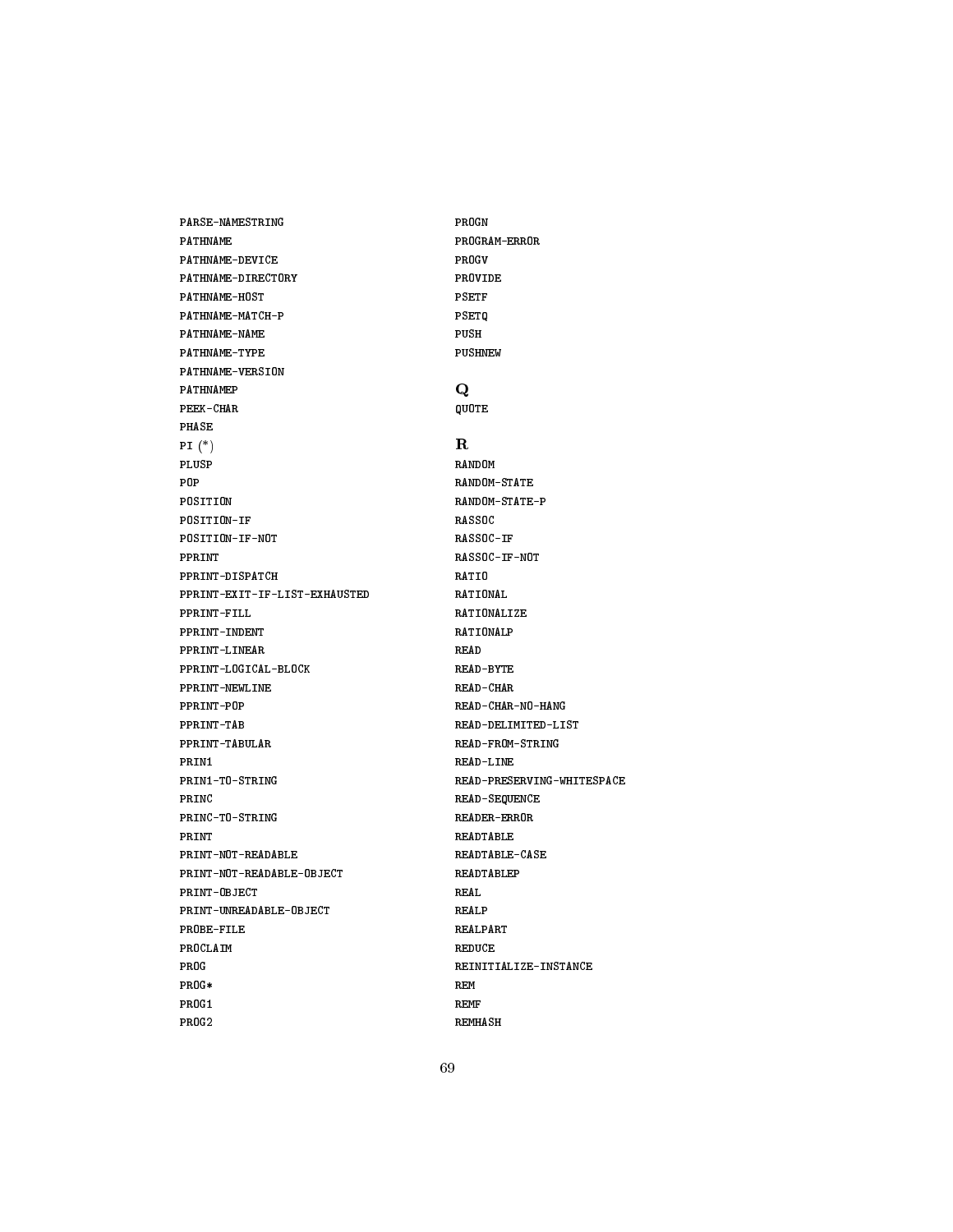REMOVE REMOVE-DUPLICATES REMOVE-IF REMOVE-IF-NOT REMOVE-METHOD REMPROP RENAME-FILE RENAME-PACKAGE REPLACE REQUIRE REST RESTART RESTART-BIND RESTART-CASE RESTART-NAME RETURN RETURN-FROM REVAPPEND REVERSE ROOM ROTATEF ROUND ROW-MAJOR-AREF RPLACA RPLACD

# S

**SAFETY** SATISFIES SBIT SCALE-FLOAT SCHAR SEARCH **SECOND** SEQUENCE SERIOUS-CONDITION SET SET-DIFFERENCE SET-DISPATCH-MACRO-CHARACTER SET-EXCLUSIVE-OR SET-MACRO-CHARACTER SET-PPRINT-DISPATCH SET-SYNTAX-FROM-CHAR SETF

SETQ SEVENTH SHADOW SHADOWING-IMPORT SHARED-INITIALIZE SHIFTF SHORT-FLOAT SHORT-FLOAT-EPSILON (\*) SHORT-FLOAT-NEGATIVE-EPSILON (\*) SHORT-SITE-NAME SIGNAL SIGNED-BYTE SIGNUM SIMPLE-ARRAY SIMPLE-BASE-STRING SIMPLE-BIT-VECTOR SIMPLE-BIT-VECTOR-P SIMPLE-CONDITION SIMPLE-CONDITION-FORMAT-ARGUMENTS SIMPLE-CONDITION-FORMAT-CONTROL SIMPLE-ERROR SIMPLE-STRING SIMPLE-STRING-P SIMPLE-TYPE-ERROR SIMPLE-VECTOR SIMPLE-VECTOR-P SIMPLE-WARNING SIN SINGLE-FLOAT SINGLE-FLOAT-EPSILON (\*) SINGLE-FLOAT-NEGATIVE-EPSILON (\*) SINH SIXTH **SLEEP** SLOT-BOUNDP SLOT-EXISTS-P SLOT-MAKUNBOUND SLOT-MISSING SLOT-UNBOUND SLOT-VALUE SOFTWARE-TYPE SOFTWARE-VERSION SOME SORT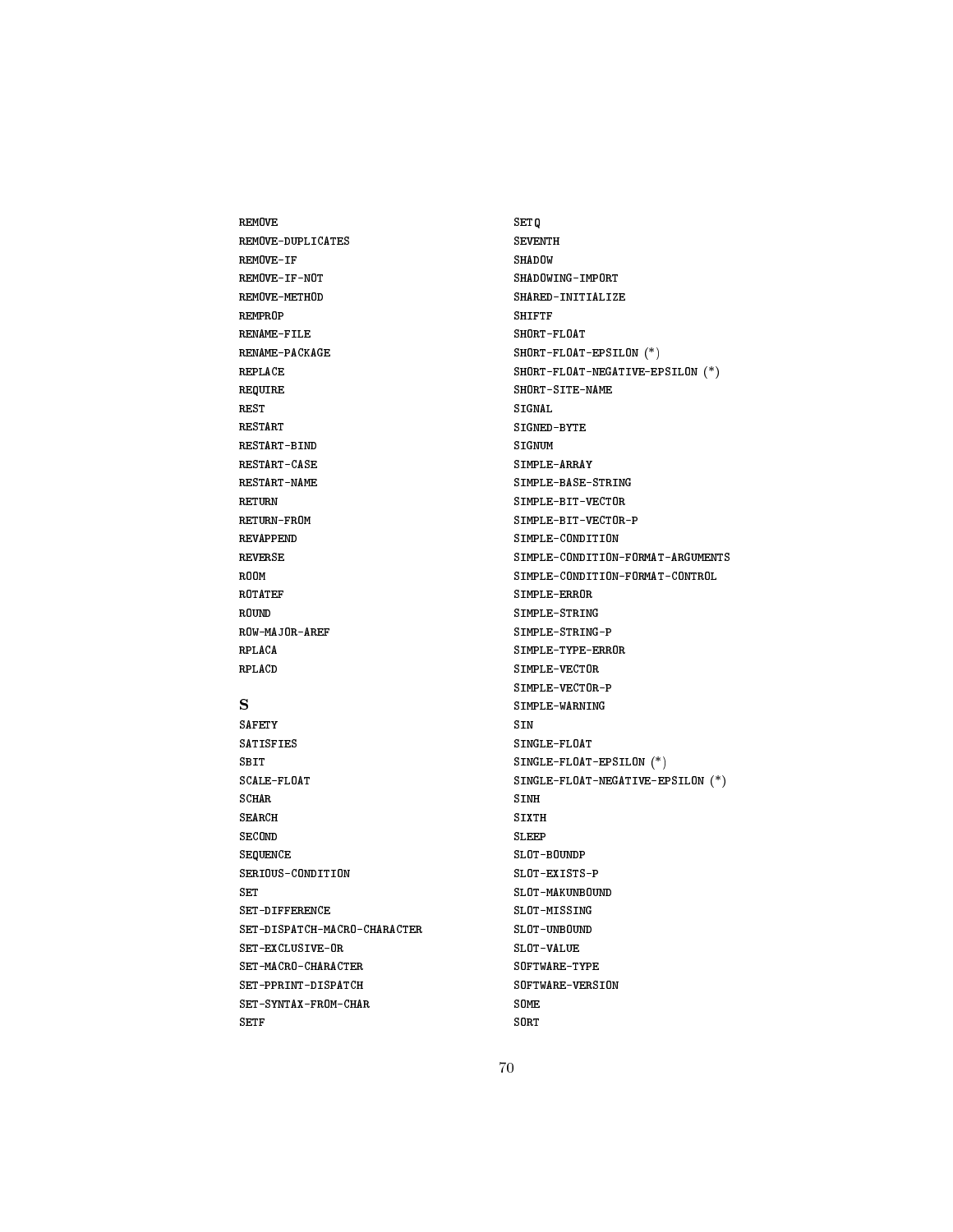SPACE SPECIAL SPECIAL-OPERATOR-P **SPEED** SORT SQRT STABLE-SORT STANDARD-CHAR STANDARD-CHAR-P STANDARD-CLASS STANDARD-GENERIC-FUNCTION STANDARD-METHOD STANDARD-OBJECT STEP STORAGE-CONDITION STORE-VALUE **STREAM** STREAM-ELEMENT-TYPE STREAM-ERROR STREAM-ERROR-STREAM STREAM-EXTERNAL-FORMAT **STREAMP** STRING STRING-CAPITALIZE STRING-DOWNCASE STRING-EQUAL STRING-GREATERP STRING-LEFT-TRIM STRING-LESSP STRING-NOT-EQUAL STRING-NOT-GREATERP STRING-NOT-LESSP STRING-RIGHT-TRIM STRING-STREAM STRING-TRIM STRING-UPCASE STRING/= STRING<  $STRING < =$ STRING= STRING> STRING>= STRINGP STRUCTURE

STRUCTURE-CLASS STRUCTURE-OBJECT STYLE-WARNING SUBLIS **SUBSEQ** SUBSEQ SUBSETP SUBST-IF SUBST-IF-NOT SUBSTITUTE SUBSTITUTE-IF SUBSTITUTE-IF-NOT SUBTYPEP SVREF SXHASH SYMBOL SYMBOL-FUNCTION SYMBOL-MACROLET SYMBOL-NAME SYMBOL-PACKAGE SYMBOL-PLIST SYMBOL-VALUE SYMBOLP SYNONYM-STREAM SYNONYM-STREAM-SYMBOL T T (\*) TAGBODY TAILP TAN TANH TENTH TERPRI THE THIRD THROW TIME TRACE TRANSLATE-LOGICAL-PATHNAME TRANSLATE-PATHNAME TREE-EQUAL TRUENAME TRUNCATE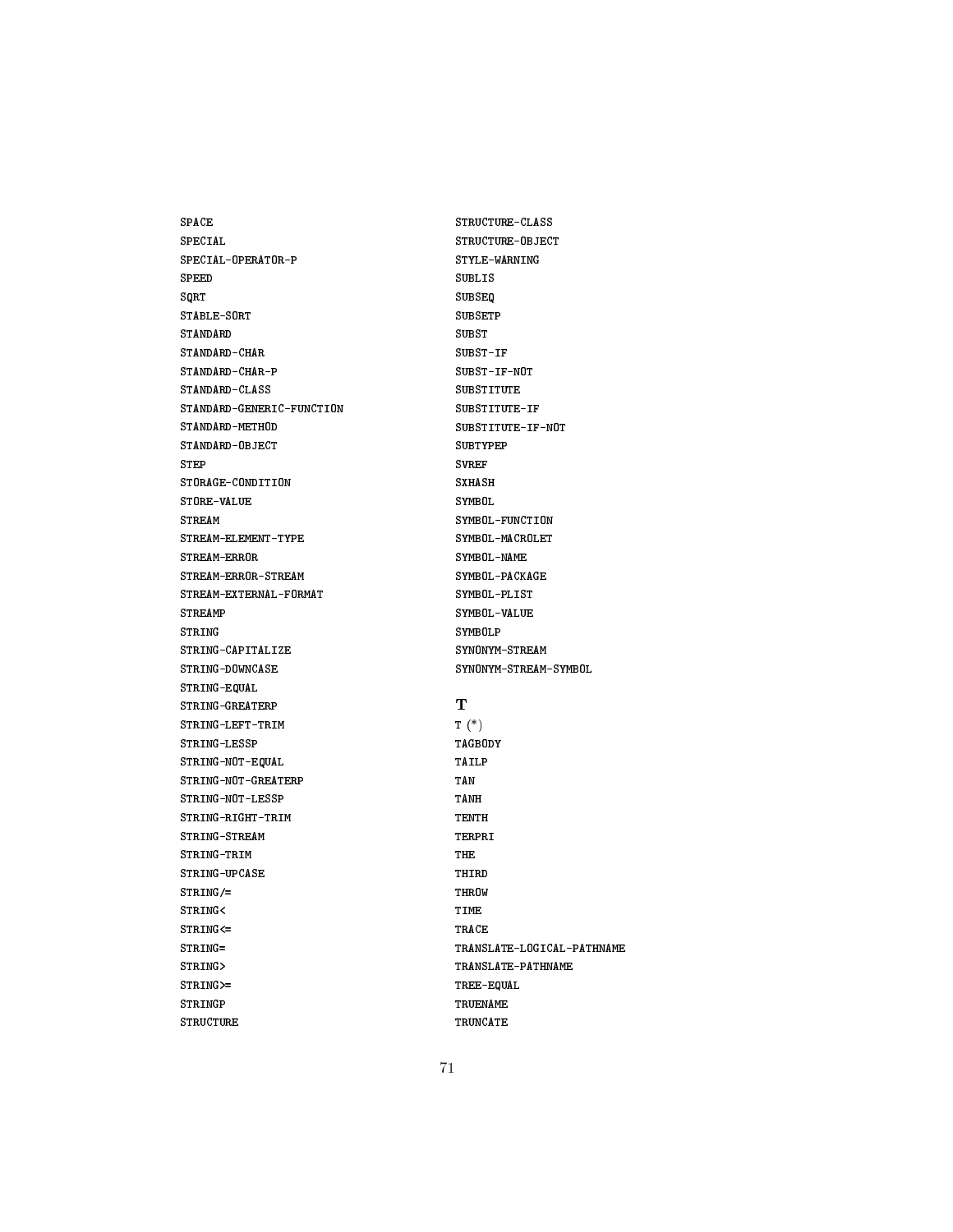# TWO-WAY-STREAM TWO-WAY-STREAM-INPUT-STREAM TWO-WAY-STREAM-OUTPUT-STREAM TYPE TYPE-ERROR TYPE-ERROR-DATUM TYPE-ERROR-EXPECTED-TYPE TYPE-OF TYPECASE TYPEP

# U

UNBOUND-SLOT UNBOUND-SLOT-INSTANCE UNBOUND-VARIABLE UNDEFINED-FUNCTION UNEXPORT UNINTERN UNION UNLESS UNREAD-CHAR UNSIGNED-BYTE UNTRACE UNUSE-PACKAGE UNWIND-PROTECT UPDATE-INSTANCE-FOR-DIFFERENT-CLASS UPDATE-INSTANCE-FOR-REDEFINED-CLASS UPGRADED-ARRAY-ELEMENT-TYPE UPGRADED-COMPLEX-PART-TYPE UPPER-CASE-P USE-PACKAGE USE-VALUE USER-HOMEDIR-PATHNAME

# W

WARN WARNING WHEN WILD-PATHNAME-P WITH-ACCESSORS WITH-COMPILATION-UNIT WITH-CONDITION-RESTARTS WITH-HASH-TABLE-ITERATOR WITH-INPUT-FROM-STRING WITH-OPEN-FILE WITH-OPEN-STREAM WITH-OUTPUT-TO-STRING WITH-PACKAGE-ITERATOR WITH-SIMPLE-RESTART WITH-SLOTS WITH-STANDARD-IO-SYNTAX WRITE WRITE-BYTE WRITE-CHAR WRITE-LINE **WRITE-SEQUENCE** WE IN THE SEQUENCE IN THE SEQUENCE IN THE SEQUENCE IN THE SEQUENCE IN THE SEQUENCE IN THE SEQUENCE IN THE SEQUENCE IN THE SEQUENCE IN THE SEQUENCE IN THE SEQUENCE IN THE SEQUENCE IN THE SEQUENCE IN THE SEQUENCE IN THE SEQU WRITE-STRING WRITE-TO-STRING

# Y

Y-OR-N-P YES-OR-NO-P

# Z

ZEROP

# $\mathbf{V}$

VALUES VALUES-LIST **VARIABLE VECTOR** VECTOR-POP VECTOR-PUSH VECTOR-PUSH-EXTEND VECTORP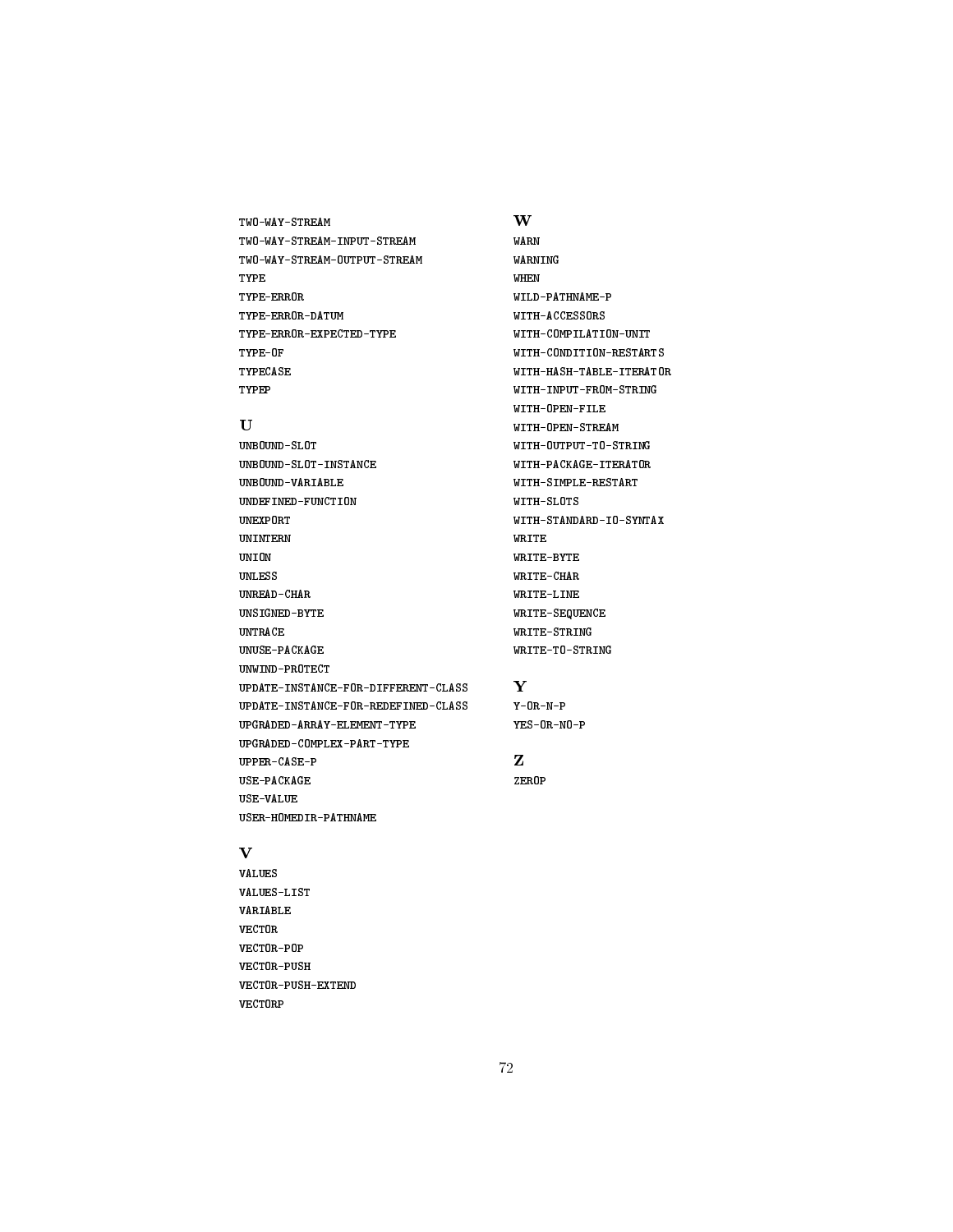## C ACL2 Exports

The ACL2 constant symbol \*ACL2-EXPORTS\* has as its value a list of symbols that we believe most users will find convenient to import into other packages so that when those other packages are "current" the "ACL2" package prefix need not be typed for common ACL2 events. The symbols listed below are those in \*ACL2-EXPORTS\*

| Q                                           | IMPLIES                 |
|---------------------------------------------|-------------------------|
| ACL2-COUNT                                  | <b>TN-THEORY</b>        |
| ASSIGN                                      | INCLUDE-BOOK            |
| <b>ASSUME</b>                               | INTERSECTION-THEORIES   |
| CERTIFY-BOOK                                | T.D                     |
| <b>CURRENT-THEORY</b>                       | LOCAL                   |
| DECLARE                                     | MUTUAL-RECURSION        |
| DEFAXIOM                                    | МV                      |
| DEFCONST                                    | MV-LET                  |
| DEFDOC                                      | MV-NTH                  |
| DEFINE-PC-ATOMIC-MACRO                      | PROVE                   |
| DEFINE-PC-MACRO                             | <b>RETRIEVE</b>         |
| DEFLABEL                                    | SET-DIFFERENCE-THEORIES |
| DEFMACRO                                    | <b>STATE</b>            |
| DEFPKG                                      | TABLE.                  |
| DEFTHEORY                                   | THEORY                  |
| DEFTHM                                      | THM                     |
| DEFUN                                       | TOGGLE-PC-MACRO         |
| <b>DEFUNS</b>                               | UB T                    |
| <b>DISABLE</b>                              | UNION-THEORIES          |
| FN ABLE                                     | UN TVERSAL-THEORY       |
| <b>FNCAPSULATE</b>                          | <b>VERTEY</b>           |
| EXECUTABLE-COUNTERPART-THEORY VERIFY-GUARDS |                         |
| FORCE                                       | VERIFY-TERMINATION      |
| FUNCTION-THEORY                             | XARCS                   |
| TFF                                         |                         |

## References

- [1] R. S. Boyer and J S. Moore, A Computational Logic Handbook, Academic Press: New York, 1988.
- [2] G. Gentzen, "New Version of the Consistency Proof for Elementary Number Theory" in M. E. Szabo, ed., The Collected Papers of Gerhard Gentzen, North-Holland Publishing Company: Amsterdam, 1969, pp. 132-213.